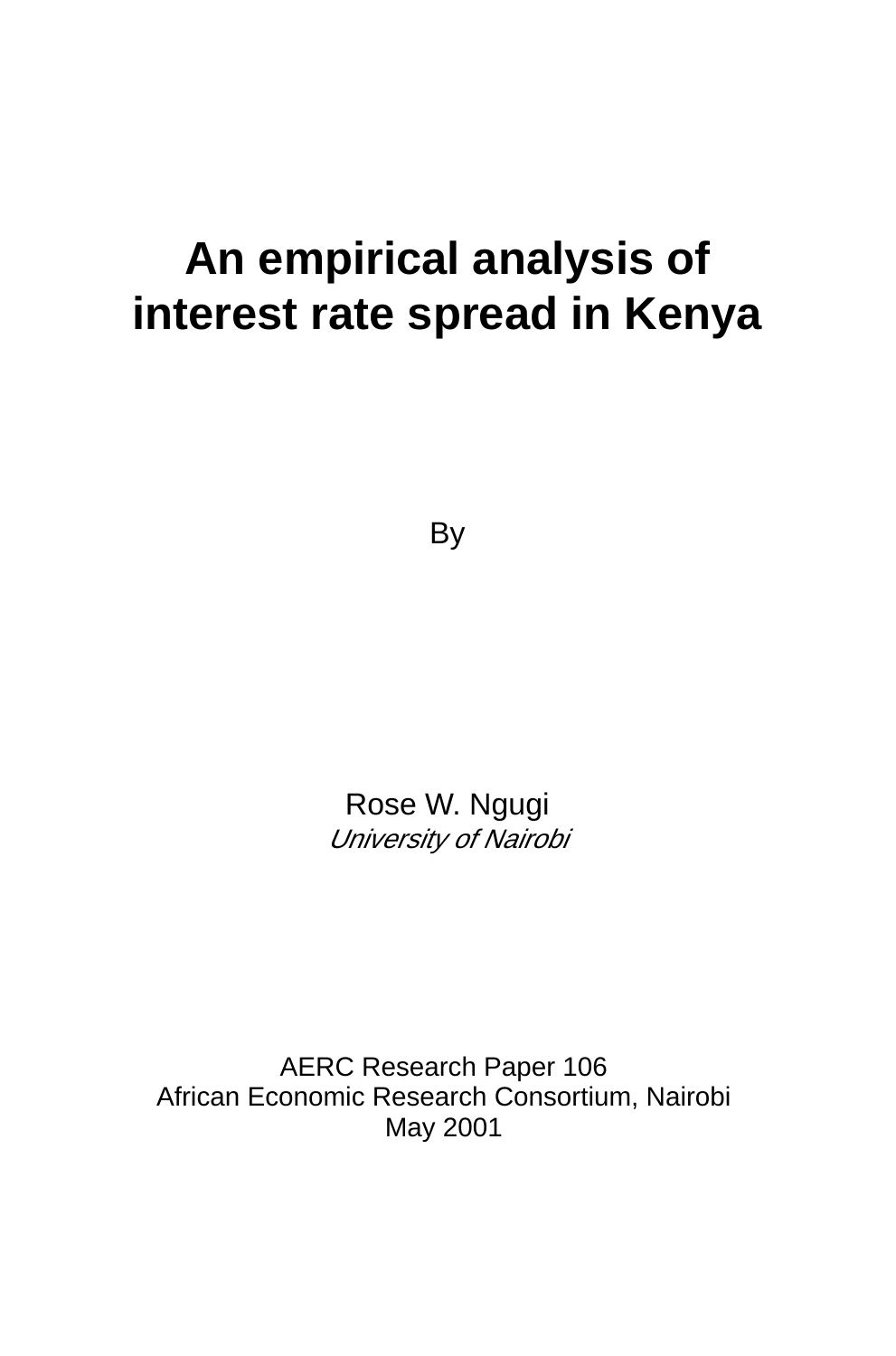## **1. Introduction**

Financial intermediaries arise because of information asymmetry and transaction costs between agents. The intermediaries serve to ameliorate the problems created by information and transaction frictions. They facilitate mobilization of savings, diversification and pooling of risks, and allocation of resources. However, since the receipts for deposits and loans are not synchronized, intermediaries like banks incur certain costs. They charge a price for the intermediation services offered under uncertainty, and set the interest rate levels for deposits and loans. The difference between the gross costs of borrowing and the net return on lending defines the intermediary costs.<sup>1</sup> The wedge between the lending and deposit rates also proxies efficiency of the intermediation process. For example, under perfect competition the wedge is narrower, composed only of the transaction cost, while in an imperfect market, the wedge is wider, reflecting inefficiency in market operation.

Inefficiency in the intermediation process is a characteristic of a repressed financial system. This is because in a control policy regime selective credit policies involve substantial administrative costs, and interest rates with set ceilings fail to reflect the true cost of capital. Such a policy regime constrains the growth of the financial system in terms of diversity of institutions and financial assets and encourages non-price competition. The market fails to develop direct debt and equity to complement the banking institutions. Consequently, the asset portfolio is not diversified to reduce investment risk. If diversification of risks is optimal, idiosyncratic risk disappears and investors pay only a premium to cover the systematic risk. Risk reduction acts as a catalyst in promoting the intermediation process as savings and investment become attractive.

Inefficiency also stems from information asymmetry that is enhanced by a weak legal framework, which creates a disincentive for banks to invest in information capital. A weak legal system constrains the enforcement of financial contracts, exposing banks to legal and credit risk. This arises because of the inability to make agreements that restrict the ability of borrowers to divert funds away from the intended purpose, the lack of disclosure of accurate information on borrowers and the inability to write easily enforceable legal contracts. A weak legal system (without clearly spelled out property rights) also restricts diversification of institutions and therefore denies institutions a chance to diversify the asset portfolio. As a result, the premium charged on credit is high, keeping lending rates high while widening the interest rate spread.

Kenya's experience with the financial reform process shows a widening interest rate spread following interest rate liberalization. This period is characterized by high implicit costs with tight monetary policy achieved through increased reserve and cash ratios. In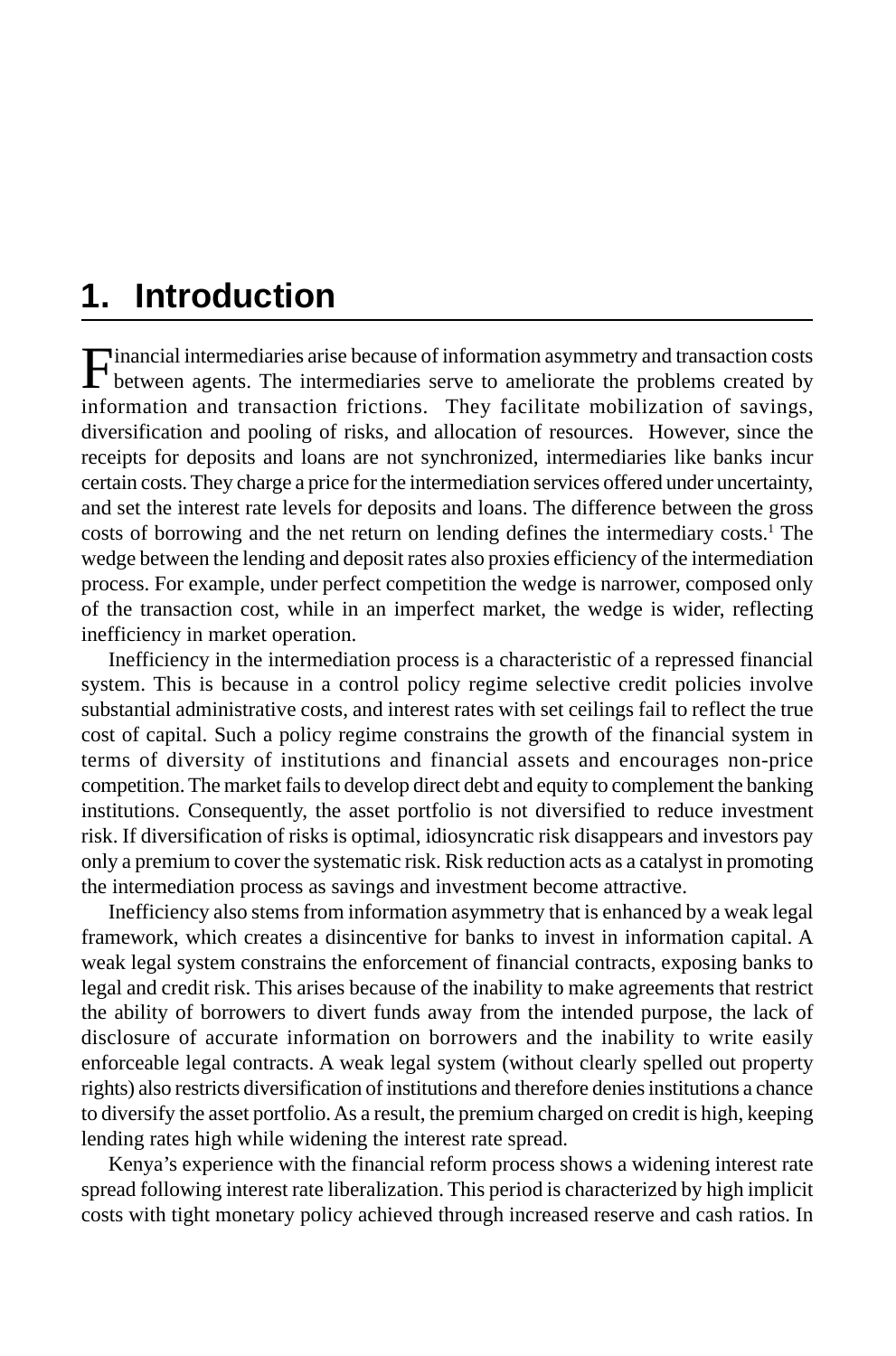addition, financial institutions witnessed declining profitability, non-performing loans and distress borrowing. The treasury bill rate increased as the government relied heavily on the domestic market to finance its fiscal deficit, while the expansionary fiscal policy resulted in increased inflation and tightening of monetary policy. The market was still dominated by commercial banks, especially with the conversion of non-bank financial institutions (NBFIs) and the sluggish development of the capital market. Finally, the period was characterized by macroeconomic and financial instability and yet-to-be accomplished legal reforms. The question is, which of these factors contributed significantly to the widening spread? Does this represent inefficiency or increased costs of the intermediation process? This study aims to assess factors responsible for the widening spread.

The rest of the paper is organized as follows. In Section 2 we trace the trends in the interest rate spread for the period before and after liberalization. Section 3 reviews the literature, emphasizing factors determining the interest rate spread. Section 4 covers the methodology, and Section 5 discusses the data and provides summary statistics. Empirical results are provided in Section 6, and the conclusion in Section 7.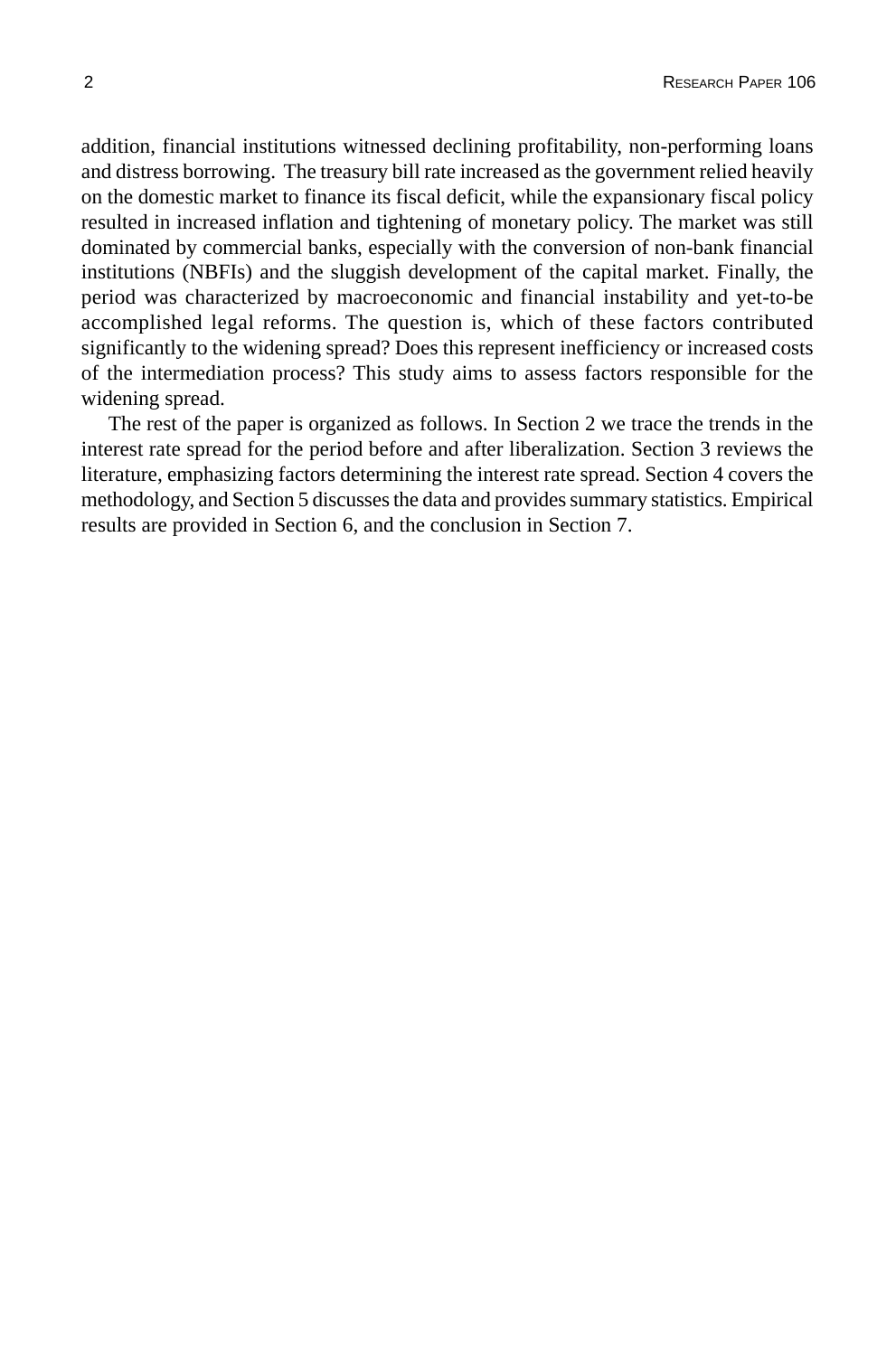## **2. Financial sector development**

In this section we capture the interest rate spread in four phases that are defined by changes in financial sector policies. Phase I covers the period before 1974, when **L** changes in financial sector policies. Phase I covers the period before 1974, when interest rates remained unchanged. Phase II (1974–1979) is the period when interest rate ceilings are revised upward for the first time. In Phase III (1980–1990), interest rates assume an important role as a monetary policy instrument, while in Phase IV (1991– 1999) financial reform is mounted and interest rates are liberalized. Table 1 reports on the observed trends and attempts to relate the spread to developments in the financial market and the economy in general. The period before interest rate liberalization is characterized by financial repression with selective credit controls and fixed interest rate spreads. Variations in the interest rate spread were realized when interest rate ceilings were adjusted to protect any loss in real terms following increased inflation rates. The Central Bank of Kenya (CBK) controlled inflation by increasing the liquidity and cash ratios with no interest paid on reserves. Such statutory requirements act as implicit costs to the banks. With a successful financial reform the interest rate spread narrows to reflect gained efficiency in the intermediation process and reduced costs of transactions with improved market competitiveness. The widening spread in the Kenya market in the postliberalization period indicates a combination of market inefficiency and increased costs of intermediation. The spread represents the failure to meet prerequisites for successful financial liberalization including lack of fiscal discipline, financial instability and macroeconomic instability. It also shows poor sequencing in the shift to monetary policy tools where reserve requirements continued to take priority in curbing inflationary pressure. Furthermore, the financial market remained uncompetitive and the legal framework was still weak.

## Phase I (before 1974)

The CBK pursued a low interest rate policy aimed at encouraging investment with low-cost capital. This was achieved by fixing minimum saving rates for all deposit taking institutions and maximum lending rates for commercial banks, NBFIs and building societies. Before 1974, interest rates remained unchanged for fear that any changes would create uncertainty and adversely affect investment, but also because the impressive economic performance sustained positive real interest rates. Consequently, the maximum interest rate spread remained constant. Following the balance of payments crisis in 1971– 1972, however, increased inflationary pressure induced a negative real saving rate, and a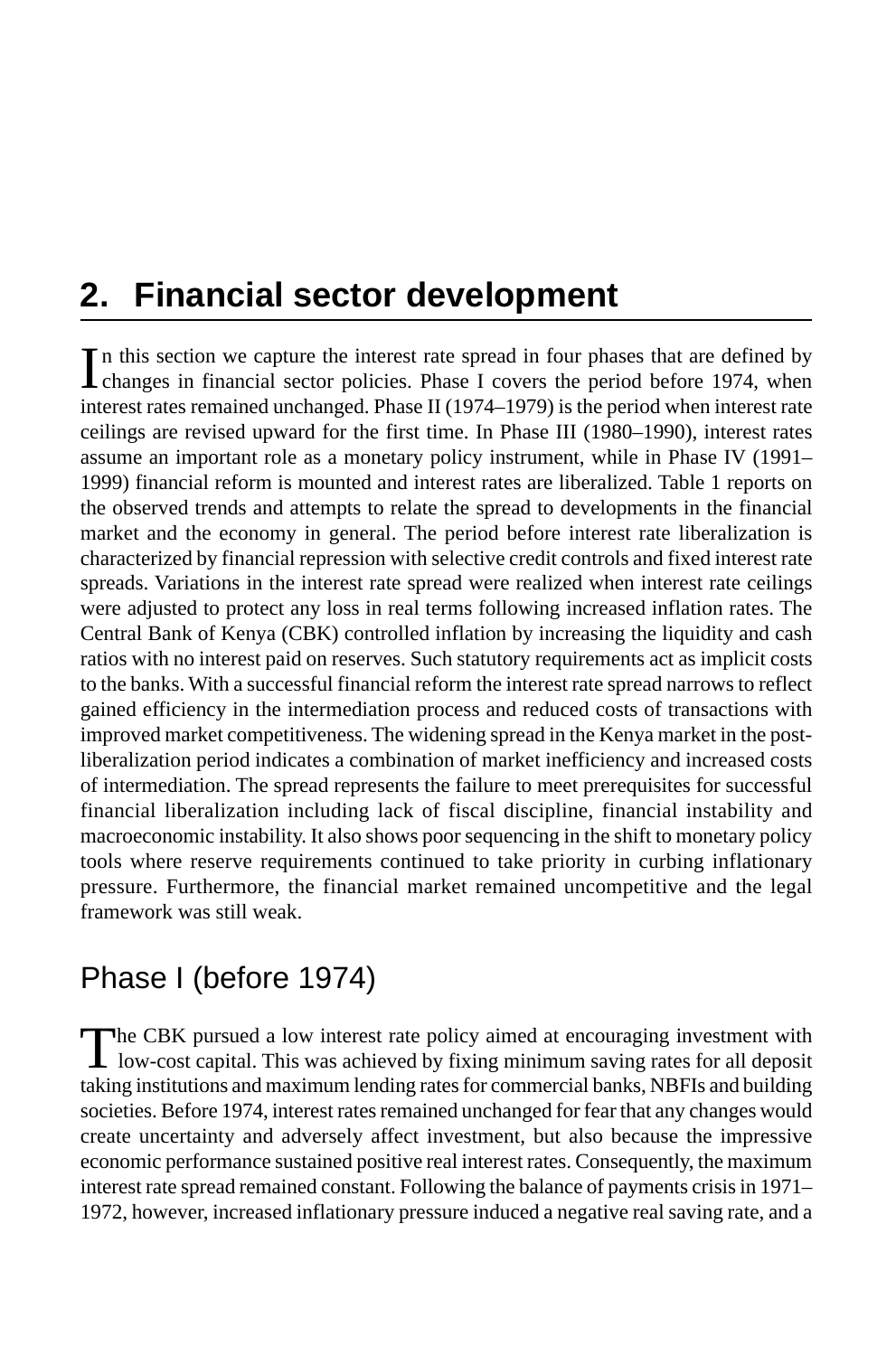|         | Table 1: Trends in interest rates, |               |                         |                                                                                                                                                                                                                                                                                                                             |                                                          |                               |                        |                                         | monetary aggregates and macroeconomic variables |                                |                                                                          |                            |                 |                                |                                |                                  |                              |
|---------|------------------------------------|---------------|-------------------------|-----------------------------------------------------------------------------------------------------------------------------------------------------------------------------------------------------------------------------------------------------------------------------------------------------------------------------|----------------------------------------------------------|-------------------------------|------------------------|-----------------------------------------|-------------------------------------------------|--------------------------------|--------------------------------------------------------------------------|----------------------------|-----------------|--------------------------------|--------------------------------|----------------------------------|------------------------------|
| Period  | Saving<br>rate                     | Lend<br>rate  | Spread                  | Real<br>saving<br>rate                                                                                                                                                                                                                                                                                                      | Real<br>lend<br>rate                                     | Tbill                         | NBFldep<br>/CBsdep     | Cbass<br>GDP                            | NBFlas<br>/GDP                                  | $\frac{a}{a}$                  | Exrate                                                                   | Inflation                  | Minliq          | Avliq                          | $rac{2}{5}$                    | <b>M2/M0</b>                     | M2/GDP                       |
| 1970    |                                    |               |                         |                                                                                                                                                                                                                                                                                                                             |                                                          |                               |                        |                                         |                                                 | 6.7                            |                                                                          |                            |                 |                                |                                |                                  |                              |
| 1971    | ო ო ო ო                            | 00 00 00      | $\circ$ $\circ$ $\circ$ |                                                                                                                                                                                                                                                                                                                             |                                                          |                               | 13.6                   | 22.8                                    | 5.0                                             | 6.3                            | 7 7 7<br>7 7 7<br>7 7 7                                                  | 3.8                        | $\overline{2}$  | $\frac{8}{1}$                  | 7.5                            | 5.1                              | នននន                         |
| 1972    |                                    |               |                         |                                                                                                                                                                                                                                                                                                                             | 2.4                                                      | $1.42$<br>3.49                | 16.7                   | 23.1                                    | 5.5<br>5                                        | $6.0$<br>$4.0$                 |                                                                          | 6.4                        | <b>55</b><br>15 | ನ ಸ                            | 13.9                           | 4.8                              |                              |
| 1973    |                                    |               |                         | ဓုံး<br>ဓုံးမို                                                                                                                                                                                                                                                                                                             |                                                          | 2.12                          | 15.0                   | 25.5                                    | G.O                                             |                                | 6.9                                                                      | 9.5                        |                 |                                | 24.7                           | 5.5                              |                              |
| Average | $\infty$                           | ၜ             | $\circ$                 | $-3.47$                                                                                                                                                                                                                                                                                                                     | 2.23                                                     | 2.34                          | 15.1                   | 23.8                                    | rö.<br>ιó.                                      | 5.95                           | 7.06                                                                     | 6.57                       | $\overline{4}$  | 21.67                          | 15.4                           | 5.1                              | 30.25                        |
| 1974    |                                    | $\frac{1}{2}$ |                         | $\begin{array}{cccccc} 7 & 7 & 8 & 9 & 7 & 6 & 8 \\ 7 & 3 & 9 & 9 & 7 & 6 & 8 \\ 1 & 9 & 9 & 9 & 7 & 9 \\ 1 & 1 & 1 & 1 & 9 & 8 \\ 1 & 1 & 1 & 1 & 1 & 9 & 8 \\ 1 & 1 & 1 & 1 & 1 & 1 & 1 \\ 1 & 1 & 1 & 1 & 1 & 1 & 1 \\ 1 & 1 & 1 & 1 & 1 & 1 & 1 \\ 1 & 1 & 1 & 1 & 1 & 1 & 1 \\ 1 & 1 & 1 & 1 & 1 & 1 & 1 \\ 1 & 1 & 1$ |                                                          | 5.59                          |                        |                                         | ဖ<br>ທ່                                         | $\overline{3.1}$               | 7.14                                                                     | 17.3                       | $\frac{15}{2}$  | ম                              | 8.7                            | 5.4                              |                              |
| 1975    |                                    |               |                         |                                                                                                                                                                                                                                                                                                                             | 6.6                                                      |                               |                        |                                         | တ္<br>6                                         | $\overline{3.1}$               | 8.25                                                                     | 19.5                       |                 |                                |                                | 5.5                              |                              |
| 1976    | <b>556666</b>                      | 22222         | <b>556666</b>           |                                                                                                                                                                                                                                                                                                                             | $\mathbb{H}$                                             | 5.70<br>6.23                  | $76.5$<br>21.5<br>20.0 | 1 8 1 1 2<br>2 2 1 1 2<br>2 2 2 2 2     | 6.7                                             | $4874$<br>$4874$               | 8.31                                                                     | 11.2                       | 56666           | 2 3 3 3 3                      | $7.7$<br>24.8                  |                                  | ន្តន្តន្តន                   |
| 1977    |                                    |               |                         |                                                                                                                                                                                                                                                                                                                             | $-4.2$                                                   | 1.41                          | 20.1<br>23.3<br>27.2   |                                         | 7.5                                             |                                | 7.95                                                                     | 14.6                       |                 |                                |                                |                                  |                              |
| 1978    |                                    |               |                         |                                                                                                                                                                                                                                                                                                                             | $-6.6$                                                   | 6.67                          |                        |                                         | 9.2                                             |                                | 7.40                                                                     | 17.2                       |                 |                                | 13.7                           |                                  |                              |
| 1979    |                                    |               |                         |                                                                                                                                                                                                                                                                                                                             | $\frac{0}{1}$                                            | 4.45                          |                        | 30.2                                    | 10.9                                            |                                | 7.33                                                                     | $\overline{7.9}$           |                 |                                | 16.1                           |                                  |                              |
| Average | 5                                  | $\frac{1}{2}$ | 5                       | $\overline{5}$<br>ှ်                                                                                                                                                                                                                                                                                                        | $-5.73$                                                  | 5.01                          | 21.43                  | 26.18                                   | 7.8                                             | 5.12                           | 7.73                                                                     | 14.62                      | 16.67           | 23.17                          | 21.1                           | 5.67                             | 59.<br>ಸ                     |
| 1980    | $\circ$                            |               | 5                       |                                                                                                                                                                                                                                                                                                                             |                                                          | 5.57                          | 34.7                   | 28.1                                    | 12.1                                            |                                | 7.57                                                                     | 13.9                       | $\frac{6}{5}$   | $\overset{\circ}{\phantom{a}}$ |                                | 5.4                              |                              |
| 1981    | $\overline{C}$                     |               | $\overline{4}$          |                                                                                                                                                                                                                                                                                                                             | $0 - 0 - 0$<br>$0 - 0 - 0$<br>$0 - 0 - 0$<br>$0 - 0 - 0$ | 9.99                          | 36.3                   | 27.6                                    | 12.9                                            | 9.<br>9.<br>9.<br>9.           | 10.29                                                                    | 11.6                       |                 |                                | $-1.3$                         |                                  | <i>ត</i> ន ន ន ន ង ន ត ន ត ត |
| 1982    | 12.5                               |               | 3.5                     |                                                                                                                                                                                                                                                                                                                             |                                                          | 13.35                         | 39.0                   | 27.4                                    | 14.6                                            | a u o 4 n 4 n<br>a w w w w 4 n |                                                                          | 20.5                       | 5588888888      | <b>8883855338</b>              | 16.1                           | <b>ひてつぶりつうこうこう</b><br>どいことりはこうこう |                              |
| 1983    | 12.5                               |               | n<br>Nimmmmnnn          |                                                                                                                                                                                                                                                                                                                             |                                                          | 15.00                         | 45.5                   |                                         |                                                 |                                | $\begin{array}{r} 12.73 \\ 13.77 \\ 15.78 \\ 16.28 \\ 16.04 \end{array}$ |                            |                 |                                |                                |                                  |                              |
| 1984    |                                    |               |                         |                                                                                                                                                                                                                                                                                                                             |                                                          | 12.43                         | 54.8                   |                                         | 213<br>21350<br>2190                            |                                |                                                                          | $11.4$<br>$10.2$<br>$13.1$ |                 |                                | $499$<br>$426$<br>$63$<br>$85$ |                                  |                              |
| 1985    | $\begin{array}{c} \pm \end{array}$ |               |                         |                                                                                                                                                                                                                                                                                                                             |                                                          |                               | 57.1                   |                                         |                                                 |                                |                                                                          |                            |                 |                                |                                |                                  |                              |
| 1986    | $\overline{\div}$                  |               |                         |                                                                                                                                                                                                                                                                                                                             |                                                          | $14.14$<br>$12.15$<br>$13.00$ | 52.1                   | 4 8 9 9 5<br>8 5 9 8 9 8<br>4 8 9 9 9 9 |                                                 |                                |                                                                          |                            |                 |                                |                                |                                  |                              |
| 1987    | $\overline{z}$                     |               |                         |                                                                                                                                                                                                                                                                                                                             | 5. 3.<br>5. 3.                                           |                               | 52.6                   |                                         | 13.6                                            |                                | 16.52                                                                    | 7.7<br>7.7                 |                 |                                | 14.2                           |                                  |                              |
| 1988    | $\overline{C}$                     |               |                         |                                                                                                                                                                                                                                                                                                                             |                                                          | 13.52                         | 55.7                   | 26.6<br>27.1                            | 13.9                                            |                                | 18.60                                                                    | 11.2                       |                 |                                | 8.3                            |                                  |                              |
| 1989    | $12.5$<br>$13.5$                   |               |                         |                                                                                                                                                                                                                                                                                                                             | 4.3                                                      | 14.00                         | 58.6<br>66.0           |                                         | $14.5$<br>16.1                                  | 5.0                            | 21.60<br>24.08                                                           | $12.9$<br>$15.6$           |                 |                                | 20.8<br>15.5                   |                                  |                              |
| 1990    |                                    |               |                         |                                                                                                                                                                                                                                                                                                                             | 2.9                                                      | 15.93                         |                        | 28.7                                    |                                                 | $4.\overline{3}$               |                                                                          |                            |                 |                                |                                |                                  |                              |
| Average | $\ddot{ }$                         | 14.91         | $\tilde{9}$<br>က        | $\frac{1}{2}$                                                                                                                                                                                                                                                                                                               | 2.45                                                     | 12.64                         | 50.22                  | 27.17                                   | 16.61                                           | 4.2                            | 15.75                                                                    | 12.07                      | 18.73           | 24.55                          | 13.1                           | 5.48                             | 29.64                        |

mic variables J Table 1: Trende in interest rat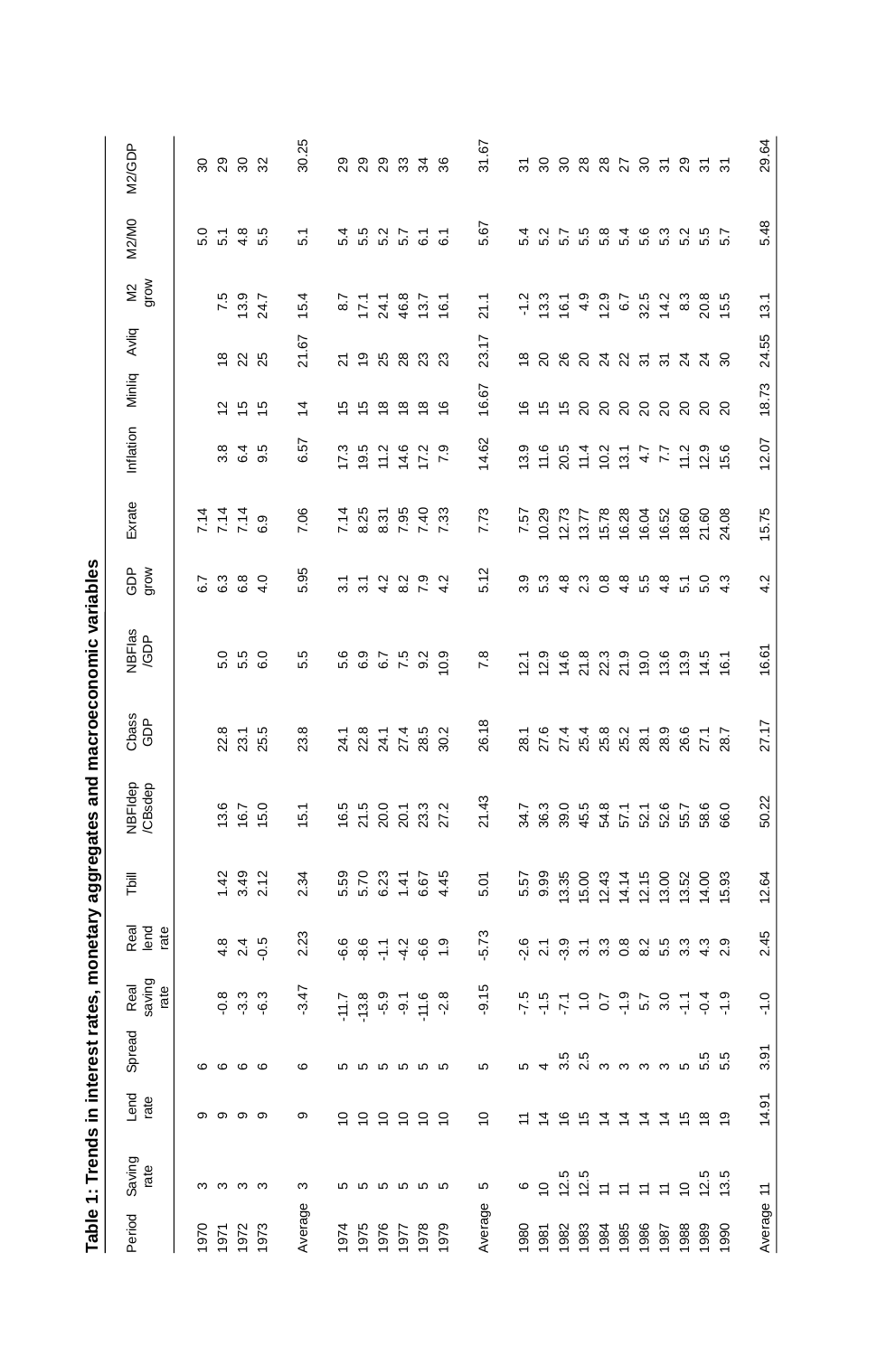|              | Period Saving<br>rate                | Lend<br>rate | Spread     | Real<br>saving<br>rate | Real<br>lend<br>rate | Tbill                                     | VBFIdep<br>CBsdep                                                                                                               | Cbass<br>GDP | NBFlas<br>/GDP | GDP<br>grow    | Exrate | Inflation | Minliq                                  | Avliq          | $rac{2}{5}$                                    | <b>M2/M0</b>       | M2/GDP         |
|--------------|--------------------------------------|--------------|------------|------------------------|----------------------|-------------------------------------------|---------------------------------------------------------------------------------------------------------------------------------|--------------|----------------|----------------|--------|-----------|-----------------------------------------|----------------|------------------------------------------------|--------------------|----------------|
| 1991         | 12.9                                 |              |            | $-6.0$                 | 0.3                  | 16.77                                     | 59.1                                                                                                                            | 30.3         | 16.5           | 2.2            | 28.07  | 19.7      | 20                                      | 22             | 20.9                                           | 5.8                | 34             |
| 1992         |                                      | 22.3         | 9.5        | .12.7                  | $-3.9$               | 16.96                                     |                                                                                                                                 | 36.5         | 16.7           | 0.5            | 35.22  | 27.1      | 20                                      | న్             |                                                | 5,8                | 39             |
| 1993         | $12.8$<br>11.3                       | 38.6         | 27.3       | Ņ<br>ಸ್ಗ               | $-5.4$               |                                           |                                                                                                                                 |              | 16.3           | 0.2            | 68.16  | 46.0      | 20                                      | SO             |                                                |                    | 57             |
| 1994<br>1995 | 8.6                                  | 30.9         | 22.3       | $-18.6$                | 1.6                  | 39.34<br>17.90<br>20.60<br>20.40<br>11.10 | 51.1<br>42.4<br>58.6<br>16.7                                                                                                    |              | 15.0           | 3.0            | 44.84  | 28.8      | 25                                      | 53             | 8<br>8<br>8<br>8<br>8<br>8<br>8<br>8<br>8<br>8 | 5.6<br>6.6         | $\frac{4}{7}$  |
|              | 6.9                                  | 33.5         | 26.6       | 5.0                    | 23.9                 |                                           |                                                                                                                                 |              | 10.2           | 4.8            | 55.94  | 1.6       | 25                                      |                |                                                | 6.7                | 45             |
| 1996         | 8.0                                  | 36.5         | 29.6<br>24 | $-1.0$                 | 20.2<br>16.9         |                                           |                                                                                                                                 |              | 7.5            | 4.6            | 55.02  | 9.0       | $\begin{array}{c} 25 \\ 20 \end{array}$ | 44             |                                                |                    |                |
| 1997         | 9.7                                  | 33.7         |            | $-1.3$                 |                      |                                           | 8.7                                                                                                                             |              | $\overline{5}$ | 2.4            | 63.05  | 11.2      |                                         | 22             |                                                | $7.740$<br>$0.770$ | 46             |
| 1998         | 7.9                                  | 28.6         | 20.7       | Ņ                      | 17,1                 |                                           |                                                                                                                                 |              | 4.3            | $\frac{8}{1}$  | 61.82  | 6.6       | 20                                      | 38             | 2.4                                            |                    | $\overline{4}$ |
| 1999         | 10.9                                 | 27.1         | 16.2       | 6.7                    | 18.6                 | 20.5                                      | 7.2                                                                                                                             |              |                | $\overline{4}$ | 73.94  | 3.5       | ន                                       | $\overline{a}$ | 3.9                                            |                    |                |
| Average      | 9.89                                 | 30.13        | 20.37      | -6.7                   | 9.93                 | 17.41                                     | 23.32                                                                                                                           | 37.57        | 9.16           | $\ddot{0}$     | 54.01  | 13.95     | 21.67                                   | 39.33          | 19.5                                           | 6.73               | 32.3           |
|              | Note: This table captures nominal an |              |            |                        |                      |                                           | d real minimum saving and maximum lending rates. Real interest rates are calculated as r = (i-n)/(1+n). Interest rate spread is |              |                |                |        |           |                                         |                |                                                |                    |                |

defined as the difference between the nominal lending and saving rates measuring the maximum spread. Financial market structure is captured using the financial<br>deepening proxied by the M2/GDP ratio; the ratio of NBFI's and Note: This table captures nominal and real minimum saving and maximum lending rates. Real interest rates are calculated as r = (i-π)/(1+π). Interest rate spread is deepening proxied by the M2/GDP ratio; the ratio of NBFI's and commercial bank assets to GDP (NBFIas/GDP; and Cbsass/GDP); and the ratio of NBFI deposits to commercial bank deposits (NBFIdep/CBsdep). Policy actions are proxied by the minimum reserve requirement (Minliq), M2 growth, money multiplier (M2/M0) and the defined as the difference between the nominal lending and saving rates measuring the maximum spread. Financial market structure is captured using the financial treasury bill rate (Tbill). treasury bill rate (Tbill).

Source: Central Bank, Statistical Bulletin, (various issues). Source: Central Bank, Statistical Bulletin, (various issues).

Table 1 continued Table 1 continued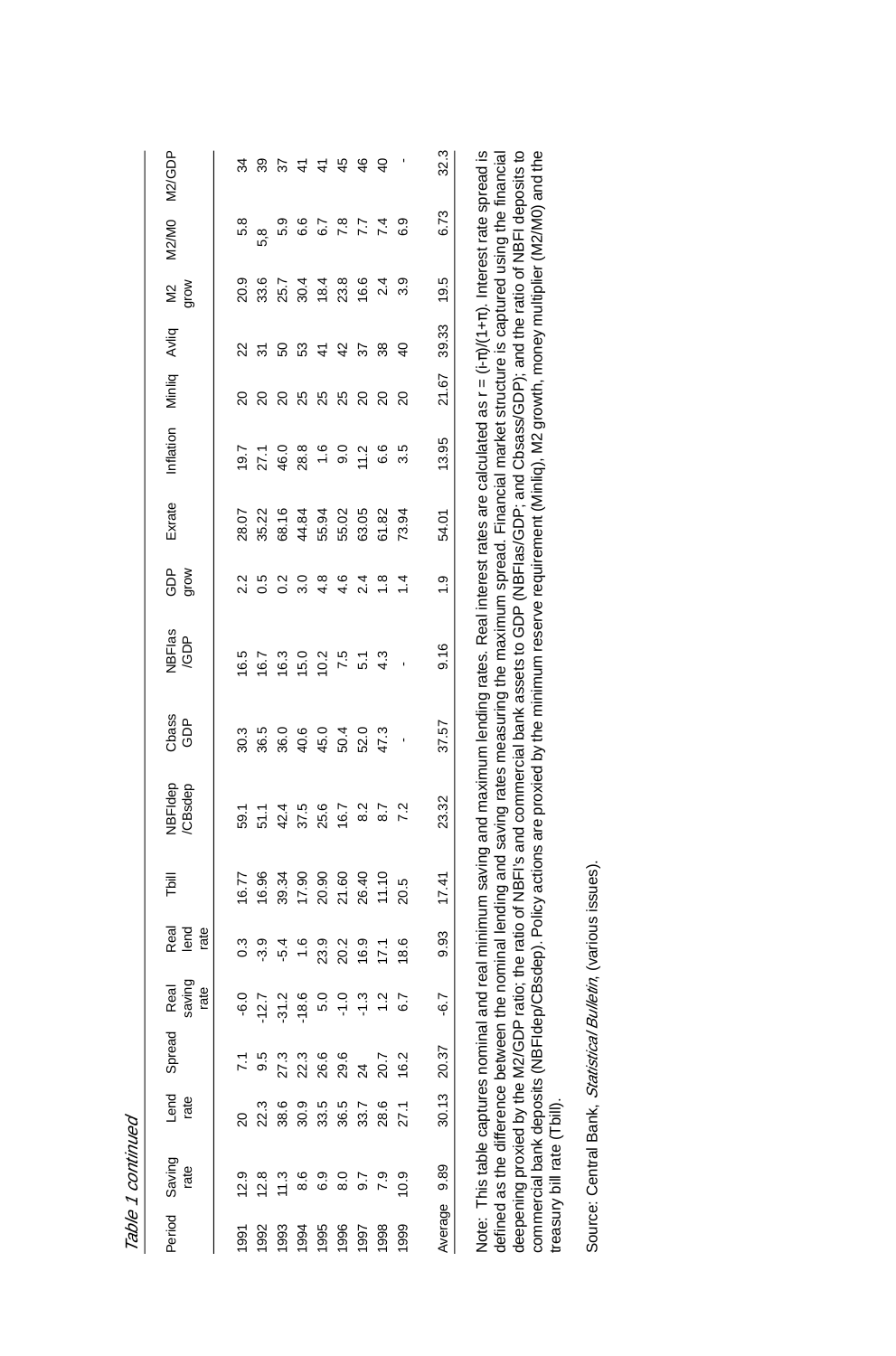control policy regime was adopted. To curb inflationary pressure, a cash ratio was imposed on commercial banks at 5% and credit controls were tightened, especially on imports of consumer durable goods. The cash ratio was rescinded in 1972 and in its place the liquidity ratio introduced in 1969 at 12.5% was raised to 15%. The liquidity ratio, which intended to allow banks a hedge against liquidity risk, was extended to cover the NBFIs in 1974.

These actions pulled in conflicting directions. A controlling policy regime distorts the operation of the market and increases inefficiency.Statutory requirements increase the implicit costs, especially if no interest is paid on the reserves. Kenyaís financial market was not competitive, with a few commercial banks dominating the sector, while the stock market remained almost dormant as an alternative source of long-term finance. Thus, the spread reflected inefficiency in the financial market, with the high transaction costs attributable to control on credit and interest rates.

## Phase II (1974–1979)

The first review of interest rates in the post-independence period was made in June 1974. At that time the rise in inflation following the first oil crisis made both lending and saving rates negative in real terms. The maximum lending rate was increased by 1%, while the savings rate went up by 2% and the spread was reduced by 1%. Following the coffee boom in 1976/77, inflation came down but with the expansionary fiscal policy, money supply went up, the liquidity ratio was increased and in 1978 the cash ratio was reintroduced. Interest rates offered by government securities were low in order to cause a shift toward quality assets, while the credit guidelines made asset portfolio reallocations inflexible. The effects of these changes were felt in 1979; inflation came down and lending rates became positive in real terms, as money supply was brought under control. However, deposit rates were set at a low level and remained negative in real terms.

The structure of the market changed following the coffee boom as Kenyans started investing in the financial sector and setting up NBFIs. This was made possible by a regulatory framework with lenient entry requirements. For example, the minimum capital requirement for NBFIs was relatively low compared with commercial banks and they were not subjected to the cash ratio. They were allowed to charge higher lending rates and they earned a higher margin compared with commercial banks. For example, for the period before 1974, NBFIs enjoyed a spread of 9%, which was 3 percentage points above the commercial bank margin; in the second phase they had an average of 7%, which was 2 percentage points above the commercial bank margin. Commercial banks set up NBFIs to circumvent the stringent controls and NBFIs mushroomed in a sector previously dominated by commercial banks. NBFI deposits grew rapidly as a ratio to commercial bank deposits, increasing from an average of 15% in Phase I to an average of over 20% in Phase II. Financial deepening gained very marginally, however.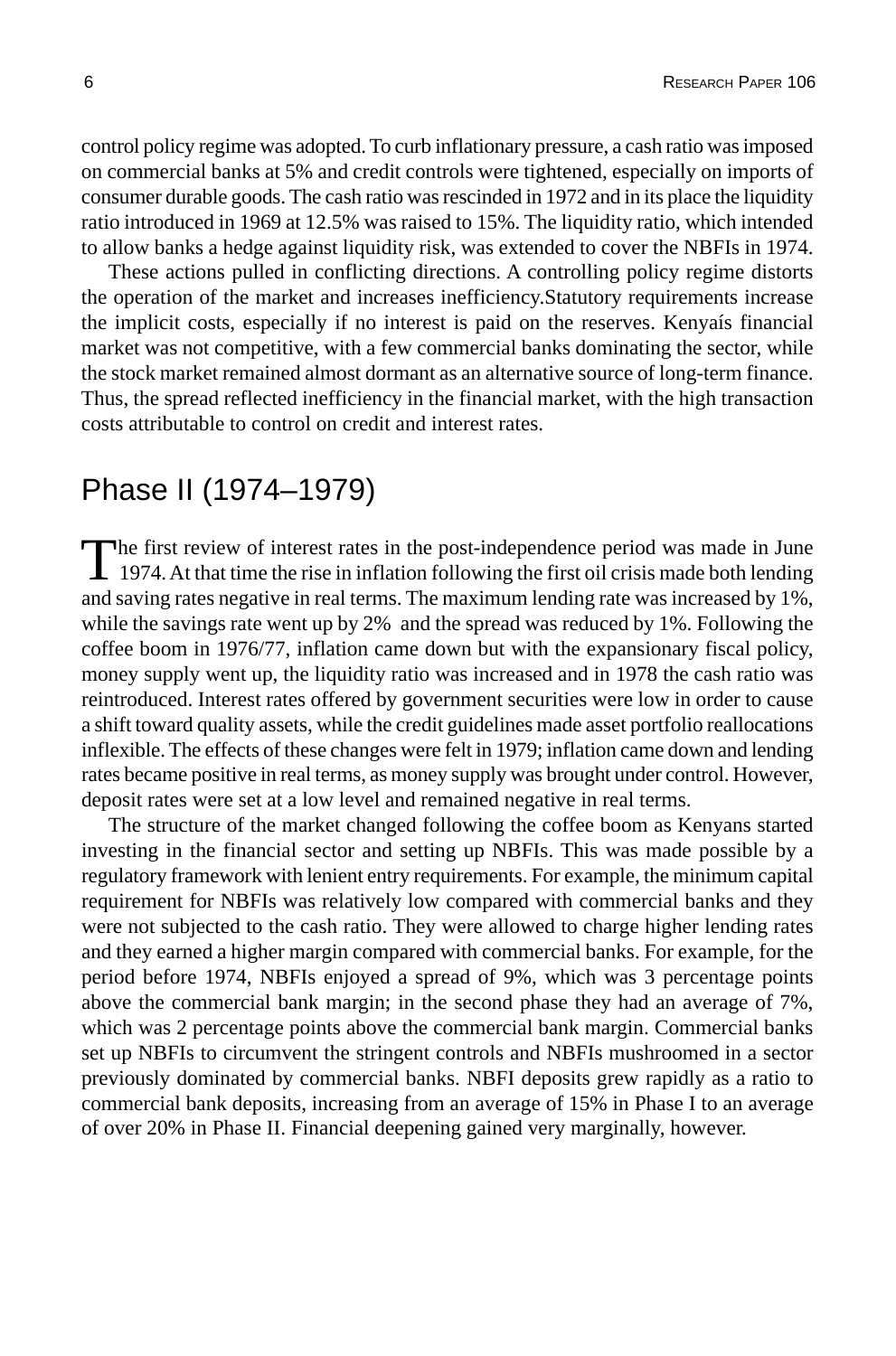## Phase III (1980–1990)

uring this period interest rates were reviewed several times in an effort to allow commercial banks more room to compete and greater flexibility to meet the needs of customers, thus narrowing the difference in interest rates between NBFIs and commercial banks. The reviews also aimed to make interest rates responsive to changes in the international markets so as to provide protection against adverse movements of funds internationally. In addition, because interest rates have an important role as an instrument of monetary policy, adjustments were made to contain inflationary pressure. For example, the minimum saving rate was increased by 1% in 1980 to a record 6%. In 1981, the saving rate increased to 10% and in 1982 to 12.5%; interest on deposits then became positive in real terms. The rate was reduced to 11% in 1984 following the decline in inflationary pressure. The maximum lending rate was raised to 16% in 1982 and then dropped to 14% in 1984. As a result, the spread narrowed from 5% to 3% in 1980 and 1984, respectively. Further reviews were made in the late 1980s following the increased inflationary pressure resulting from increased money supply. The savings rate increased to 12.5% and 13.5% in 1989 and 1990, but with high inflation it remained negative in real terms. The maximum lending rate was raised to 18% and 19% and the spread widened to 5.5%. By 1990, the CBK had achieved its objective of harmonizing NBFI and commercial bank interest rates, as both institutions faced the same level of lending rate ceiling and maximum interest rate spread.

Following the high inflationary pressure in the early 1980s, the minimum reserve requirement was increased in 1983, and in 1986 the cash ratio was reintroduced, at the rate of 6%, and the liquidity ratio was raised to 20%. Inflationary pressure was mainly attributed to an expansionary fiscal policy and the second oil crisis experienced at the end of the 1970s. When a tight fiscal policy was adopted in 1983 and 1984, inflation came down. However, this was not sustained as expansionary fiscal policy was again experienced in the mid 1980s, making achievement of monetary policy effectiveness difficult.

There was tremendous growth in the number of NBFIs, from 23 in 1981 to 48 in 1985 and 54 in 1988. At the same time commercial banks increased from 16 in 1981 to 24 in 1988. Commercial banks owned 12 of the largest NBFIs by 1985. Competition intensified between the NBFIs and commercial banks in both the deposit and the credit markets. The deposits for NBFIs as a ratio to commercial bank deposits increased to an average of 50%, from 34.7% in 1980 to 66% in 1990. Because of low entry capital requirements and inadequate supervision, however, most NBFIs were under-capitalized and poorly managed. They mismatched asset and liability maturities, invested in riskier assets, and squeezed their margins by offering higher rates than commercial banks. Ultimately, they faced a credit squeeze, with systemic problems of illiquidity and insolvency affecting a large part of the NBFI sector. For the period 1984–1989, two commercial banks and nine NBFIs were in problems.

In response to the financial crisis, the Banking Act was reviewed and approved in 1989 with the aim of enhancing the regulatory and supervisory functions of the CBK.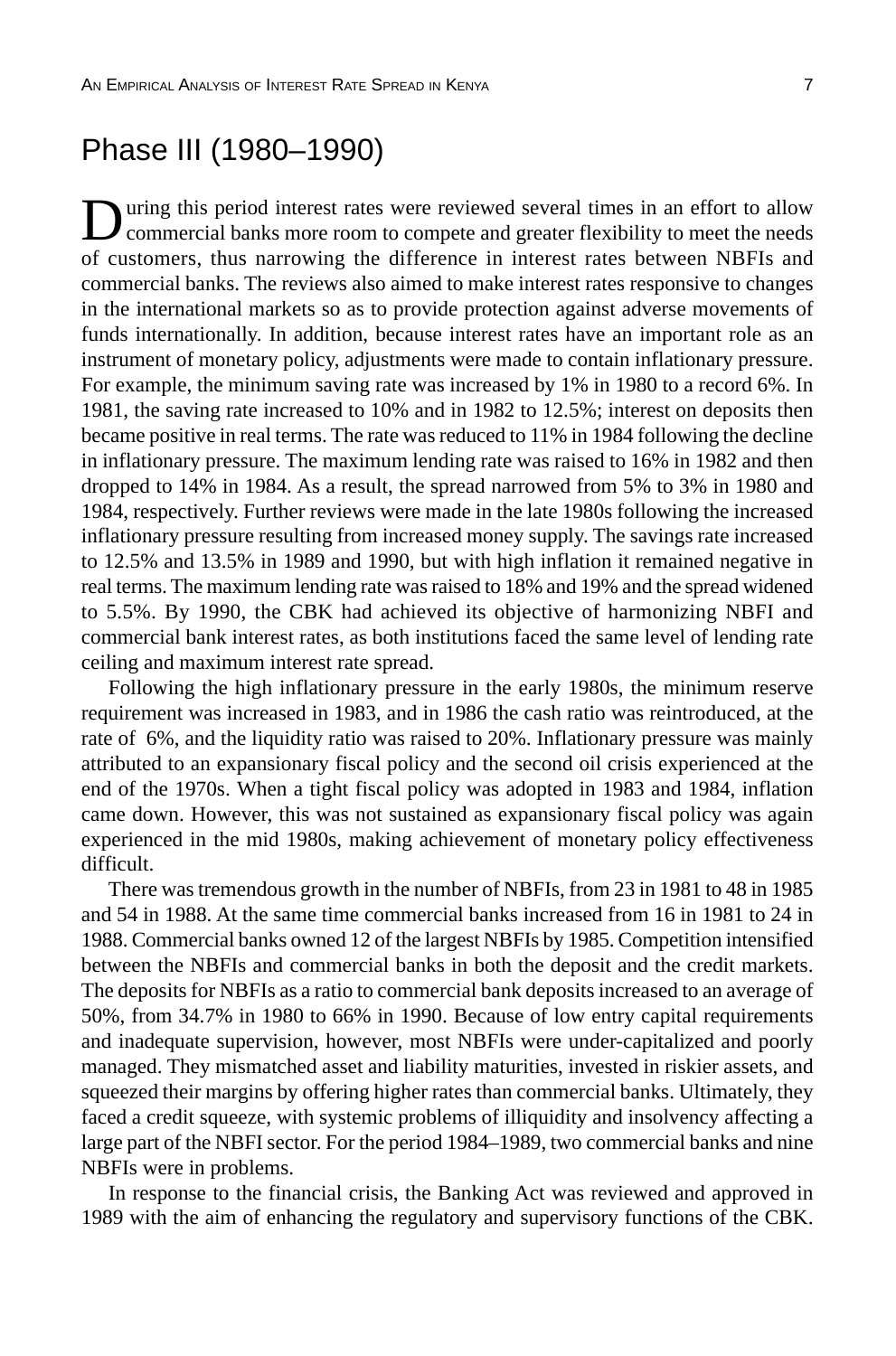NBFIs were subjected to stringent licensing and operating regulations, where for example the minimum capital requirement was raised as indicated in Table 2.

A deposit protection fund (DPF) was established to enhance the stability of the banking industry by protecting the interests of depositors, especially small depositors who may not have the capacity to evaluate the financial conditions of the banks. The DPF serves as a mechanism for liquidating the assets and paying off the liabilities of failed banks and financial institutions. All deposit taking banks and financial institutions licensed to carry on banking services in Kenya are required to contribute to the fund. Each member pays an annual contribution fee equal to 0.15% of the previous year's average deposits, or Ksh300,000, whichever is higher. The maximum deposit loss covered by the fund is Ksh100,000, consisting of the aggregate credit balance of any accounts maintained by a customer less any liabilities of the customer to the bank or financial institutions.

| Institution                    | 1980 | 1982 | 1985 | 1994 | 1997 |
|--------------------------------|------|------|------|------|------|
| Bank incorporated in Kenya     | 5    | 10   | 15   | 75   | 200  |
| Bank incorporated outside      | 50   | 100  | 150  | 200  | 200  |
| NBFI incorporated in Kenya     |      |      | 7.5  | 37.5 | 150  |
| NBFI incorporated outside      | 5    | 5    | 7.5  | 150  | 150  |
| Mortgage incorporated in Kenya |      |      | 7.5  | 37.5 | 200  |
| Mortgage incorporated outside  | 5    | 5    | 7.5  | 150  | 500  |

**Table 2: Minimum capital requirements for financial institutions (Ksh millions)**

Source: Kimura (1998).

### Phase IV (1991–1999)

Interest rates were liberalized in July 1991. Although financial theory predicts an increase<br>in interest rates in a post-liberalization period, in Kenya the minimum saving rate in interest rates in a post-liberalization period, in Kenya the minimum saving rate declined from 13.5% in 1990 to 6.9% in 1995, while the maximum lending rate increased to a peak of 38.6% in 1993. As a result, the spread assumed a rising trend. Interest rate liberalization was mounted amidst increasing inflationary pressure and deteriorating economic conditions, indicating a failure to meet the prerequisite for successful financial reform.<sup>2</sup> Inflationary pressure was attributed to the expansionary fiscal policy, which saw an increase in money supply. In addition, the financing of the fiscal deficit shifted to the domestic market using treasury bills and this accelerated the increase in interest rates. As a result, the lending rate went up while the low savings rate became negative in real terms in the first half of the 1990s.

The savings rate increased during the second half of the 1990s but never reached the rates recorded early in the decade. Lending rates declined, but settled at higher levels compared with the period immediately after liberalization. The interest rate spread peaked in 1996.<sup>3</sup>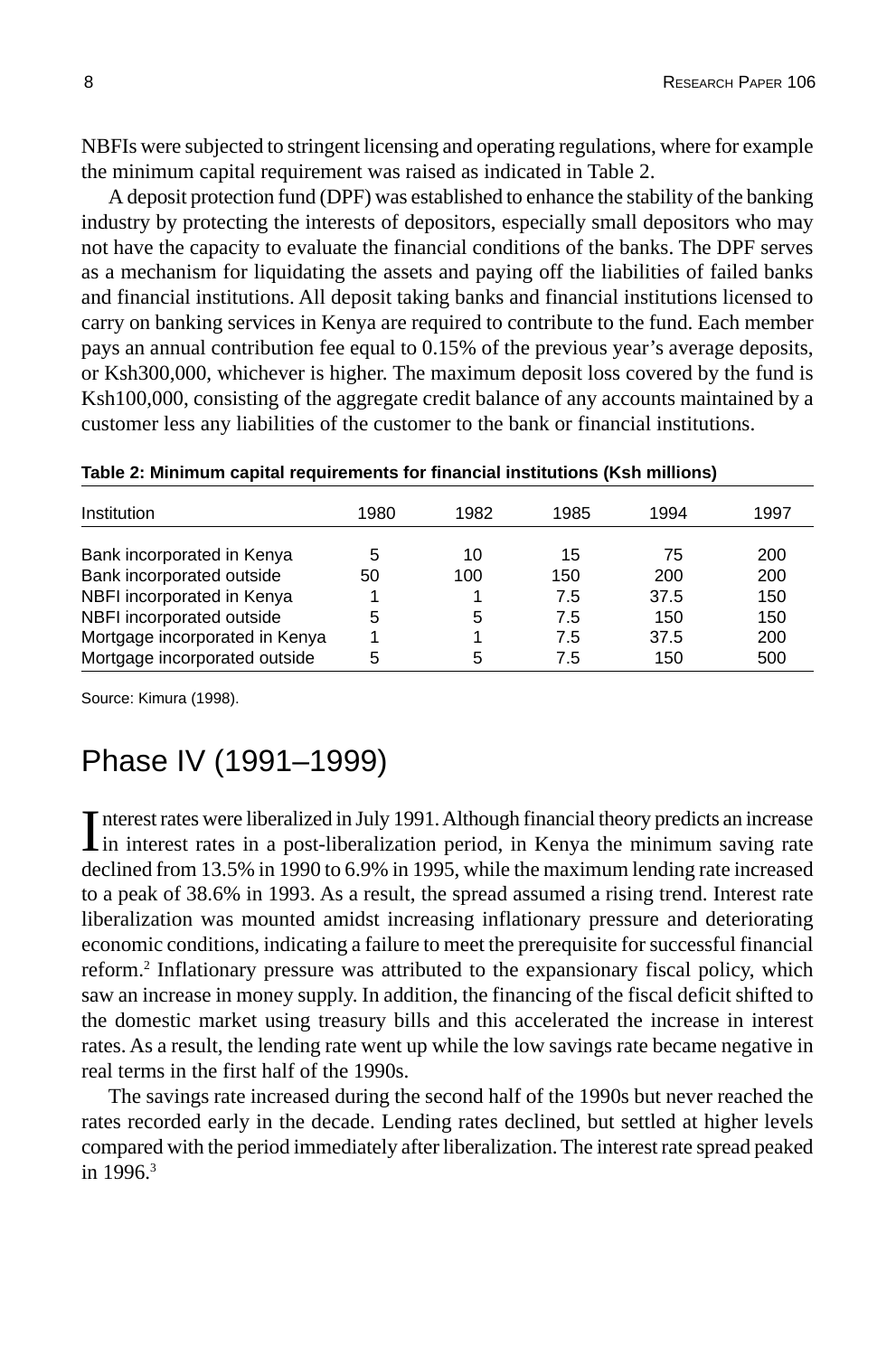#### Monetary policy

During the period, the sector witnessed a shift to indirect monetary policy tools, marked<br>by the first auctioning of treasury bills in the primary market in 1991.<sup>4</sup> The treasury bill market was viewed as a mechanism for facilitating the shift to an indirect monetary policy framework as it allowed the authority to influence the reserve money through the OMO. To enhance its role, treasury bill auction techniques and procedures for tender were revised in 1993. Acting as sales agent for the government, the central bank determined the volumes to be sold in the primary auction, using budgetary needs and monetary policy considerations as guides.

Following the increased money supply and peaking of inflation, the cash ratio was reactivated and raised to 8% in April 1993.<sup>5</sup> It was then increased to 10% in July 1993, 12% in October and 14% in December 1993. The ratio was further raised to 16% in February 1994 and then 20% in March 1994, before declining to 18% in September 1994, 15% in October 1997 and 12% in December 1998. Interest of 5% was paid on the reserves for a short period (December 1995 to May 1996) in order to create an incentive for the banks to reduce their lending rate. The increased cash ratio was accompanied by penalties for institutions failing to meet the set targets. At the same time, activities at the discount window were discouraged by punitive rates as compared with the earlier practice of allowing distressed banks access to the CBK overdraft facility and the discount window. For example, from 1 June 1993, overnight lending by the CBK was restricted in terms of eligibility of securities as collateral. The eligible securities were treasury bills, treasury bonds and government bearer bonds. Treasury bills were discounted if halfway to maturity and securities if they had at least two working days to maturity. By April 1994, commercial banks could borrow for a maximum of only four days and could not exceed ten days in any one month. Bank lending in the inter-bank market did not qualify for borrowing from the CBK on the same day. A penalty of 0.2% per day was introduced for banks that failed to comply, and banks that failed to meet the cash ratio for over 30 days were placed under the statutory requirement.

Although the tight monetary policy seemed to reduce the money supply, its effectiveness remained elusive especially in the presence of expansionary fiscal policy. Tight monetary policy, with a credible money market, is expected to yield growth in financial assets and liabilities. However, the experience was an increasing money multiplier measured as the ratio of M2/M0, which implies a temporary loss of monetary control and loss of public confidence. In addition, only marginal gains were realized with financial deepening, with the increasing M2/GDP to some extent showing a shift in assets and liabilities from the NBFIs to commercial banks as it coincided with the time when NBFIs were converting to commercial banks.

Monetary policy faced a challenge following the reversal of capital flows after the liberalization of the exchange rate in October 1993, where the CBK faced a loss of foreign exchange reserves. A strong linkage between the money and foreign exchange markets was portrayed, as developments in the treasury bill market were associated with the high interest rate differential that attracted capital inflows. The inflow of capital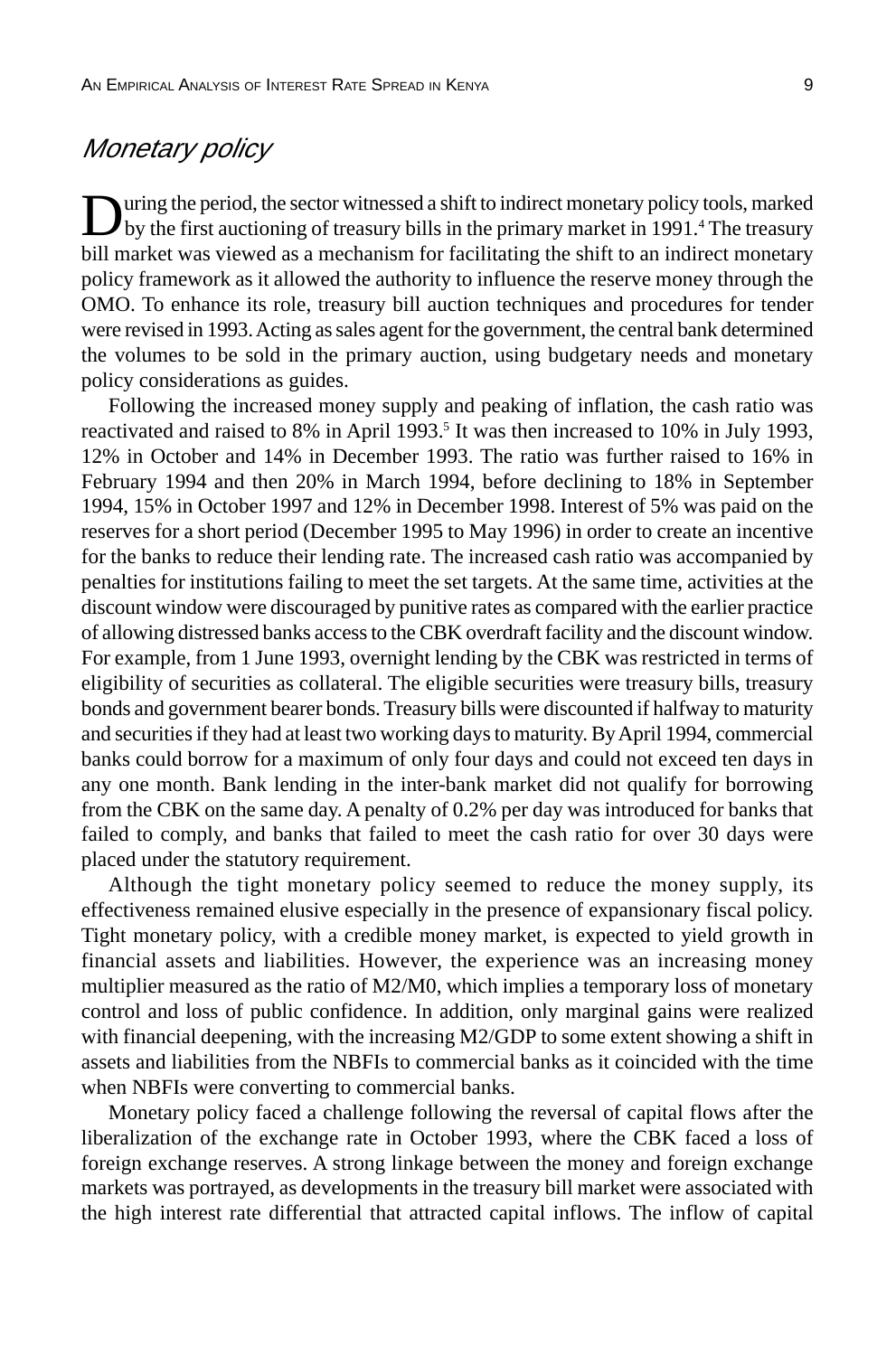fueled inflationary pressure that did not come down till mid 1994. In the face of capital inflows and appreciation of the exchange rate, the CBK intervened to limit the appreciation and sterilize the domestic liquidity through the massive sale of treasury bills. These actions were not enough to bring down liquidity injection from the capital inflows, however, as parts of the monetary expansions were attributable to fiscal expansion. Thus, there was need at the same time to achieve fiscal discipline. Another intervention was made in April 1995 to contain further depreciation and loss of international reserves. This was achieved by tightening fiscal policy and extending the reserve requirements to NBFIs. In 1996, the CBK increased the sale of treasury bills to sterilize liquidity injected into the economy due to the large purchase of foreign exchange by the central bank from the inter-bank market and to minimize the impact of increased government borrowing from the central bank. This saw a rise in the treasury bill rate, which pulled up the lending rate. High treasury bill rates were accompanied by excess holding of liquidity by the commercial banks, an indication of a shift in quality assets. A decline in treasury bill rates was desirable to pull down the lending rates. However, even when the treasury bill rate came down, the reduction of lending rates was sluggish and when they did decline they settled at a high level.

By 1996, the restrictions on the use of the discount window were relaxed and new facilities introduced to stabilize commercial bank liquidity. The repurchase order (REPO) was introduced in September 1996, to be used in the money market by the CBK to alter reserve levels, thus improving the bank's efficiency in the day-to-day management of banking system liquidity. The REPO<sup>6</sup> increased the liquidity of existing short-term instruments, especially government securities used in the market, and hence their marketability. At the same time, borrowing from the central bank was relaxed and treasury bills were accepted as collateral for either borrowing or discounting regardless of their time to maturity and even when commercial banks participated in the inter-bank market.<sup>7</sup> By January 1996, the central bank stopped displaying the OMO interest rate on the Reuter in order to allow participants in the inter-bank market to set their interest rates competitively without reference to OMO. Thus, the CBK negotiates OMO rates with individual investors depending on the supply and demand for liquidity in the money market.

### Regulatory framework

The review of the Banking Act aimed to harmonize the regulatory framework across<br>institutions. Together with the removal of interest rate regulatory differences, the minimum capital requirements were equalized. There was a change in the licensing procedures of the banks and financial institutions, where institutions were expected to apply to the Ministry of Finance through the CBK. In addition, NBFIs were to convert to commercial banks following the adopted universal banking policy; several NBFIs did so by the mid 1990s as indicated in Table 3. This saw a decline in size of the NBFI subsector and commercial banks again dominated the sector.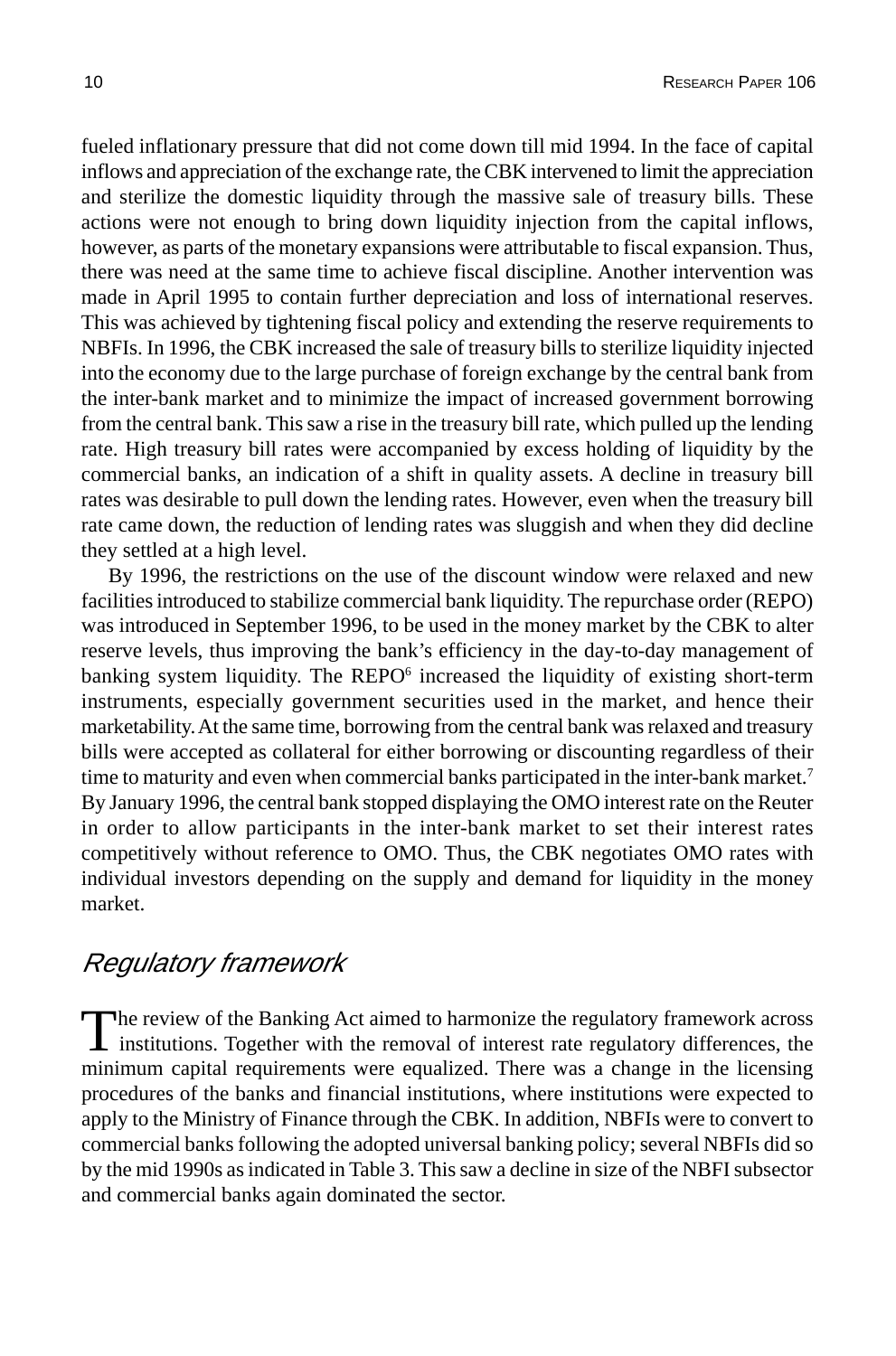|                                                   | 1994 |                                              | 1995 |   | 1996 |                |
|---------------------------------------------------|------|----------------------------------------------|------|---|------|----------------|
| Action                                            |      | Approved Commence Approved Commence Approved |      |   |      | Commence       |
| Converted and<br>commenced<br>operation as bank   | 5    | 0                                            | 11   | 9 | 4    | 11             |
| Approved; yet to<br>commence<br>operation as bank | 1    |                                              | 2    | 2 |      |                |
| Merged institutions                               | 3    | 1                                            | 1    | 6 | 5    | $\overline{2}$ |
| Converted to<br>mortgage finance                  | 1    |                                              | 1    |   |      |                |

#### **Table 3: Conversion of NBFIs to commercial banks**

Source: Central Bank of Kenya.

Prudential regulations were tightened in order to strengthen CBK's supervisory role. For example, in 1995 prudential guidelines were prepared to encourage self-regulation, including the code of conduct of directors, chief executives and other employees, duties and responsibilities of directors, chief executives and management, appointment duties and responsibilities of external auditors, and provisions for bad and doubtful advances and loans. The minimum cash balance requirement was extended to NBFIs.

The amendments of 1996 saw the monetary authority gain more independence in formulating and implementing monetary policy. For example, the following conditions were set for lending to the government and commercial banks:

- Terms of loans to banks limited to six months.
- All loans secured by treasury bills or other government instruments specified by the CBK.
- Advances to the government secured with negotiable government securities that mature within 12 months and at market rate.
- Maximum outstanding advance to the government at any time limited to 5% of the gross current revenue of the government in appropriate account pertaining to the latest audit.

### Composition of the banking sector

As a financial sector develops, institutional diversity is expected together with diversity of services offered. Moreover, financial reform is expected to promote competitiveness in the banking sector. Although Kenya's financial sector is described as significantly diversified in terms of the number of institutions,<sup>8</sup> banking sector services continued to dominate the sector. In addition, a few banks continued to dominate the banking sector; four major commercial banks shared over 60% of the total credit.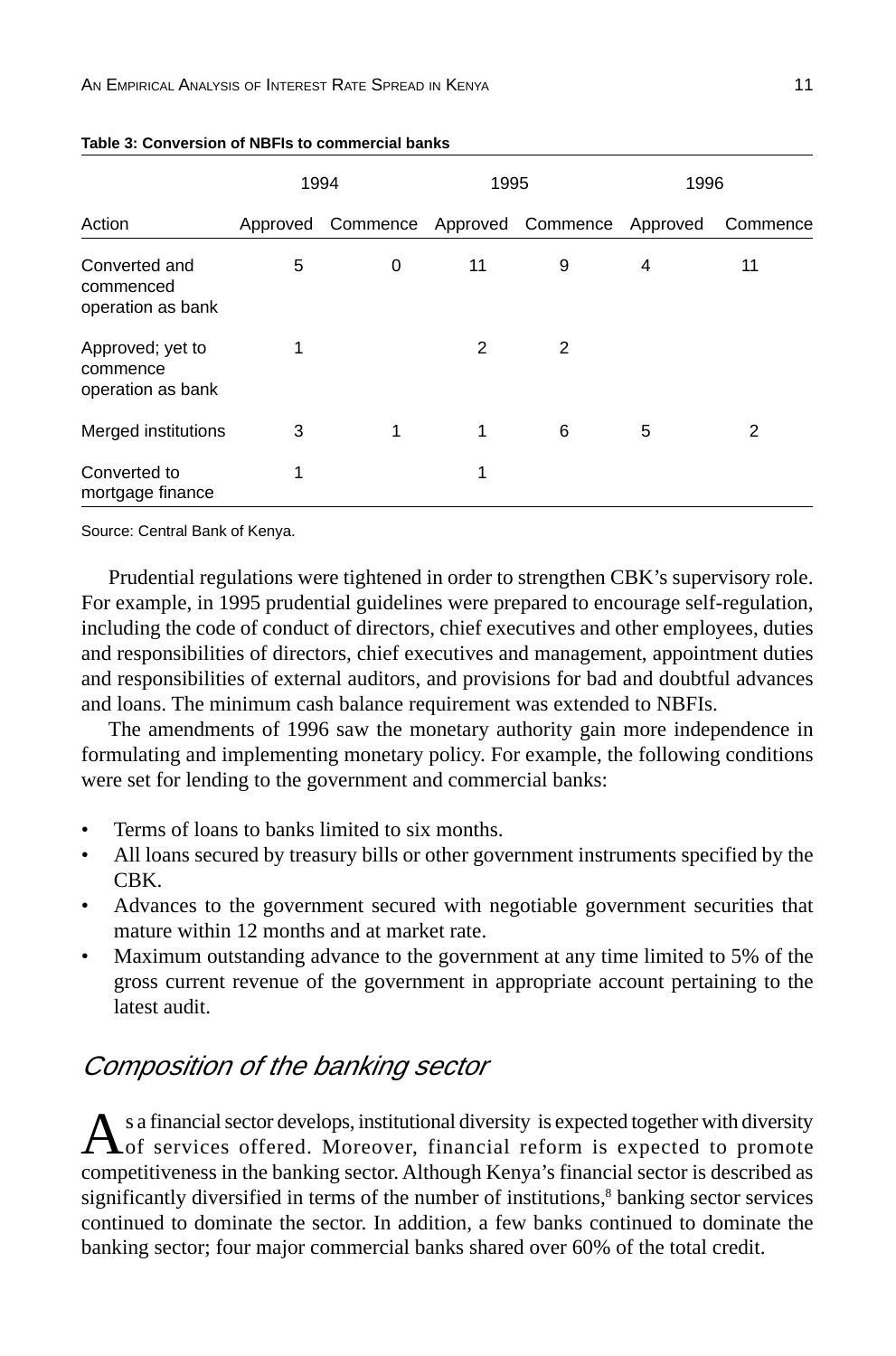### Performance of the financial sector and banking institutions

**M** aintaining financial stability is crucial to the achievement of positive results from<br>the liberalization process. In Kenya, the sector faced two major banking crises, in the mid 1980s and during the early and late 1990s. Between 1993 and 1996, 6 commercial banks and 12 NBFIs faced insolvency problems. In 1998, five banks were placed under statutory management. The main factors in the financial sector crisis include: undercapitalization, non-performing loans, over investment in speculative property market, which saw a decline in prices, insider lending to directors, loans to non-viable projects under the influence of officials, difficulties in recovering non-performing loans through the judiciary, and conflict of interest in those cases where shareholders participate in day-to-day management of their banks.

By 1997, 11 NBFIs and 5 commercial banks were placed under liquidation as shown in Table 4. In 1996 a total of 4.2% of the total deposits for liquidated banks were under protection, and 79% of the protected deposits had been paid. In 1997, the total protected deposits were 6.8%<sup>9</sup> of the total deposits and 71% had been paid. On the debt recovery, in 1997, the total debt collected was 17.7% of the total at closure date, compared with 16% in 1996. Lack of securities documentation and unresolved court cases hampered the loan collection process.

| Year         | Number           | Debt at<br>closure<br>(Ksh) | Debt<br>collected<br>(Ksh) | Total<br>deposits<br>(Ksh) | Deposits<br>protected<br>(Ksh) | Deposits<br>paid<br>(Ksh) |
|--------------|------------------|-----------------------------|----------------------------|----------------------------|--------------------------------|---------------------------|
| <b>NBFIs</b> |                  |                             |                            |                            |                                |                           |
| 1993         | 9                | 5,500                       | 1,742                      | 5,530                      | 236                            | 173                       |
| 1994         | $\overline{2}$   | 1,662                       | 118                        | 908                        | 63                             | 31                        |
| 1995         | $\Omega$         |                             |                            |                            |                                |                           |
| 1996         | 0                |                             |                            |                            |                                |                           |
|              | Commercial banks |                             |                            |                            |                                |                           |
| 1993         | 1                | 3,955                       | 617                        | 4,680                      | 461                            | 254                       |
| 1994         | 1                | 1.433                       | 103                        | 2,526                      | 121                            |                           |
| 1995         | 0                |                             |                            |                            |                                |                           |
| 1996         | 3                | 3,010                       | 173                        | 3,172                      | 448                            | 356                       |

**Table 4: Institutions liquidated, debt collected and deposits paid by deposit protection fund (DPF)**

Source: Deposit Protection Fund Annual Reports (various issues).

Loans dominate the asset portfolio of the commercial banks, although government securities comprise an increasing share of the portfolio, as shown in Table 5. The larger loan proportion partly reflects the financial distress of the risk borrowers where loan demand increased with increasing lending rates, the declining role of NBFIs in the credit market and the slow growth of the capital market as an alternative source of credit. The level of non-performing loans increased to over 30% of the total loans, which was a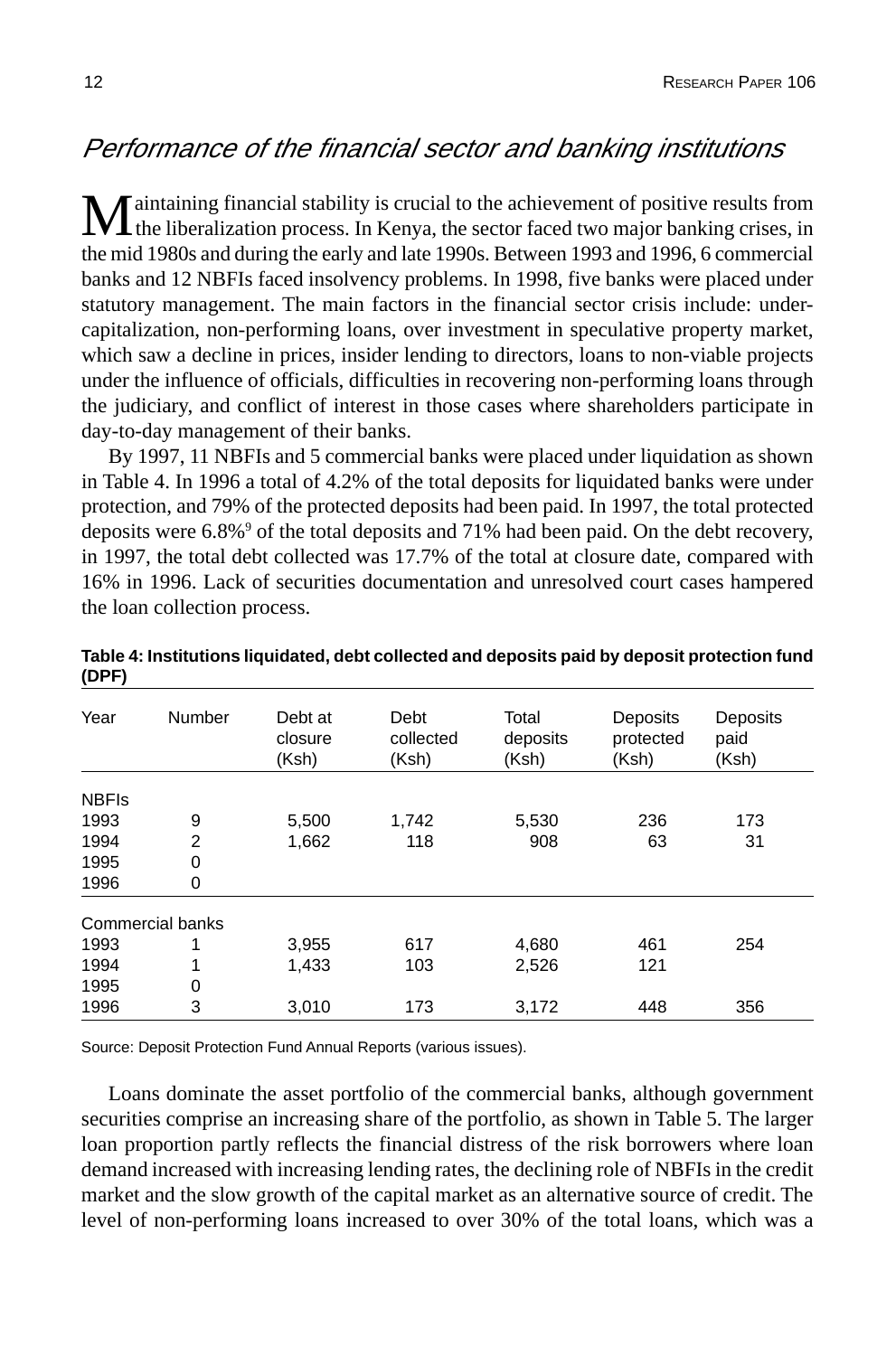major factor defining the decline in profitability of the banks. Consequently, the provision for bad loans increased as a requirement to improve banks' asset quality. The overall performance of the banks indicates a decline as the proportion of banks rated "strong" went down (Table 5).

|                                                                                             | 1994 | 1995           | 1996 | 1997 | 1998 | 1999 |
|---------------------------------------------------------------------------------------------|------|----------------|------|------|------|------|
| Measuring performance using rating scale                                                    |      |                |      |      |      |      |
| Capital adequacy                                                                            |      |                |      |      |      |      |
| Strong                                                                                      | 45   | 32             | 32   | 49   | 55   |      |
| Satisfactory                                                                                | 33   | 59             | 48   | 33   | 32   |      |
| Fair and below                                                                              | 21   | 10             | 20   | 19   | 13   |      |
| Asset quality                                                                               |      |                |      |      |      |      |
| Strong                                                                                      | 52   | 37             | 34   | 29   | 35   |      |
| Satisfactory                                                                                | 9    | 10             | 18   | 14   | 14   |      |
| Fair and below                                                                              | 39   | 54             | 48   | 57   | 51   |      |
| Earnings                                                                                    |      |                |      |      |      |      |
| Strong                                                                                      | 57   | 59             | 44   | 33   | 29   |      |
| Satisfactory                                                                                | 3    | $\overline{7}$ | 18   | 10   | 14   |      |
| Fair and below                                                                              | 39   | 34             | 38   | 57   | 57   |      |
| Liquidity                                                                                   |      |                |      |      |      |      |
| Strong                                                                                      | 76   | 73             | 70   | 66   | 57   |      |
| Satisfactory                                                                                | 6    | 15             | 24   | 13   | 14   |      |
| Fair and below                                                                              | 18   | 13             | 6    | 21   | 29   |      |
| Overall                                                                                     |      |                |      |      |      |      |
| Strong                                                                                      | 42   | 52             | 6    | 15   | 21   |      |
| Satisfactory                                                                                | 24   | 44             | 32   | 45   | 40   |      |
| Fair and below                                                                              | 18   | 52             | 29   | 40   | 40   |      |
| Measuring bank performance using ratios calculated using the consolidated balance sheet and |      |                |      |      |      |      |

#### **Table 5: Performance of the banking sector (%)**

Measuring bank performance using ratios calculated using the consolidated balance sheet and income statements

| Loan/total assets                    | 38.83 | 46.35 | 46.70 | 48.84 | 49.89 | 54.83 |
|--------------------------------------|-------|-------|-------|-------|-------|-------|
| Treasury bills/total assets          | 17.93 | 9.86  | 12.70 | 11.36 | 16.72 | 16.40 |
| Loan interest income/total earnings  | 60.67 | 56.09 | 62.32 | 64.09 | 64.08 | 57.41 |
| Treasury bill income/total earnings  | 11.68 | 12.07 | 12.81 | 12.08 | 14.47 | 13.24 |
| Profit before tax/total assets       | 11.17 | 13.00 | 12.86 | 12.05 | 11.62 | 11.44 |
| Non-performing loans/total loans     | 20.17 | 18.05 | 18.09 | 30.55 | 32.01 | 41.21 |
| Provisions for bad loans/total loans | 2.15  | 1.07  | 1.10  | 2.35  | 3.94  | 5.26  |

Source: Central Bank of Kenya.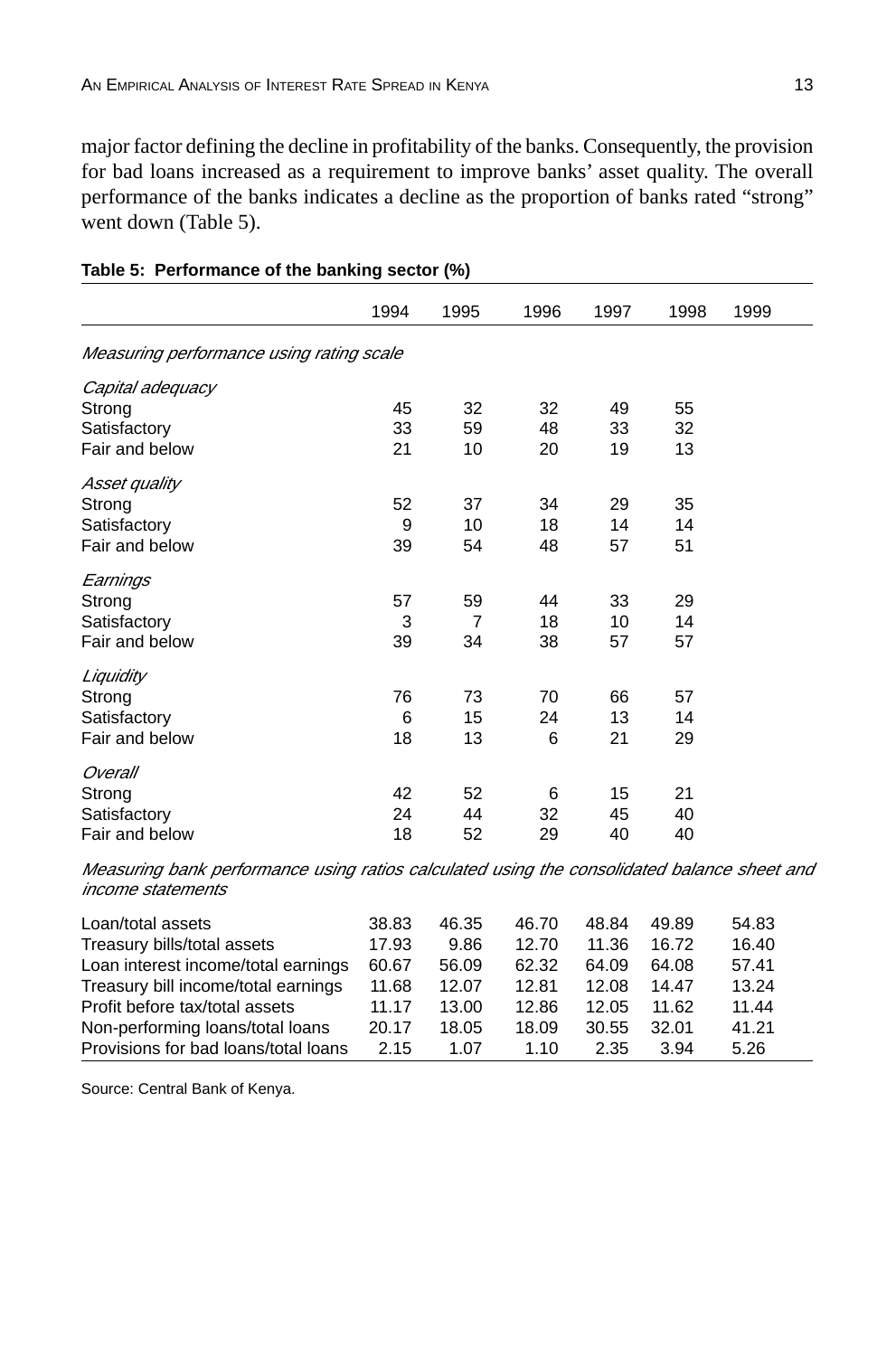## **3. Literature review**

Interest rate spread is defined by market microstructure characteristics of the banking<br>sector and the policy environment. In differentiating between the pure spread and the  $\blacksquare$  iterest rate spread is defined by market microstructure characteristics of the banking actual spread Ho and Saunders (1981) observe that pure spread is a microstructure phenomenon, influenced by the degree of bank risk management, the size of bank transactions, interest rate elasticity and interest rate variability. Zarruk (1989), considering risk management by the bank, found that risk-averse banks operate with a smaller spread than risk-neutral banks, while Paroush (1994) explains that risk aversion raises the bank's optimal interest rate and reduces the amount of credit supplied. Actual spread, which incorporates the pure spread, is in addition influenced by macroeconomic variables including monetary and fiscal policy activities. Hanson and Rocha (1986) emphasize the role of direct taxes, reserve requirements, cost of transactions and forced investment in defining interest rate spread.

### Market structure

Market structure encompasses the degree of competition, which reflects the number<br>of market players and the diversity of financial assets, the market share of individual participants, ownership structure and control, policy regime (controlled vs uncontrolled), and the adequacy of the legal and regulatory framework (see Fry, 1995). In a market where the government sets interest rates and credit ceilings, allocation of resources is inefficient because of uneven credit rationing criteria and the lack of incentive by banks to compete for public deposits. In addition, the allocation of funds to poor performing sectors increases the credit risk for commercial banks. With interest ceilings, however, banks are constrained in charging the appropiate interest rate on loans, and the only option is to offer the minimum possible interest rate on deposits. Further, the presence of government owned and controlled banks creates an uncompetitive environment and to some extent makes it difficult to enforce the set regulatory framework, weakening the stability of the banking sector.

Financial reform emphasizes the abolition of interest rate and credit ceilings and the promotion of a competitive environment with reduced government control and ownership. Although achieving competitiveness does not imply nonexistence of an interest rate spread, Ho and Saunders (1981) note that the size of the spread is much higher in a non-competitive market, which also calls for strengthening the regulatory and legal framework to enhance the stability of the market. Caprio (1996) notes that a weak legal system, where the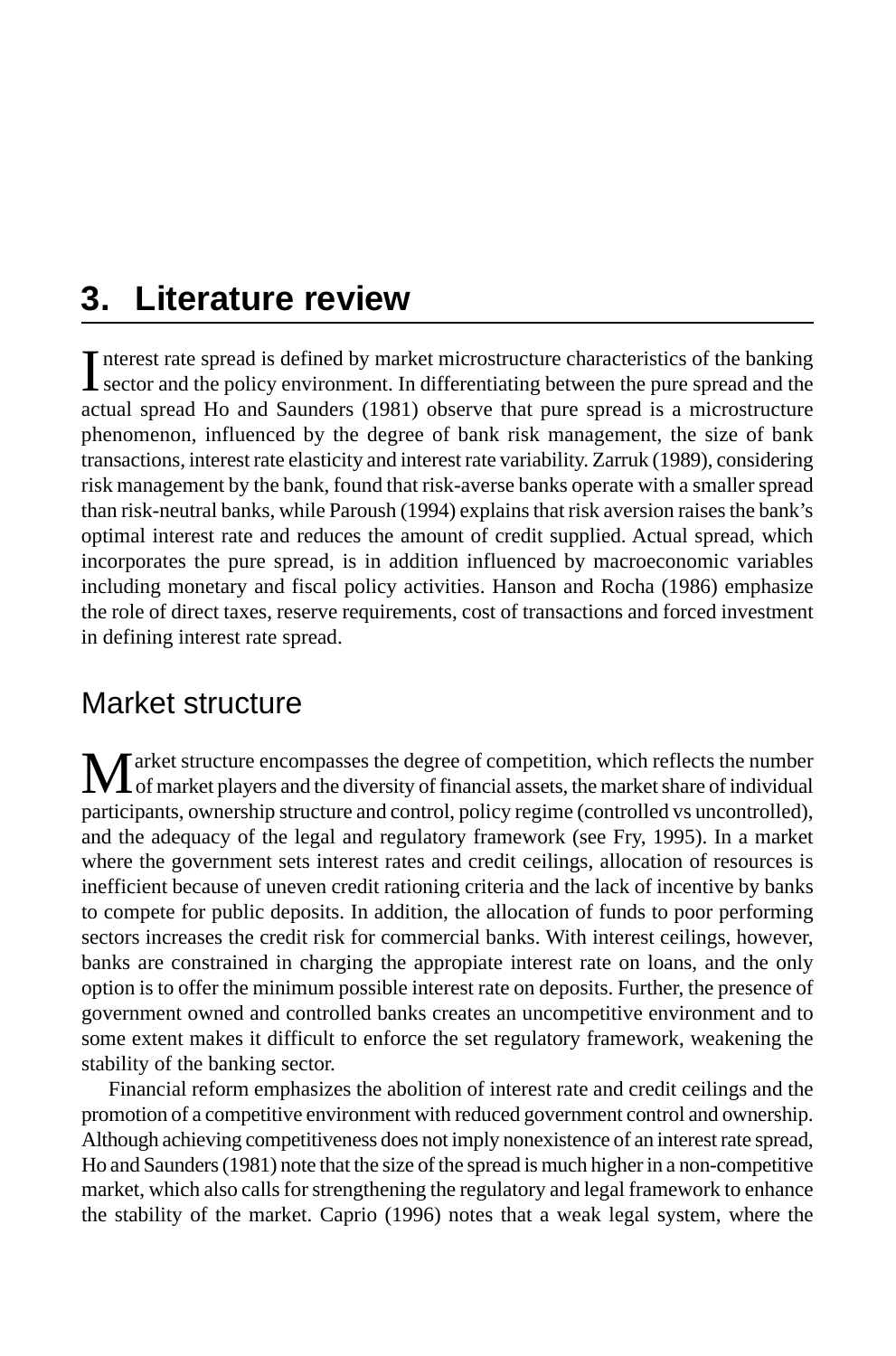courts are not oriented toward prompt enforcement of contracts and property rights are ill defined, increases credit riskiness and banks have no incentive to charge lower rates. Cho (1988), in addition, observes that the liberalization theory overlooks endogenous constraints to efficient allocation of resources by the banking sector, where, in the absence of a well functioning equities market, efficient allocation of capital is not realized even with financial liberalization. Fry (1995) explains that in the absence of direct financial markets and an equity and bonds market, financial institutions absorb too much risk, as business enterprises rely excessively on debt finance. Thus, conclude Demirguc-Kunt and Huizinga (1997), the interest spread fluctuates, reflecting the substitution between debt and equity financing. As the equity market expands, offering competitive returns, banks increase their deposit rates to compete for funds from the public. The expanded market also reduces the risk absorbed by the banking sector and banks charge competitive lower lending rates, reducing the interest rate margin. Thus, remarks Fry (1995), even in an oligopolistic banking system, there is need for competition from the direct financial market.

Empirical results show that market imperfections widen the interest rate spread. Ho and Saunders (1981), approximating market power with bank size, found a significant difference in spread between large and small banks, where smaller banks had higher spreads than the large banks. Barajas et al. (1996) also show a significant influence of loan market power on the interest spread. Elkayam (1996) observes that in a competitive banking system. The interest rate spread derives solely fron central bank variables (including the discount window loans, reserve requirement and interest on liquid assets on deposit with the central bank), while under a monopolistic (or oligopolistic) structure the interest rate spread is in addition affected by elasticities of demand for credit and deposits. He also found that there was more market power in the credit market than the deposit market. In addition, considering monetary policy, Elkayam (1996) found that an increase in money supply under elastic demand reduces the spread more in a monopolistic than in a competitive market.

### Legal and regulatory framework

The regulatory and legal framework influences the functional efficiency of banking<br>institutions and thus defines financial stability. In the reform process, financial<br>in stability is identified as a prerequisite for successful financial liberalization. Financial instability, with unsound and improperly supervised lending practices, increases the risk premium charged on loan rates and widens the spread. This is because weak supervision gives rise to moral hazard and adverse selection problems. With adequate supervision an increase in interest rates results in banks' rationing credit instead of taking new borrowers. However, regulatory differences across financial institutions destabilize the financial sector by diverting intermediation into the informal, less regulated and less taxed part of the sector.

The legal framework incorporates the adequacy of commercial law and the efficiency with which the judicial system makes and enforces legal decisions. Weaknesses in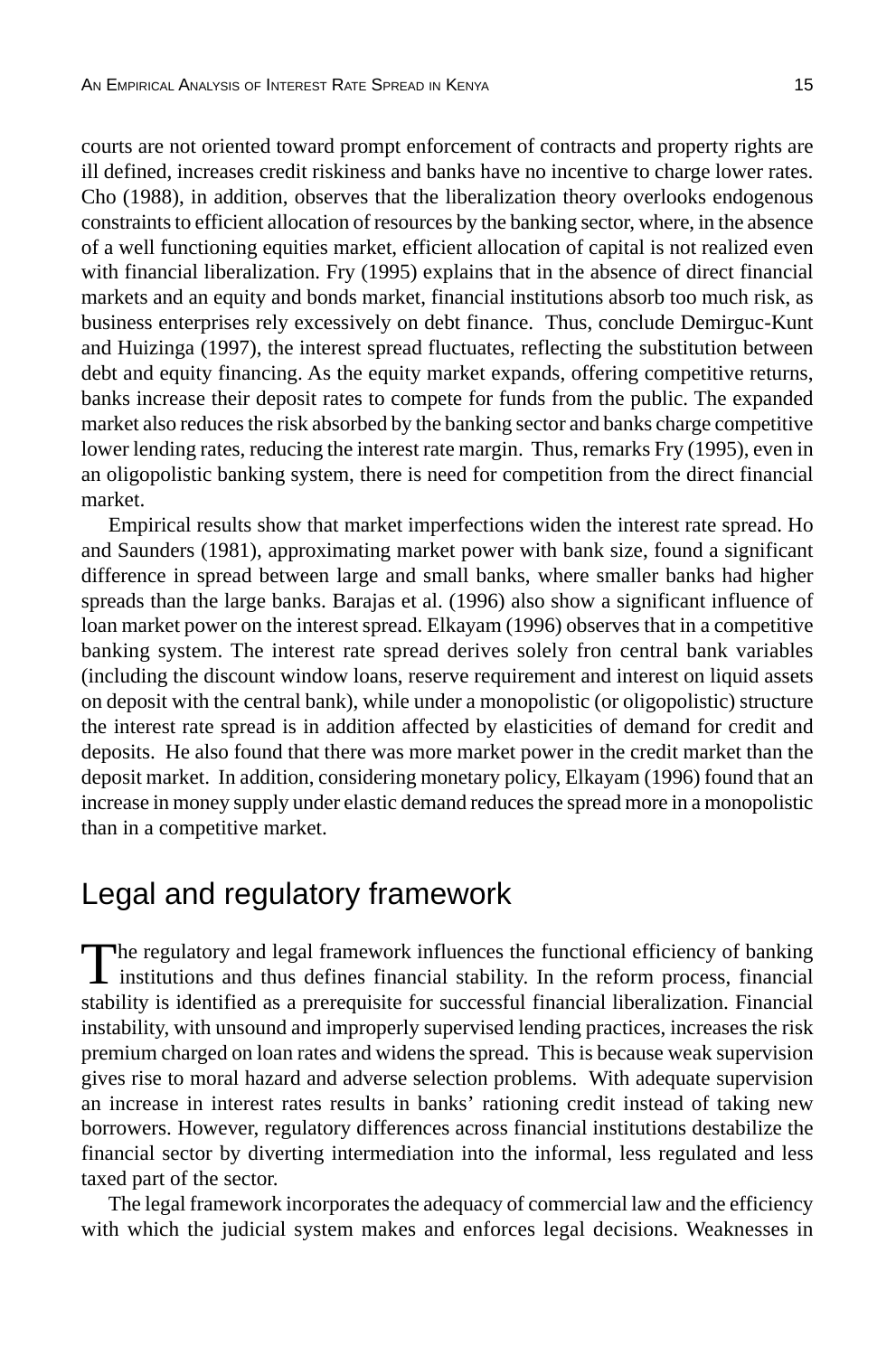enforcement of financial contracts create credit management problems and the premium charged on credit increases. This is because banks are unable to make agreements that limit the ability of borrowers to divert funds away from the intended purpose, to disclose accurate information on borrowers, and to write easily enforceable legal contracts. On the other hand, a weak legal system without clearly spelled out property rights denies the diversity of institutions a chance to diversify risk. Banks have no incentive to invest in information and human capital, which propels the information asymmetry problem. In their study, Demirguc-Kunt and Huizinga (1997) found that better contract enforcement, efficiency of the legal system and lack of corruption are associated with lower realized interest margins. This is because of the reduced risk premium attached to the bank lending rate. As Fry (1995) explains, liberalization in the presence of inadequate prudential supervision and regulation magnifies the impact of exogenous shocks by accommodating distress borrowing. Notable is that in developing countries, regulations exist on paper but in practice they are not enforced consistently and effectively.

A deposit insurance scheme is instituted to protect the depositors and maintain the stability of the financial sector. However, insurance (explicit or implicit) promotes moral hazard and adverse selection problems. Fry (1995) argues that adverse selection arises with deposit insurance schemes, especially if they are accompanied with high macro instability. On the other hand, banks never seek to reduce adverse selection in credit rationing, especially if there is a positive relationship between instability and returns on alternative banking financed projects. With protection for depositors provided, banks choose riskier lending strategies especially if macro instability produces strongly correlated outcomes. Thus, in setting up explicit insurance schemes, the banking system must be fairly stable, prudential regulation and bank supervision effective, and funding for the depository fund adequate. Also, the fund should have the necessary backup support that may be required to get the system through a period of stress.

### **Taxation**

Both implicit and explicit taxes widen the interest spread as they increase the intermediation costs. These include: reserve requirement, withholding taxes, stamp duties, transaction taxes, value added taxes, profit taxes and license fees.

Reserve and liquidity requirements, mandatory investment levels, and interest controls are categorized as implicit taxes. A reserve requirement with no interest payment tends to have a higher opportunity cost as it squeezes the excess reserve available for banks to advance credit, reducing the bank's income earning asset. However, Fry (1995) observes that the impact of a reserve requirement will depend on the elasticity of loan and deposit interest rates. On the other hand, mandatory investment, where banks continue providing funds to priority sectors despite the rate of return, squeezes the bank profit margin if the sector's investment yield is low. And interest rate controls limit the bank's efforts to capture high yielding investments.

Explicit taxes, just like the implicit taxes on the financial intermediation process, may provide a negative effective protection to the domestic financial system and encourage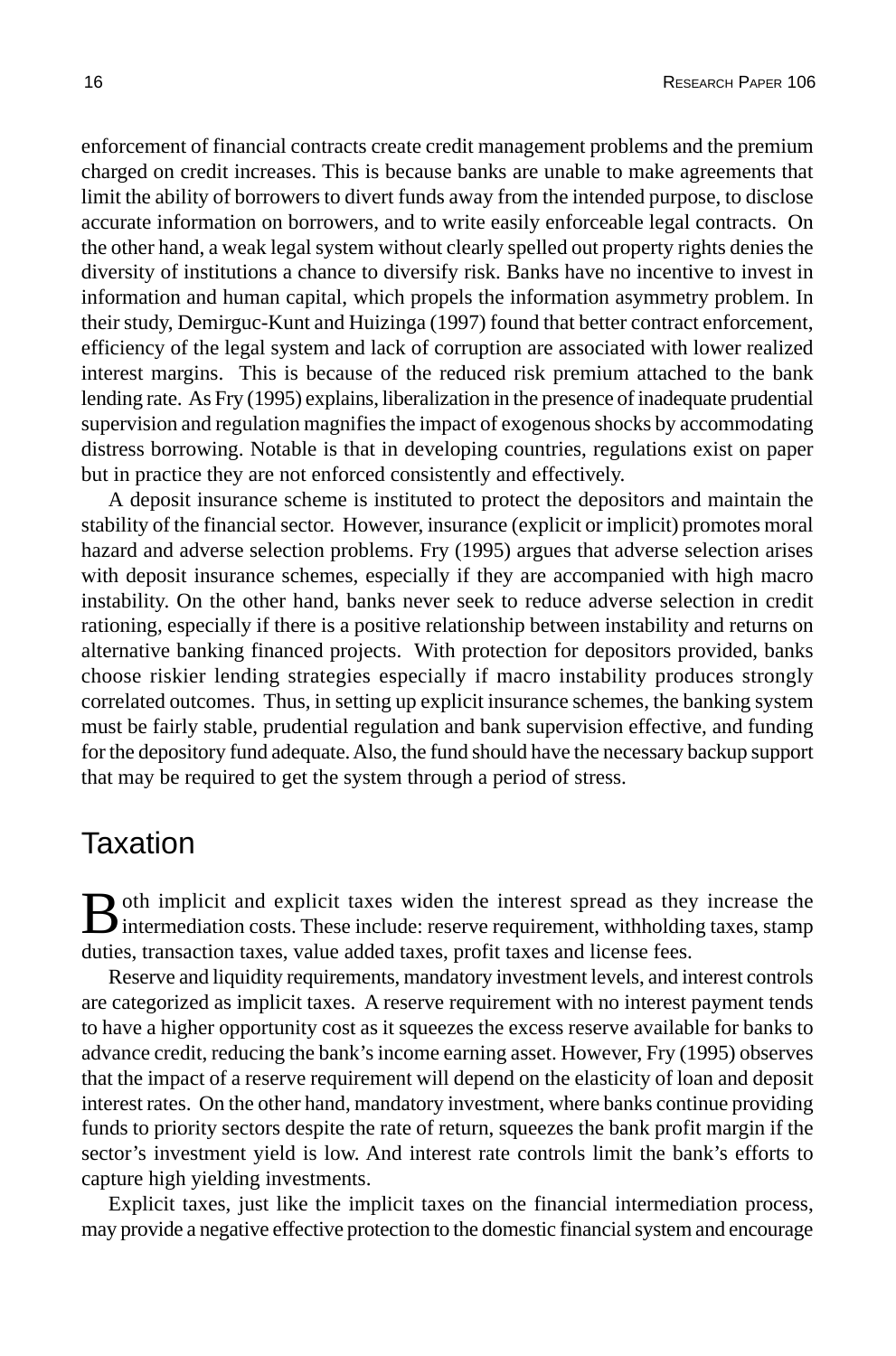financial intermediation abroad especially if there is tax discrimination. Discriminatory taxation of financial intermediation reduces the flexibility of the system by significantly reducing the funds for discretionary are lending. Tax discrimination also leads to financial sector instability by driving intermediation into the informal, less regulated and less taxed part of the market. The presence of explicit and implicit taxes also discourages the development of the inter-bank market, which can play a major role in improving resource allocation and the effectiveness of monetary policy. With heavy taxation at the interbank market, all financial transactions make short-term overnight borrowing uneconomical, and increase the reliance on central bank discount facilities that provide inexpensive and unlimited loans to banks in need of funds. In case the discount facility is restrictive, however, then banks may face liquidity problems and be forced to offer attractive deposit rates to attract more deposits. Conversely, interest ceilings prevent banks from negotiating terms of inter-bank loans and insufficient penalties for shortfalls in required reserves. Barajas et al. (1996) and Demirguc-Kunt and Huizinga (1997) saw a positive relationship between high interest rate spreads and high levels of taxation of the intermediation.

### Macroeconomic environment

The macroeconomic environment affects the performance of the banking sector by influencing the ability to repay borrowed loans; the demand for loans with the unpredictable returns from investment and the quality of collateral determine the amount of premium charged and therefore the cost of borrowed funds to the investors. With an unstable macroeconomic environment and poor economic growth, investors face uncertainty about investment return and these raise the lending rates as the level of nonperforming loans goes up, squeezing the bank margin. For example, poor output prices reduce firm profitability while reduced asset prices reduce the value of assets for collateral and therefore the credit-worthiness of the borrowers. As a result, return on investment declines, increasing the level of non-performing loans, and banks charge high-risk premiums to cover their default risk.

Cukierman and Hercowitz (1990) attempt to explain the relationship between anticipated inflation and the degree of market power measured as the spread between the debit and credit rates. They find that when the number of banking firms is finite, an increase in anticipated inflation leads to an increase in interest spread. When banking firms approach infinity (competitive case), there is no correlation between interest spread and inflation because the spread tends towards marginal cost of intermediation as the number of banks increases.

### Risk factors

 $\bf B$  anks are exposed to various risks, including interest risk, credit risk, foreign exchange risk and legal risk, as a result of uncertainty, information asymmetry and the policy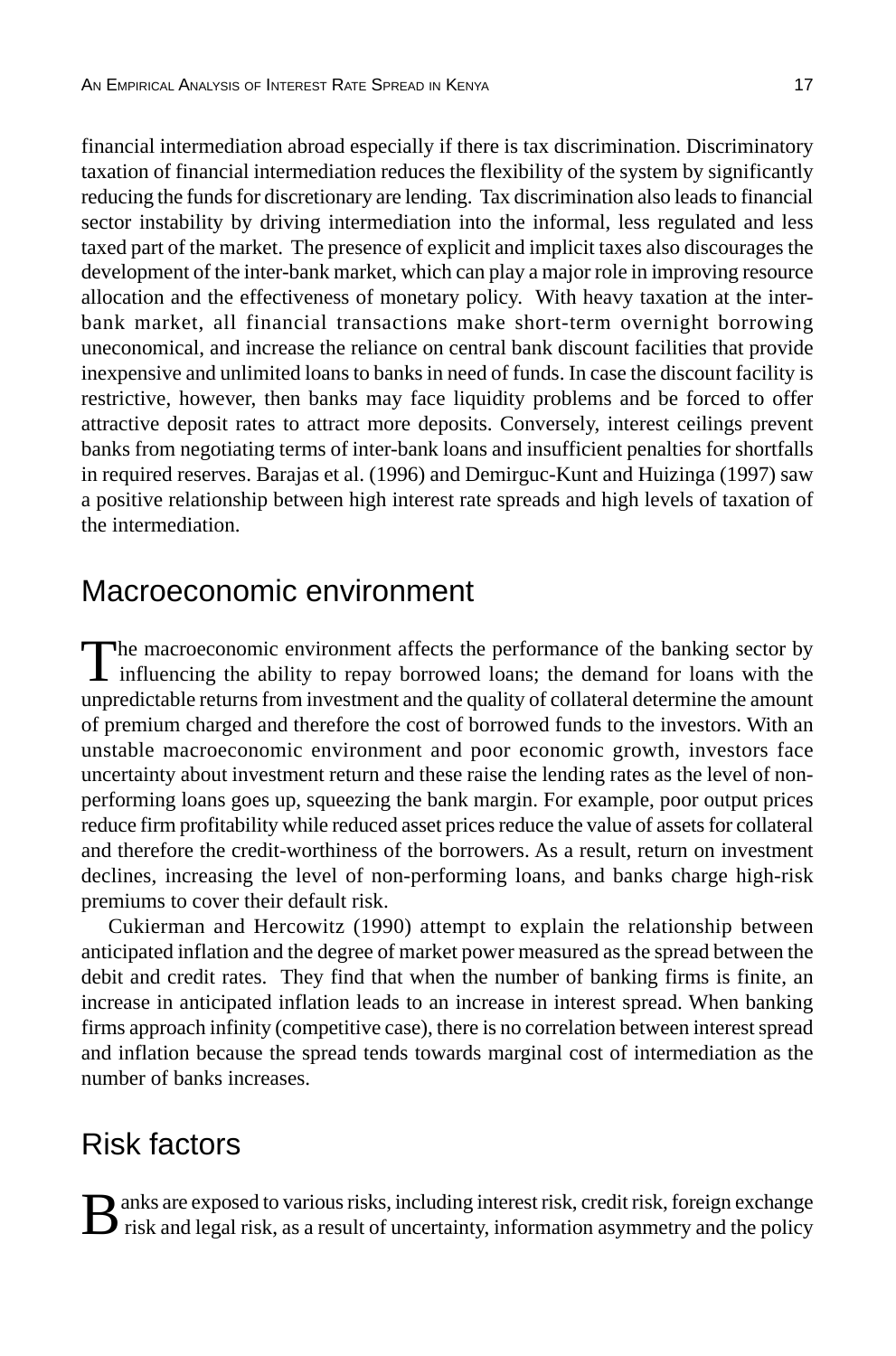environment. For example, when banks hold unmatched maturities of deposits and loans they are exposed to interest rate risk.10 This is especially so when banks raise funds through short-term deposits to finance long-term loans or purchase security with longer maturity. Interest rate risk is also defined by variability of the market interest rate.

Banks are exposed to credit risk due to information asymmetry. Banks do not know ex ante the proportion of loans that will perform and even when they carry out appraisals, credit losses are not fully eliminated. To cover credit risk, banks charge a premium whose size depends on the bank credit policy, interest on alternative assets, amount borrowed, type of client and size of collateral. This increases the effective rates paid by borrowers and reduces the demand for loans.

Foreign exchange risk arises especially when banks fund themselves abroad, while legal risk is faced when the legal framework for collateral and bankruptcy is not clear. Liquidity risk arises if depositors demand to withdraw their funds and leave the banks with insufficient reserves (for example during a bank run customers withdraw their deposits in response to their loss of confidence with the bank).

### Interest rate elasticities

Interest rate elasticity reflects market power. The lower the elasticity, the greater the monopolistic power and the wider the spread. The effect is greater with an unnterest rate elasticity reflects market power. The lower the elasticity, the greater the diversified asset basket and with an underdeveloped money market. Elkayam (1996), assuming market power in both the deposit and the loan markets, concludes that interest spread depends on the elasticities of demand for credit and deposit. The higher the elasticity, the more competitive the market and the narrower the spread.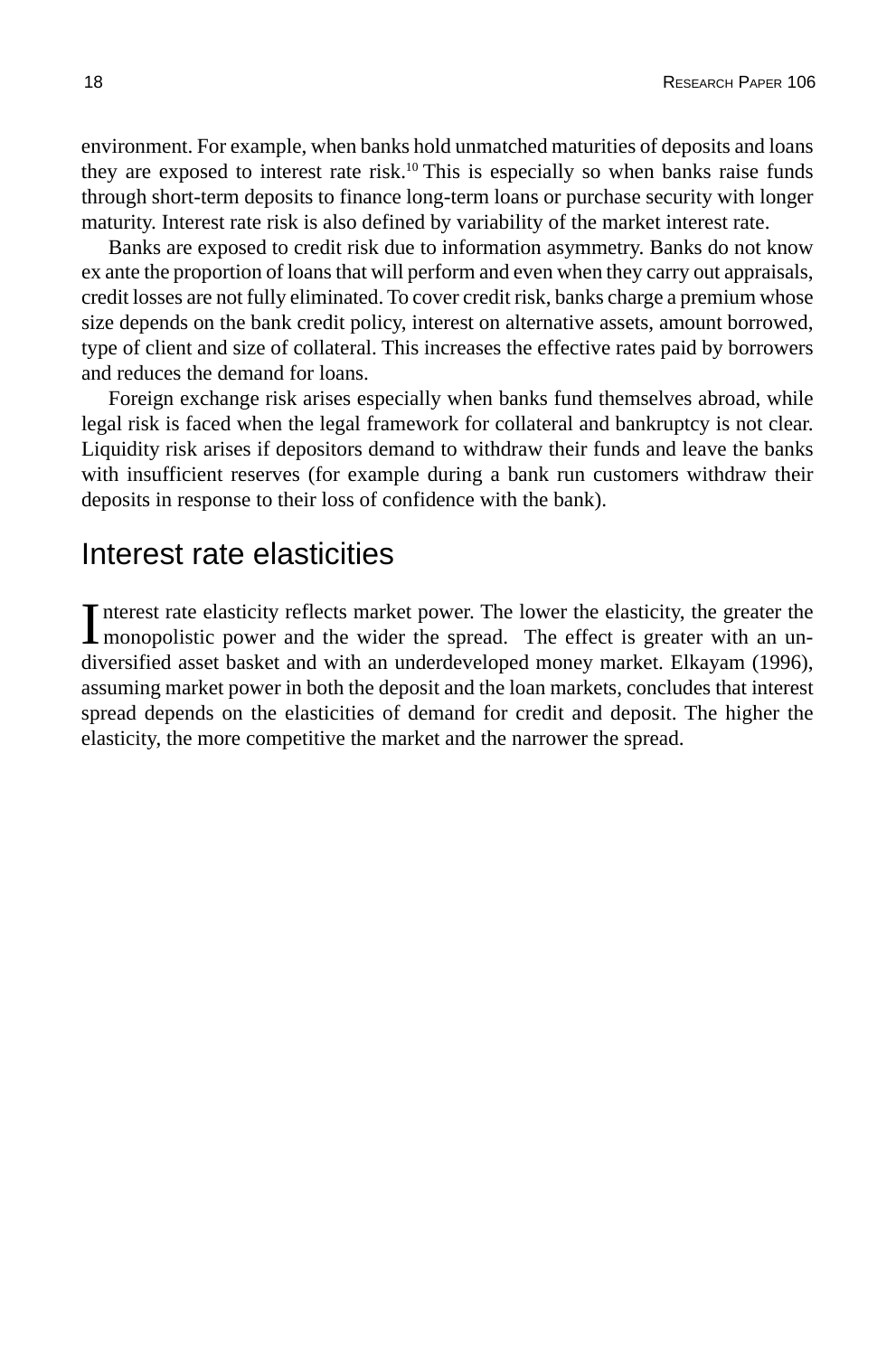## **4. Modelling interest rate spread**

In modelling interest rate spread two models are used to define the spread: the accounting value of net interest margin and the firm maximization behaviour. The accounting In modelling interest rate spread two models are used to define the spread: the accounting value of net interest margin uses the income statement of commercial banks, defining the bank interest rate margin as the difference between the banks' interest income and interest expenses, which is expressed as a percentage of average earning assets.11 However, both Hanson and Rocha (1986) and Barajas et al. (1996) criticize the accounting approach, saying that it does not indicate if there is equilibrium in economic sense or the type of market structure generated.

The firm maximization behaviour, on the other hand, allows derivation of profit maximization rule for interest rate and captures features of market structure. Depending on the market structure and risk management, the banking firm is assumed to maximize either the expected utility of profits or the expected profits. And, depending on the assumed market structure, the interest spread components vary. For example, assuming a competitive deposit rate and market power in the loan market, the interest rate spread is traced using the variations in loan rate. But with market power in both markets, the interest spread is defined as the difference between the lending rate and the deposit rate.

Barajas et al. (1996) uses a combination of firm maximization behaviour and the accounting approach to model the interest rate spread. The study assumes a competitive deposit rate market and market power in the loans market. When elasticity is infinite, there is no market power ( $\phi = 1$ ), while definite elasticity implies existence of market power ( $\phi$  < 1). Super competitive solutions exist when ( $\phi$  > 1). Given the competitive deposit rate and assuming linear function of real level of financial intermediation, he defines the lending rate as a function of policy and marginal cost variables. Interest rate spread is equated to loan rate. Demirguc-Kunt and Huizinga (1997) use the accounting method, defining the spread as the interest margin. Assuming a linear relationship between the spread and various variables, they use cross-sectional data for both developed and underdeveloped countries. Zarruk (1989) compares a risk averse and a risk neutral situation and considers interest risk assuming no default risk and implicit tax (reserve requirements). A bank is assumed to be an interest spread setter as it sets both loan and deposit rates simultaneously. Assuming the bank is out to maximize the expected utility of profits the study adopts the Von Neumann–Morgenstein utility function, so that the bank is assumed to face the following model: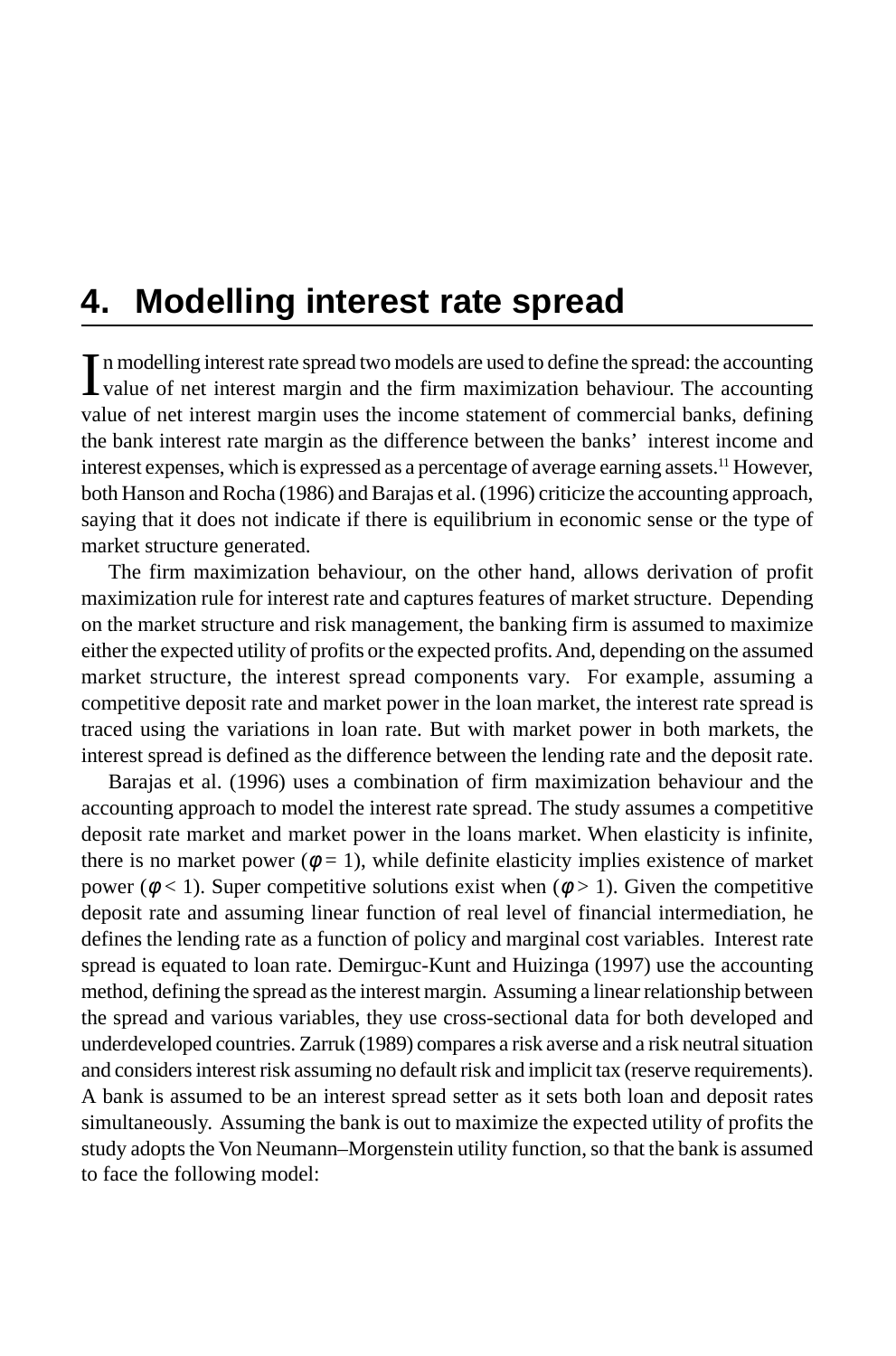$$
Max\hat{\mu} = E[\mu(\Pi)] = \mu(\Pi)g(\mu)d\mu
$$
  
s.t.  $L + B = D^* + E$   

$$
D^* = D(R_D) + \xi
$$

 $g(\mu)$  = Random term for deposit uncertainty

Wong (1997) took the cost of goods sold and the firm maximization behaviour to evaluate the determinants of the optimal bank interest margin. The model features a risk averse bank with credit risk and interest risk. The bank is assumed to be a loan rate setter and a quantity setter in the deposit market, so that deposit rate is not a choice variable and the properties of the optimal bank interest margin are similar to the optimal loan rate. The concept of market power is captured by the reciprocal of interest elasticity where a high value indicates the bank possesses more market power. Paroush (1994) models a risk neutral bank whose objective is to maximize expected profits. Credit risk in addition to the deposit and lending rates is considered as a decision variable. Collateral is used to categorize a short-run and medium-term period. Gheva et al. (1992) also assume the bank has two decision variables, loan rates and deposit rates. The bank sets both rates and allows the volumes to be set by public demand for credit and supply of deposits. The model assumes a risk neutral bank, therefore a bank out to maximize expected profits. In addition, the model assumes that a bank is out to minimize the difference between actual (short-run) and desired (long-run) returns. To capture the adjustment process a partial adjustment model is fitted and a linear relationship assumed. Ho and Saunders (1981) integrate the hedging and expected utility approaches to analyse determinants of bank margins. Their approach assumes a bank is a dealer in the credit market, acting as an intermediary between demanders and suppliers of funds and aiming to maximize the utility of expected terminal wealth. New loans and deposits are made in a passive way so that prices and quantities are determined exogenously. The authors define the prices of loan and deposit as:

$$
P_L = P - b
$$

$$
P_D = P + a
$$

where P is the bank's opinion of the price of loan or deposit, and (a) and (b) are fees for provision of intermediation services. Spread was defined as  $(a + b)$ .

Demirguc-Kunt and Huizinga (1997) note that interest margin and interest spread are different unless there are zero non-interest bearing funds. However, spread is superior to margin as an indicator of the bank policy in determining the conditions and volume of intermediation. Interest spread can be measured ex post and ex ante. Ex ante spread equals the difference between the contractual rates charged on loans and the rates paid on deposits. Ex post spread measures the difference between the bank interest revenues and their actual interest expenses. Ex ante spread is biased, however, as perceived risks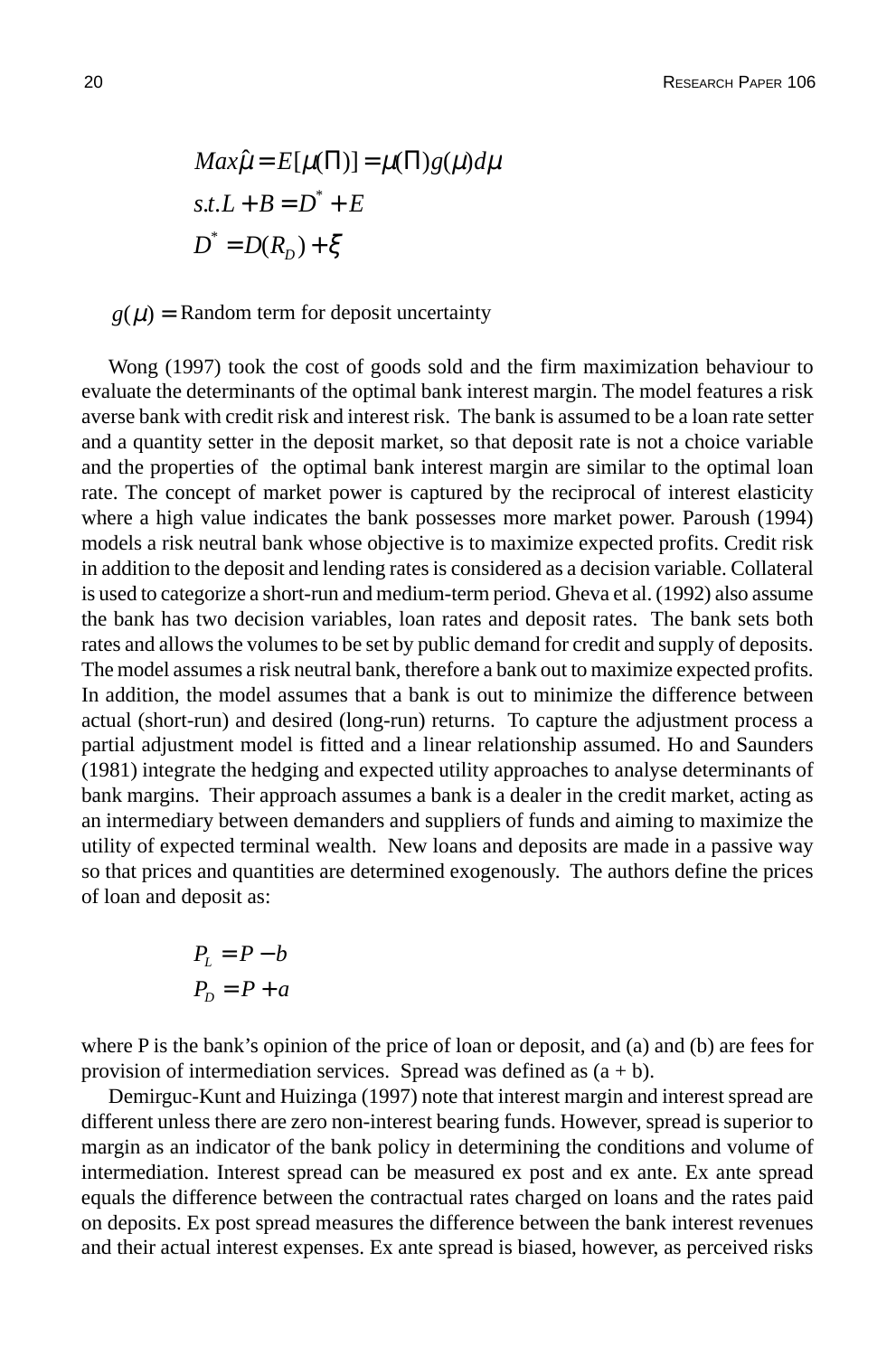are reflected in the ex ante yields. The ex post spread problem is in terms of interest income and loan loss reserve associated with a particular loan that tend to materialize in different time periods.

In this study we capture interest rate spread by combining the accounting and optimal firm behaviour models. We attempt to incorporate the various factors identified in the literature and the local market in modelling interest rate spread. These include market power, credit risk, interest risk, tax and policy related variables. We assume the bank makes decisions in a single period and both loans and deposit markets are imperfect. The treasury bill market is explicitly included to capture monetary and fiscal policy actions. For example, as indicated earlier, with a shift to local sources to finance its budget deficit, the government relied so heavily on the treasury bills that fluctuations in treasury bill interest rates tended to reflect the demand for funds by the government and thus the position of the budget deficit. In addition, with the shift to indirect monetary policy tools, the CBK used the open market operation to regulate money supply. At the beginning of the period, levels of deposits and loans are unknown. At the end of the period, banks adjust their portfolio by participating in the inter-bank market and/or the central bank discount window. Participation in either of the markets depends on interest rate levels and policy action.

Assume a simple intermediation model for the banking sector given by the following balance sheet identity.:

$$
L + B + R = D + IN + ONL \tag{1}
$$

where

|     | $=$ | loans                        |
|-----|-----|------------------------------|
| B   |     | government securities        |
| R   | =   | reserve requirement          |
| D   | $=$ | deposits                     |
| IN  |     | inter-bank market operations |
| ONL |     | other net liabilities        |

Reserve requirements are a proportion  $(\rho)$  of the total deposits. We assume no interest is paid on reserve requirements. Thus, reserve ratio is an implicit tax, which reflects fiscal and monetary policy actions (Hanson and Rocha, 1986).

$$
R = \rho D \tag{2}
$$

The choice between investing in government securities or in loans is determined by expected returns. Banks set the loan interest rate  $(r_i)$ , while the government securities interest rate  $(r_b)$  is exogenous. The loan interest rate depends on the demand for investment funds and other composite variables including the alternative sources. We assume a homogenous class of loans, where demand for loans ( *L*) is determined by the interest rate on loans, interest rate on other sources of funds  $(r_{other})$  and income levels.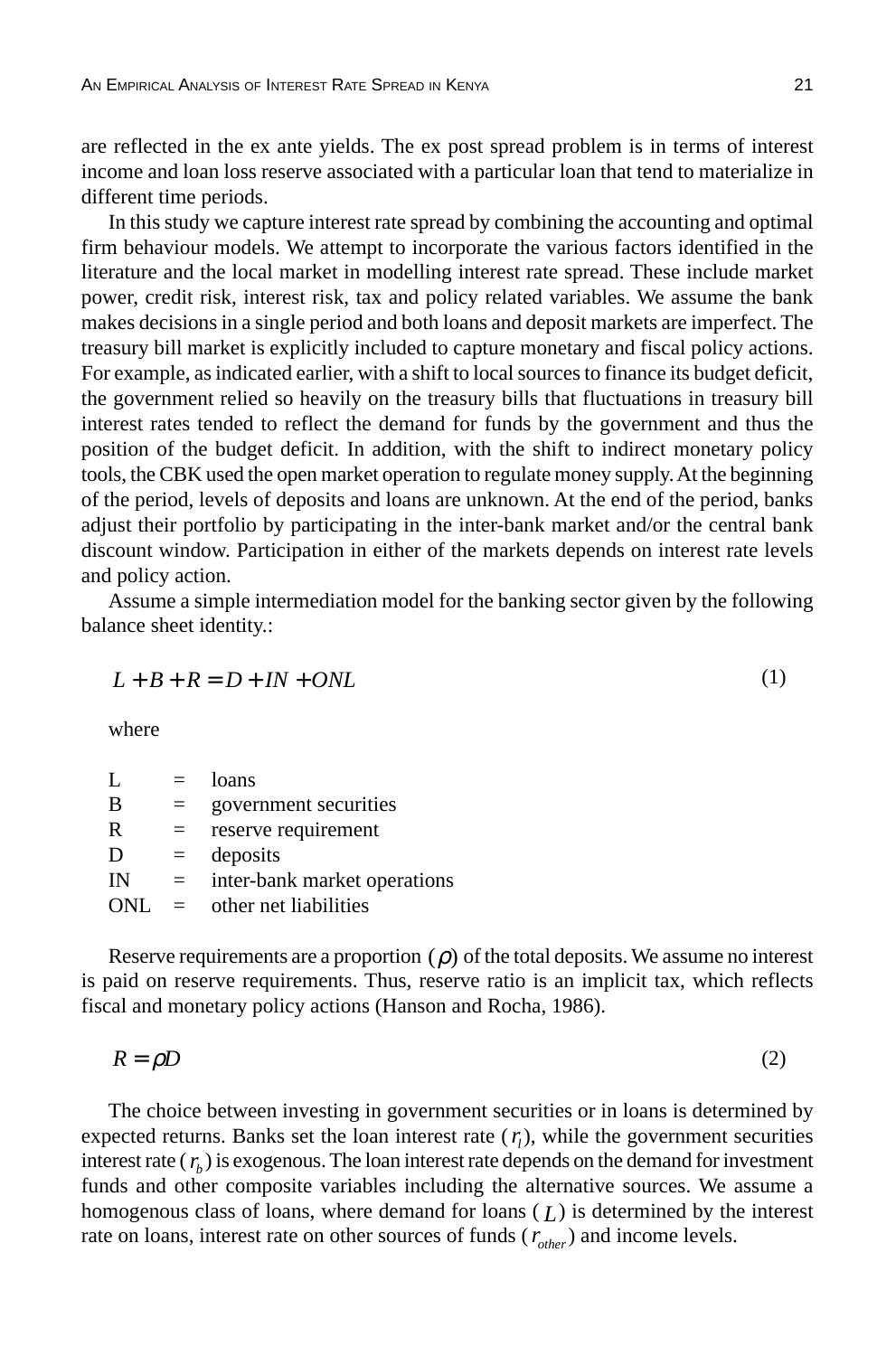$$
L = f(r_i, r_{other}, y) \tag{3}
$$

Given the credit risk, the total earnings of the bank deviate from the contractual loan repayment as defined by the realized loan repayment. The proportion of non-performing loans (w) can be assumed to be random, taking values between (0,1). In his analysis Klein (1971) assumes a bank with three assets, cash, government security and private security (loans). He assumes that all borrowers are identical and face fixed and similar non-interest loan terms. Private loans are influenced by contract rates of interest and exogenous variables on the demand side. As a rational investor in an environment characterized by risk or uncertainty, banks face default risk  $(\delta_i)$ , so that the expected returns on loans ( $E_i$ ) are less than the contract rate of interest ( $r$ ), thus,  $E_i < r$  if  $\delta_i > 0$ .

The default risk is measured as the standard deviation of the probability of loan payments. With the assumption made on borrowers, the estimated standard deviation is equal to population standard deviation  $\delta_i = \sigma_i$  and the default risk is taken as exogenous to the bank. Wong (1997) measured credit risk as a random variable (Θ) that is not affected by the lending level, so that the degree of uncertainty per dollar is constant and the actual loan payment is equal to  $(1 - \Theta)R_{i}L_{i}$  where  $(\Theta)$  is the increased returns. Paroush (1994) defined the credit risk as a proportion of performing loans to nonperforming loans, assuming a non-zero probability of default. In the short run, collateral policy was assumed constant, while in the medium term, the lending rate, the deposit rate and collateral requirements are the decision variables. Credit risk brings a wedge between the contractual interest rate and the expected rate of return  $(F)$  on its assets, so that  $r = E + t$  and  $E = r(1 - w)$ ; where  $r =$  interest on credit,  $E =$  expected returns, *t*  $=$  risk premium, and  $w=$  the proportion of performing loans that is influenced by interest rate on loans, uncertainty in the economy and the bank policy on collateral. Thus, credit risk includes both the endogenous and exogenous risk.

Barajas et al. (1996) incorporated uncertainty by assuming that return for loans is an exogenous risk of default. Thus, they assume it is independent of the bank's action as opposed to the situation where the risk incurred by adverse selection is an endogenous risk because banks affect the risk by choosing the interest rate charged to the borrowers.It is exogenous, and determined by economic performance, changes in interest rate policy, and adequacy in monitoring and evaluation of investment. Assuming that the amount of loan repaid is not influenced by the amount borrowed, then the degree of uncertainty per shilling of loan is constant. The realized earnings at the end of the period are equal to:

$$
r_l(1-w)L\tag{4}
$$

The amount of deposits received by the bank at the beginning of the period is determined by the deposit interest rate, the interest rate on other financial assets and economic performance. In addition, the bank's demand for liquidity and the bank's performance influence the level of interest rates set by the bank. At the end of the period, if the bank is facing deficits or surplus in financing its investment, then it engages in secondary market activities. Thus, the bank will raise funds from the central bank (discount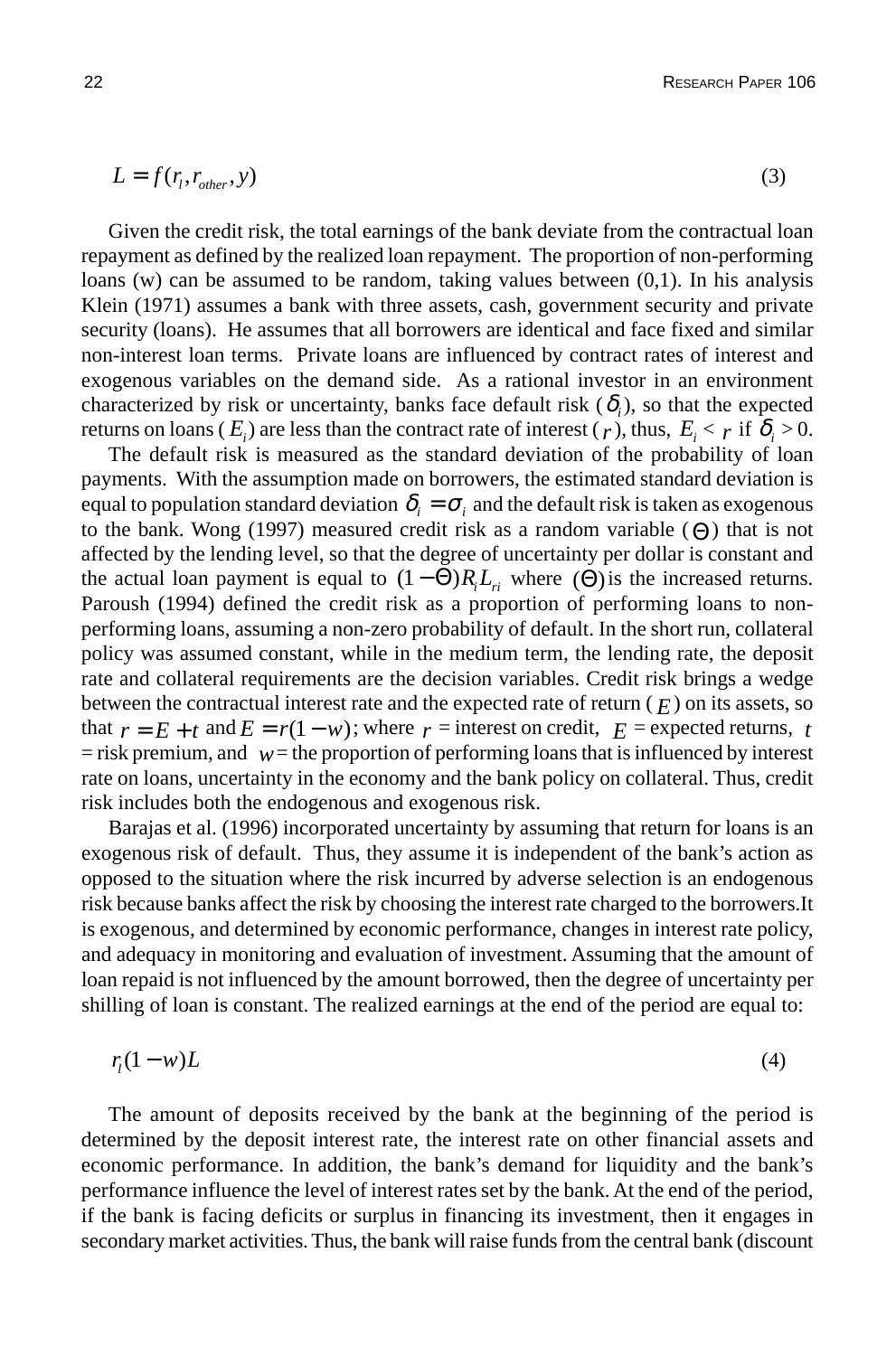window) and/or other banks (inter-bank market).12 The liquidity gap (*IN*) faced by the bank is defined as:

$$
IN = L - (1 - \rho)D\tag{5}
$$

Assume that for any balances faced in one market the bank fills the gap by approaching the other market. For example, if the bank is able to raise  $(\psi)$  proportion of liquidity gap from the inter-bank market then  $(1 - \psi)$  proportion will be raised from the discount window. Thus, the amount raised from the inter-bank market is (ψ *IN*) and from the discount window  $(1 - \psi)$ *IN*. The two markets are used as either substitutes or complements depending on market characteristics, including policy directives, interest rates charged and the level of development of the market. Our model assumes that a high proportion of gap filling is made in the inter-bank market, so that the discount window adjustments are treated as part of the other net liabilities. Thus, substituting Equations 3 and 5 into Equation 1 we get:

$$
L + B = (1 - \rho)D + \psi M + ONL
$$
 (6)

Expressing Equation 5 to show the earnings and costs of the bank, the following profit model ( $\pi$ ) is derived:

$$
\Pi = r_i (1 - w)L_i + r_b B_i - r_d (1 - \rho)D_i - r_m \psi M - C(L_i, D_i)
$$
\n(7)

The profit maximization problem is defined as:

$$
Max\Pi = r_L(1 - w)L_i + r_bB_i - r_d(1 - \rho)D_i - r_M\psi(L - (1 - \rho)D) - C(L_i, D_i)
$$
  
Subject to:  $L_i + B_i = (1 - \rho)D_i + \psi M + ONL$  (8)

The lagrangian function is expressed as follows:

$$
\omega = r_L(1 - w)L_i + r_b B_i - r_d(1 - \rho)D_i - r_M \psi (L_i - (1 - \rho)D_i) - C(L_i, D_i) + \lambda [L_i + B_i - (1 - \rho)D_i - \psi M - ONL]
$$
\n(9)

We differentiate the lagrangian function with respect to  $L_i, D_i, B_i$  and  $\lambda$ , assuming that the demand and supply functions for investment funds are inverse functions.

$$
\frac{d\omega}{dL_i} = r_L(1 - w) + \frac{dr_L}{dL_i}(1 - w)L_i - r_M\psi C_L + \lambda(1 - \psi) = 0
$$
\n(10)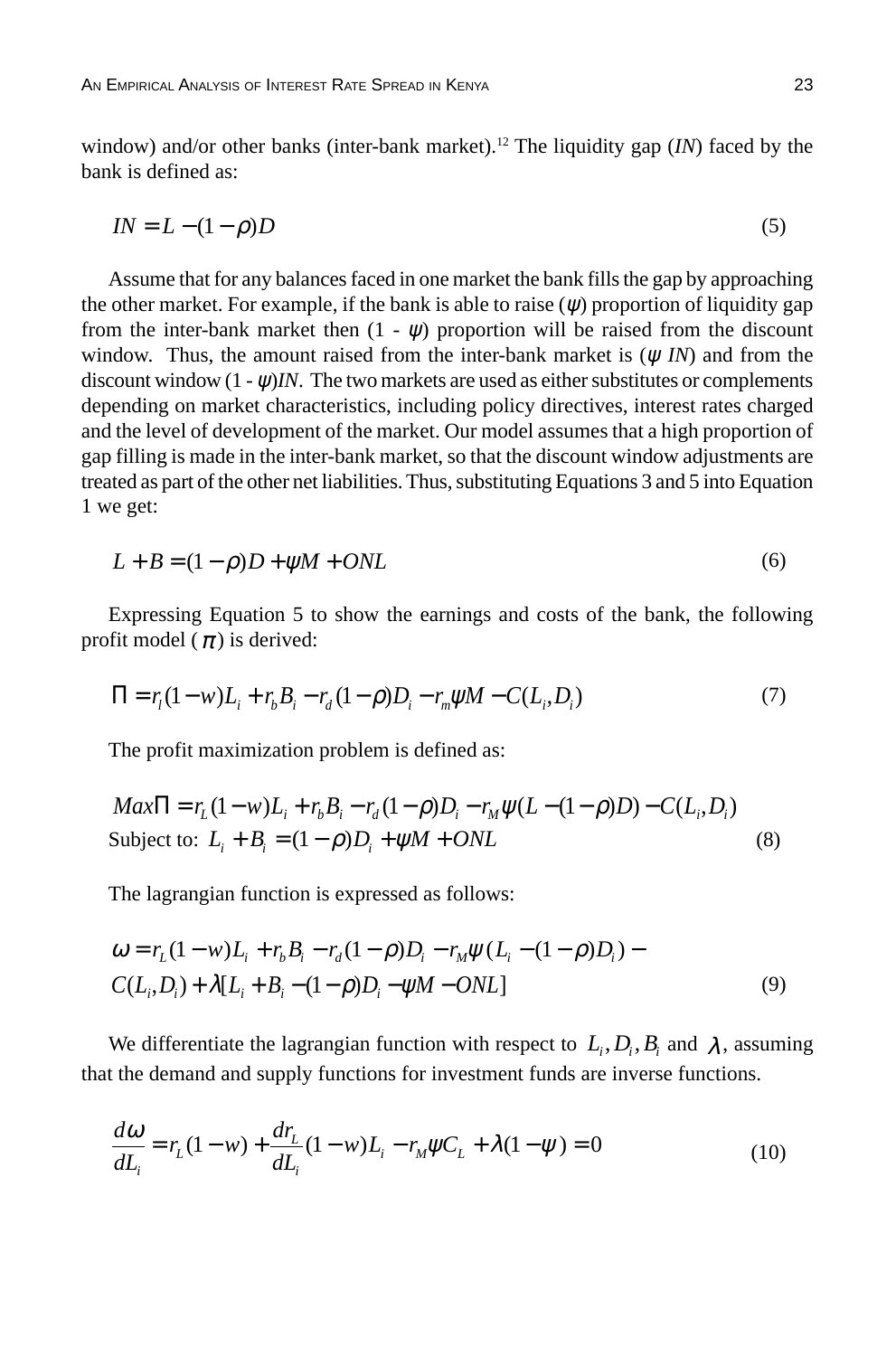**24** RESEARCH PAPER 106

$$
\frac{d\omega}{dD_i} = r_d(1-\rho) - \frac{dr_a}{dD_i}(1-\rho)D_i + r_m\psi(1-\rho)(C_d - \lambda(1-\rho)(1-\psi)) = 0 \quad (11)
$$

$$
\frac{d\omega}{dB_i} = r_b + \lambda = 0\tag{12}
$$

$$
\frac{d\omega}{dX} = L_i + B_i - (1 - \rho)D_i - \psi M - ONL
$$
\n(13)

To capture the loan and deposit elasticities and also the individual bank's share in the total loans and deposits, Equations 10 and 11 are multiplied and divided by *L* and *dL* and *D* and *dD*, respectively.

Thus, we rewrite Equation 10 and 11 as follows:

$$
\frac{d\omega}{dL_i} =_{r_L} (I - w)\phi - r_m \psi - C_L + \lambda (1 - \psi) = 0
$$
\n
$$
\frac{d\omega}{dD_i} = r_d (1 - \rho)\sigma + r_m \psi (1 - \rho) - C_d - \lambda (1 - \rho)(1 - \psi) = O
$$
\n(11b)

where

$$
\phi = [I + \frac{1}{\eta_L} \frac{dL}{dL_i} P_L]
$$

$$
\eta_L = \frac{dr_L}{dL} \cdot \frac{L}{r_L}
$$

$$
P_L = \frac{L_i}{L}
$$

$$
\sigma = [-1 + \frac{1}{\eta_D} \frac{dD}{dD_i} P_D]
$$

$$
\eta_D = \frac{dr_d}{dD} \frac{D}{r_d}
$$

$$
P_D = \frac{Di}{D}
$$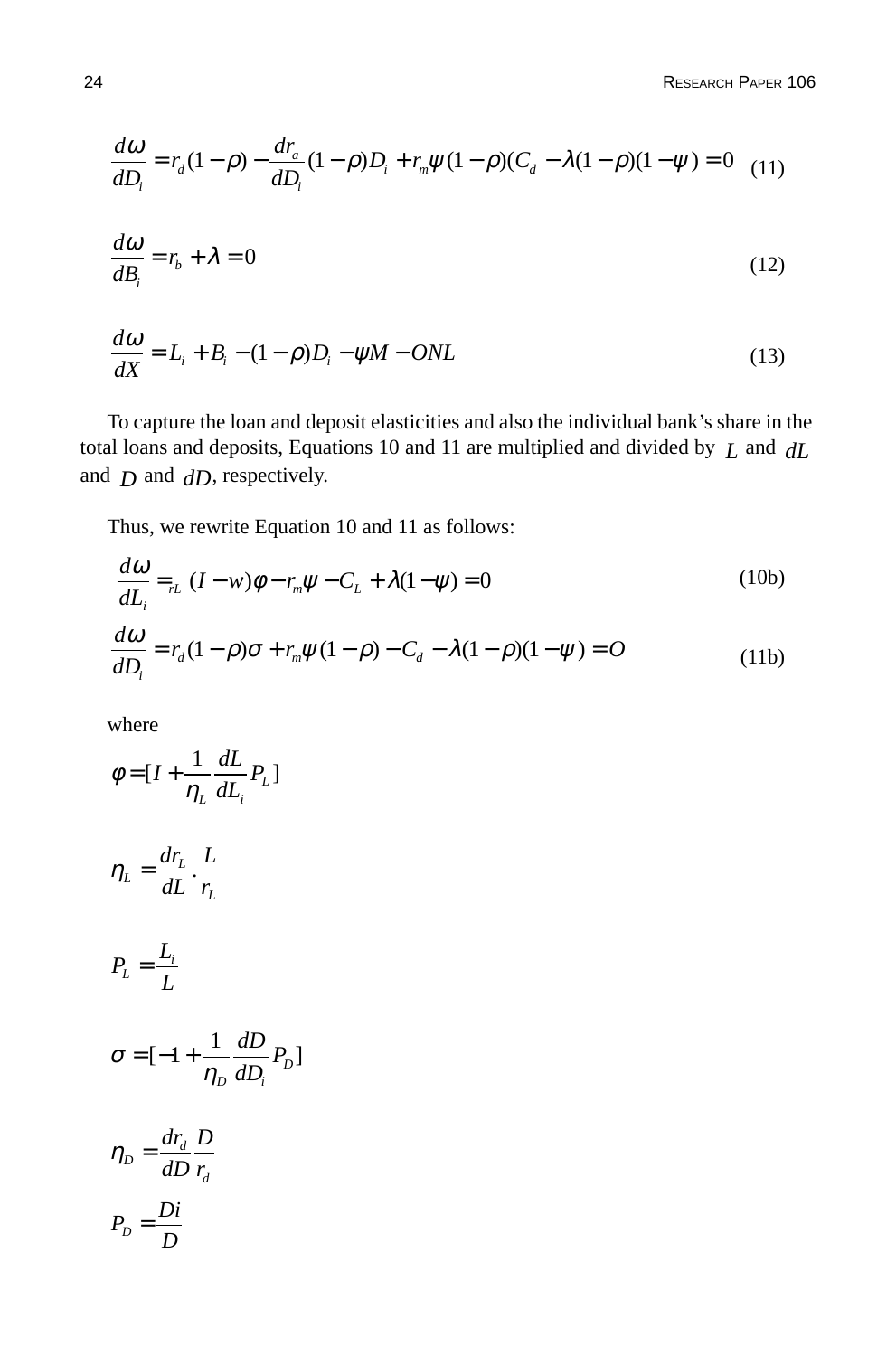From Equation 11  $\lambda = -r_b$ , we substitute for  $\lambda$  in Equations 10b and 11b to eliminate λ.

$$
r_i(1 - w)\phi - r_m\psi - C_i - r_b(1 - \psi) = 0
$$
\n(10c)

$$
r_d(1-\rho)\sigma + r_m\psi(1-\rho) - C_d + r_b(1-\rho)(1-\psi) = 0
$$
\n(11c)

We derive the  $r<sub>L</sub>$  and  $r<sub>d</sub>$  from equation 9b and 10b to get:

$$
r_L = \frac{r_m \psi}{(1 - w)\phi} + \frac{C_L}{(1 - w)\phi} + \frac{r_b}{(1 - w)\phi}
$$
\n<sup>(14)</sup>

$$
r_d = \frac{C_d}{(1-\rho)\sigma} - \frac{r_m\psi}{\sigma} - \frac{r_b(1-\psi)}{\sigma}
$$
(15)

Interest rate spread is defined as  $r_L - r_d$ 

$$
r_{L} - r_{d} = \frac{r_{m}\psi}{(1 - w)\phi} + \frac{C_{L}}{(1 - w)\phi} + \frac{r_{b}}{(1 - w)\phi} - \frac{C_{d}}{(1 - \rho)\sigma} + \frac{r_{m}\psi}{\sigma} + \frac{r_{b}(1 - \psi)}{\sigma}
$$
(16)

If we define the marginal cost as linear functions of real deposit and loans,

$$
C_d = C_{d0} + C_{d1}D^*
$$
 (17)

$$
C_l = C_{l0} + C_{l1}L^* \tag{18}
$$

Substituting Equations 17 and 18 into Equation 16 we get:

$$
r_{L} - r_{d} = \frac{C_{LO}}{(1 - w)\phi} - \frac{C_{do}}{(1 - \rho)\sigma} + C_{L} \frac{1}{(1 - w)\phi} L^{*} - \frac{C_{di}}{1 - \rho)\sigma} D^{*} +
$$
  

$$
r_{m}\psi(1 + \frac{1}{\sigma}) + r_{b}(\frac{1}{(1 - W)\phi} + \frac{1 - \psi}{\sigma})
$$
 (19)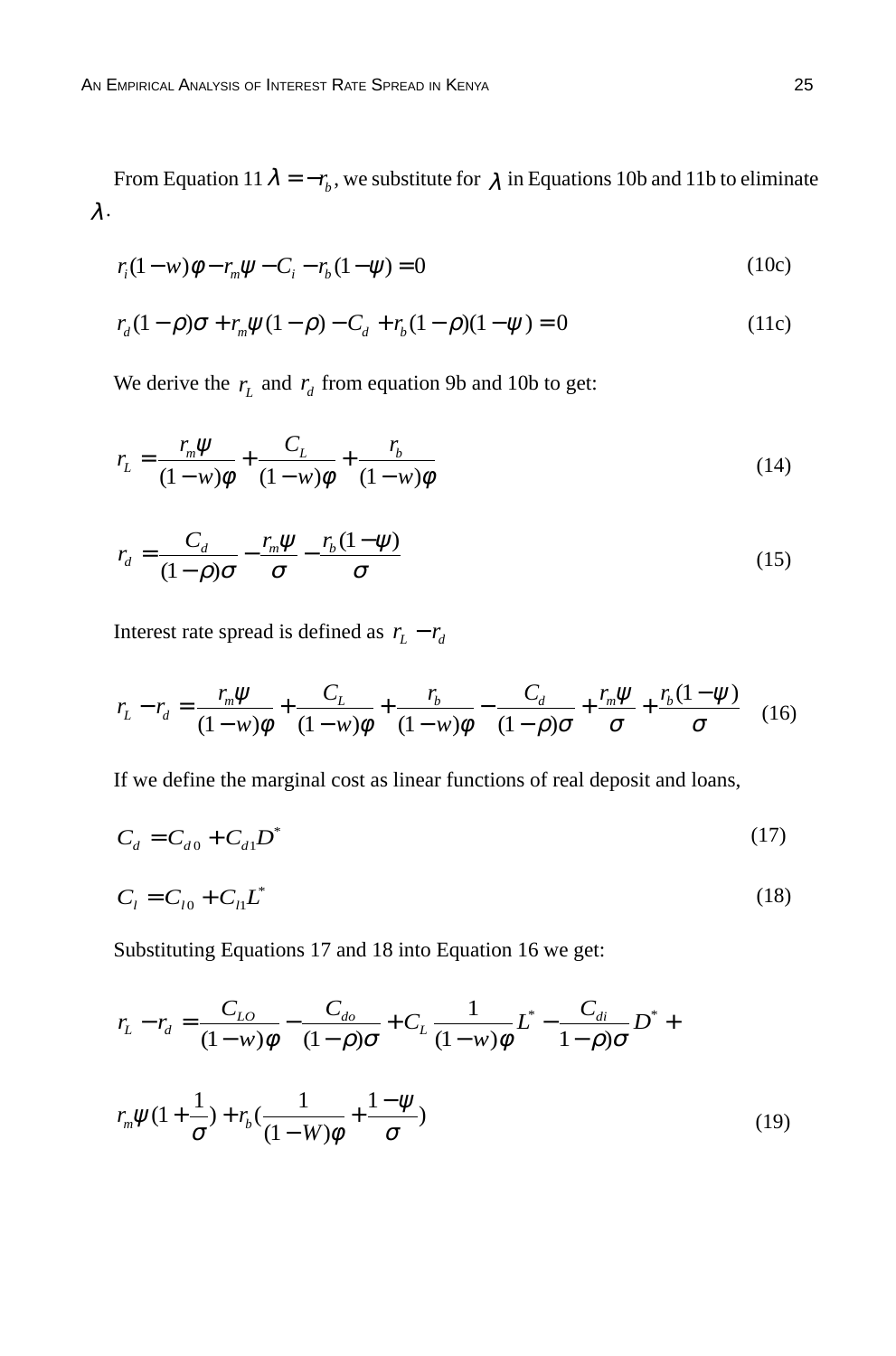Equation 19 implies that the spread is defined by the operational costs, interest rate elasticities, reserve requirements, demand and supply of funds, costs of adjustment in the secondary market, returns on other financial assets, and policy actions.

Assuming Equation 19 is an implicit function, we can analyse the expected direction of relationship between interest rate spread  $(s = r_t - r_d)$  and various determinants identified in the theoretical and empirical literature. Results of the differential analysis are given in Appendix A.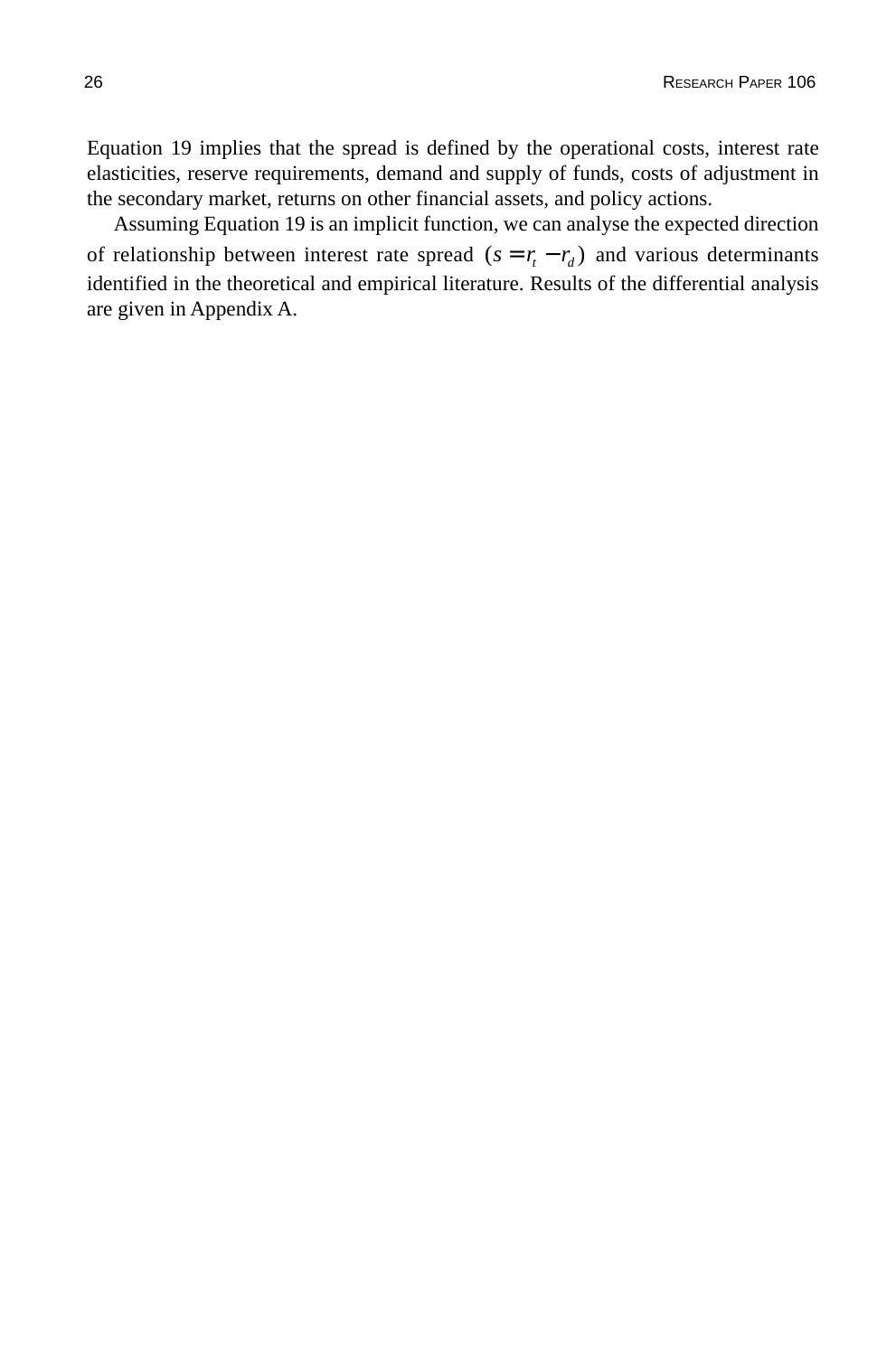## **5. Data**

The data consist of monthly observations of treasury bill rates, commercial bank loans Land deposits, lending rates, deposit rates, inter-bank rates, provision for bad loans, and liquidity and cash ratios. These data were obtained from the Central Bank of Kenya. The sample runs from July 1991 to December 1999 for all data seta except the inter-bank rate, which is only available from April 1993. Estimating recursively a lending and deposit rate model given by equations 14 and 15 captured interest rate elasticities. The models were estimated with log level variables to capture long-run trends. Cointegration tests were carried out to ensure long-run relationships. Regression results are reported in Table 6.

|                    |                       | Variable            | Coefficient     | t-statistic |
|--------------------|-----------------------|---------------------|-----------------|-------------|
| Lending rate model | Regression results    | Constant            | $-0.7550$       | $-5.0612$   |
|                    |                       | Lntbill             | 0.2298          | 6.4662      |
|                    |                       | Lnexlig             | 0.4098          | 6.5864      |
|                    |                       | Lnloan              | 0.0439          | 6.3792      |
|                    |                       | Lncash              | 0.6902          | 7.6184      |
|                    |                       | Lndebt              | $-0.4883$       | -4.6893     |
|                    |                       | $R^2$               | 0.7478          |             |
|                    |                       | <b>F-statistic</b>  | 11.3029(0.0000) |             |
|                    | Cointegration results | С                   | 0.0002          | 0.8712      |
|                    |                       | $\mathcal{E}_{t-1}$ | $-0.3175$       | $-3.6524$   |
| Deposit rate model | Regression results    | Constant            | $-0.5545$       | $-2.2300$   |
|                    |                       | Lndeposit           | 0.0336          | 1.8847      |
|                    |                       | Lntbill             | 0.2307          | 3.3024      |
|                    |                       | Lncash              | 0.4790          | 4.7823      |
|                    |                       | Lnexliq             | 0.3665          | 4.7885      |
|                    |                       | Lninterbank         | 0.0273          | 2.7116      |
|                    |                       | $R^2$               | 0.7532          |             |
|                    |                       | <b>F-statistic</b>  | 12.2042(0.0000) |             |
|                    | Cointegration results | С                   | $-0.0003$       |             |
|                    |                       | $\mathcal{E}_{t-1}$ |                 | $-3.4192$   |

Note: In this table we provide regression results of the models used in deriving the elasticities of deposits and loans to interest rates recursively. The models were estimated using log levels of the variables to capture the long-run relationship. The Engle and Granger (1987) procedure is used to test for cointegration. The variables are Lntbill = log treasury bill rate; Lnexliq = log of excess liquidity measured as the difference between the average and minimum liquidity ratio; Lncash  $=$ log of the cash ratio; Lndebt = log of bad debt provision as a percentage of the total loans; Lnloan  $=$  log of loans advanced; Lninterbank  $=$  log of inter-bank rate.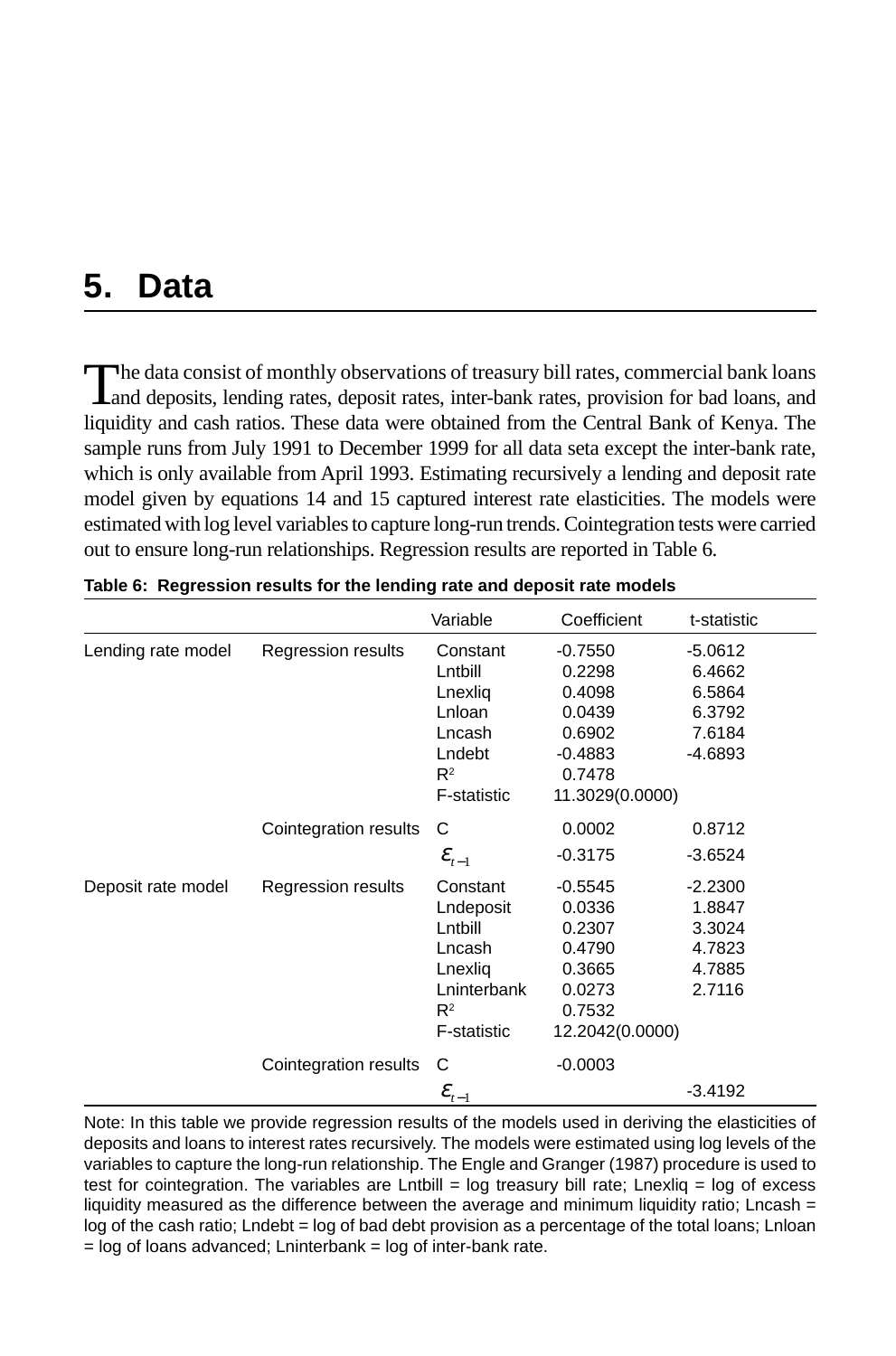Table 7 reports summary statistics for the sample. Our results show tremendous increase in spread when monetary policy was tightened, reducing marginally when monetary policy is relaxed. More variability is indicated with the tight monetary policy. This is explained by the increase in the lending rate with an average of about 9 percentage points as compared with 2 percentage points for deposit. In addition, treasury bill rates increased by about 10% and saw excess liquidity that increased with more than 20 percentage points. When monetary policy is relaxed, spread increases marginally with about 1 percentage point. This is because the deposit rate recorded a 3% decline, while the lending rate declined by only 1% despite a fall in treasury bill rates by more than 8 percentage points. At the same time, the debt ratio increased, reflecting the growing nonperforming loans, and the inter-bank rate went up by about 4 percentage points. Our preliminary results thus show that the stickiness of the lending rate downward sustained the high interest spread. Figures 1 and 2 provide a graphical representation, while Appendix Table A1 reports the correlation matrix.

| Period I  | Period II | Period III |
|-----------|-----------|------------|
|           |           |            |
|           |           | 13.5202    |
| 18.3207   | 27.7299   | 26.3473    |
| 13.8484   | 15.3080   | 12.8271    |
| 0.0499    | 0.0798    | 0.1071     |
| 17.4514   | 27.5780   | 19.4156    |
| 0.0245    | 0.2105    | 0.1921     |
|           | 20.7094   | 16,0000    |
| 0.0027    | $-0.0044$ | $-0.0031$  |
| $-0.0074$ | $-0.0052$ | 0.0044     |
|           | 4.4723    | 12.4219    |

#### **Table 7: Summary statistics**

Note: This table reports average values for the specified period. The three periods are:

Period I 1991(7)–1993(3) before tight monetary policy is adopted

Period II 1993(4)–1997(9) when tight monetary policy is in operation

Period III Central Bank relaxes tight monetary policy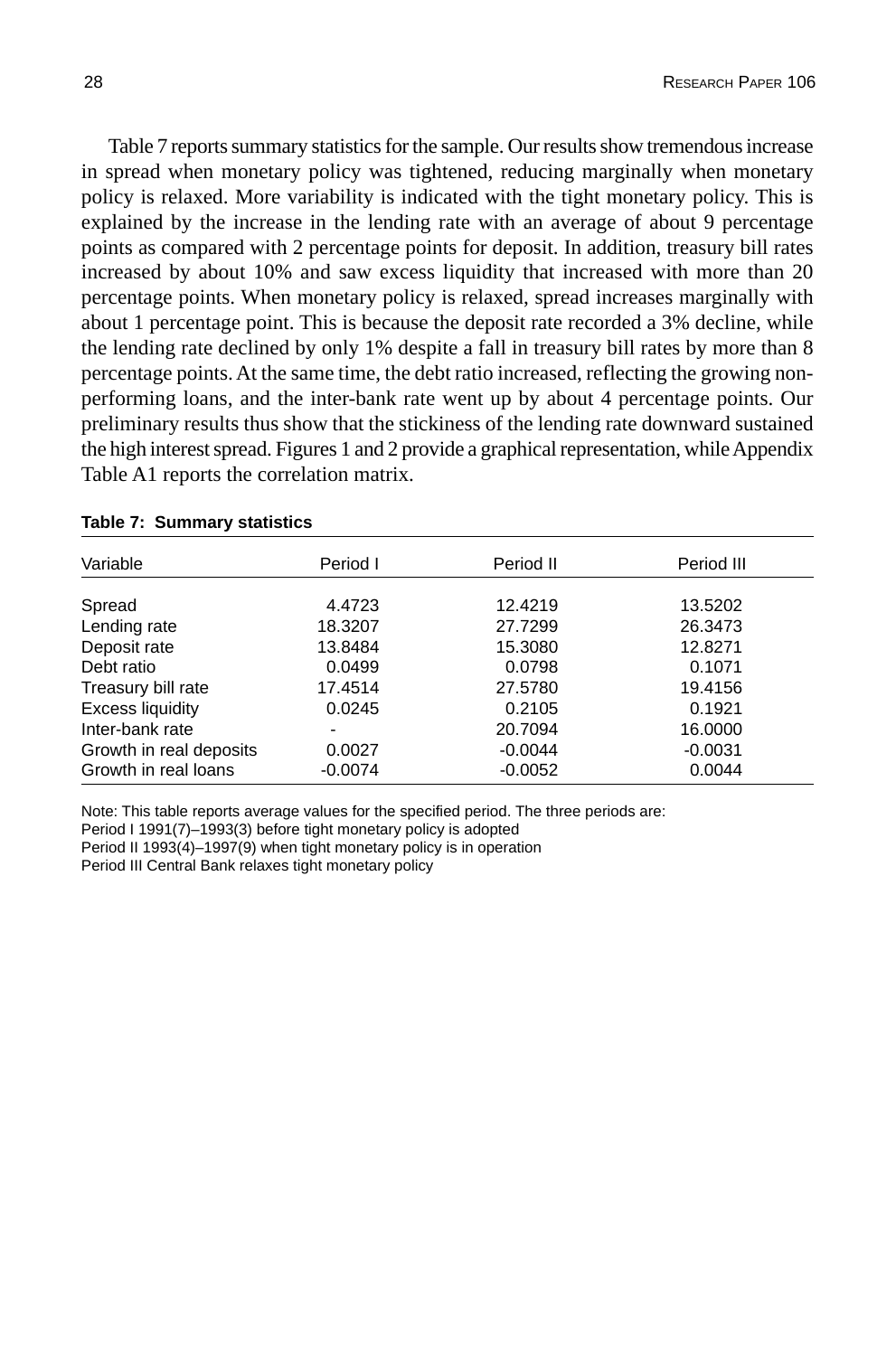#### **Figure 1: Trends in deposit rate, lending rate, spread and treasury bill rate**

**Figure 2: Interest rate spread, average liquidity, minimum liquidity, cash ratio and interbank rate**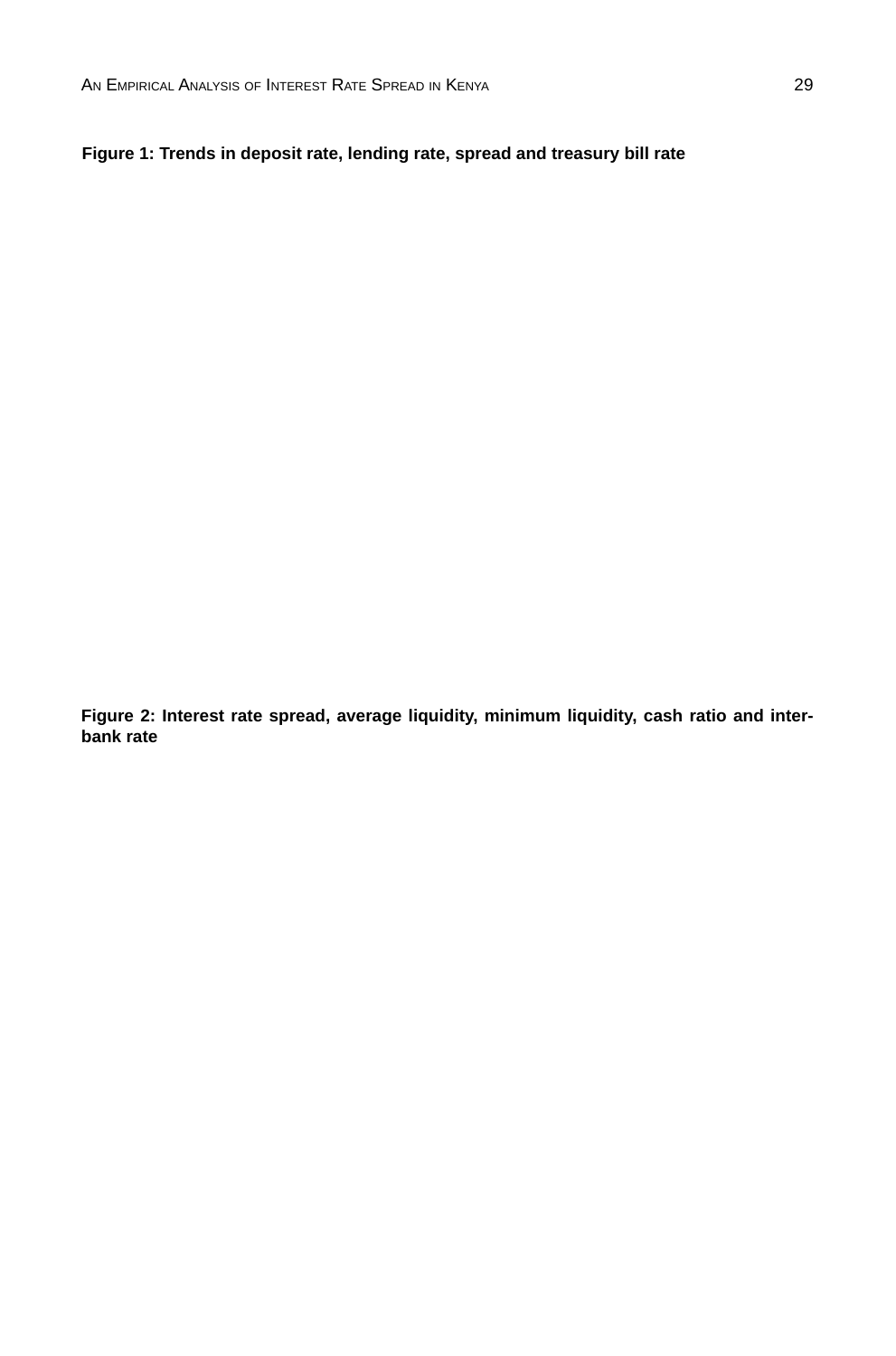## **6. Empirical results**

We first analyse the time series characteristics of the data using the augmented<br>Dickey–Fuller test. According to this test, a time series  $X_t$  is non-stationary if  $\beta = 1$ in the following autoregressive function:

$$
X_t = \alpha_o + \alpha_1 t + \beta X_{t-1} + \sum_{j=2}^n \gamma_j X_{t-j} + \varepsilon_t
$$
\n(20)

Unit root test results are reported in Table 8. The results indicate the data series to be non-stationary at levels. Thus, we proceed to test if these variables have a long-run relationship by testing for cointegration using the Engle and Granger (1987) procedure. This procedure involves estimating the following model:

$$
y_t = \alpha + \beta X_t + \varepsilon_t
$$
  

$$
\varepsilon_t - \varepsilon_{t-1} = -b\varepsilon_{t-1} + \theta_t
$$
 (21)

If  $b$  is significantly different from zero, then  $y_t$  and  $X_t$  are cointegrated. Cointegration results are also reported in Table 8. The results show cointegration between the spread and the real deposits, real loans, credit risk, cash ratio, and responsiveness of loans to interest rates. The cointegration factor mimics a profit model where bank profitability is defined by the nature of the credit market (which is the source of bank income), implicit tax that squeezes the ability of the bank to earn income, the level of credit risk and the responsiveness of demand for loans.

With the cointegrating factor we estimate an error correction model that takes the following general form:

$$
y_t = \sum_{j=1}^m a_{t-j} X_{t-j} + \sum_{i=1}^m b_j y_{t-i} + \delta \varepsilon_{t-1} + \theta_t
$$
 (22)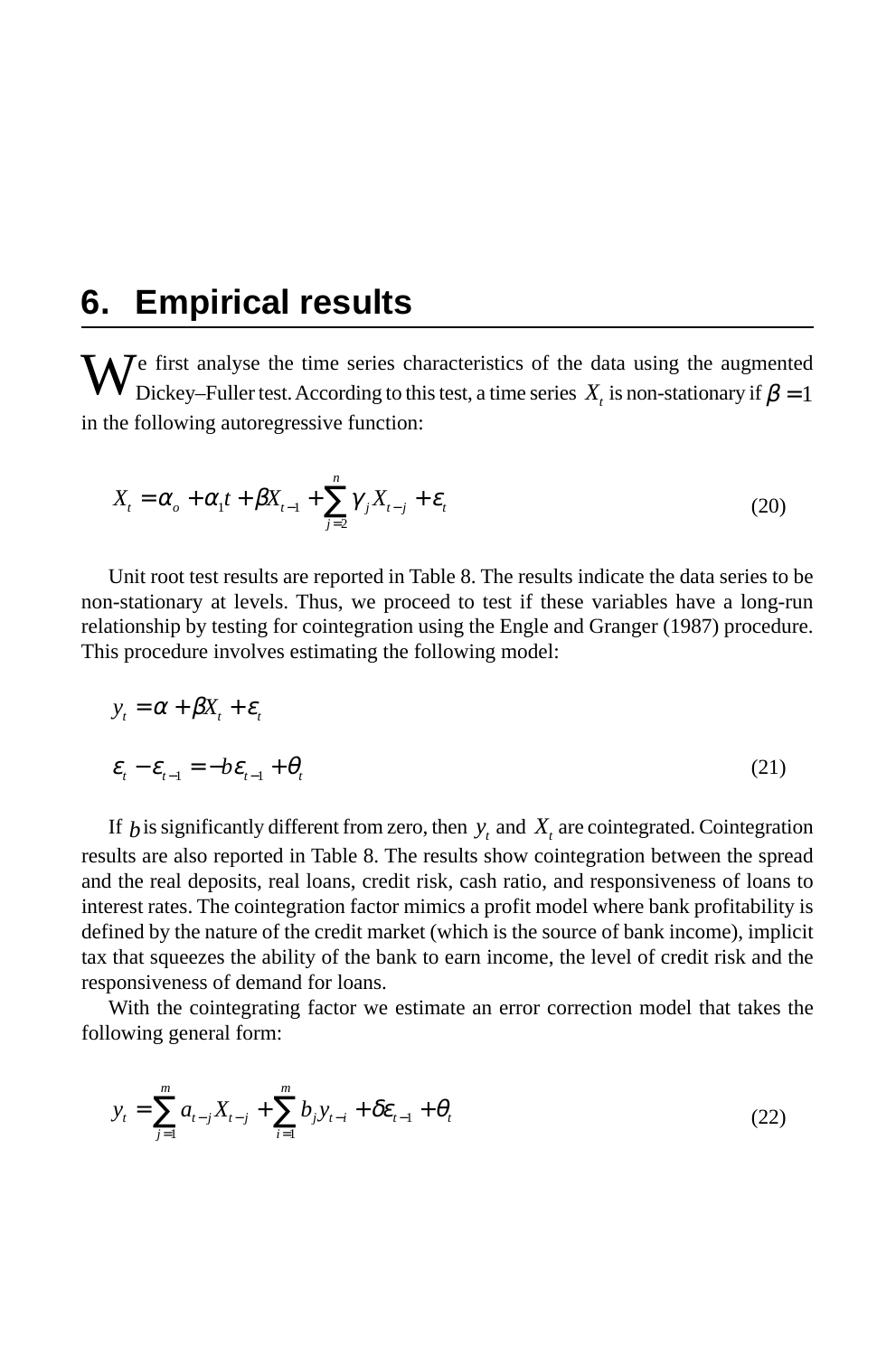| Unit root test             | Variable                                                                                                                     | <b>ADF</b> statistic                                                                  | Phillips-Perron                                              |
|----------------------------|------------------------------------------------------------------------------------------------------------------------------|---------------------------------------------------------------------------------------|--------------------------------------------------------------|
|                            | Lending rate                                                                                                                 | $-3.1292$                                                                             | -1.7862                                                      |
|                            | Treasury bill rate                                                                                                           | $-3.1741$                                                                             | $-2.5964$                                                    |
|                            | Bad debt ratio                                                                                                               | $-1.3152$                                                                             | $-1.3322$                                                    |
|                            | <b>Excess liquidity</b>                                                                                                      | $-2.1296$                                                                             | $-1.8758$                                                    |
|                            | Inter-bank rate                                                                                                              | $-2.9365$                                                                             | $-2.4470$                                                    |
|                            | Loan elasticity                                                                                                              | $-1.4128$                                                                             | $-2.7536$                                                    |
|                            | Deposit rate                                                                                                                 | $-3.0720$                                                                             | $-1.9812$                                                    |
|                            | Real deposits                                                                                                                | $-2.9840$                                                                             | $-5.2924$                                                    |
|                            | Spread                                                                                                                       | $-1.8734$                                                                             | $-1.9108$                                                    |
|                            | Real loans                                                                                                                   | $-1.3747$                                                                             | $-0.7790$                                                    |
| Cointegrating factor       | Variable                                                                                                                     | Coefficient                                                                           | t-statistic                                                  |
|                            | Constant<br>Bad debt ratio<br>Real deposits<br>Real loans<br>Cash ratio<br>Elasticity of loan<br>$R^2$<br><b>F-statistic</b> | 0.3539<br>0.2402<br>$-0.0828$<br>0.0588<br>0.5881<br>0.1570<br>0.83<br>20.150(0.0000) | 1.9347<br>4.0987<br>$-3.1449$<br>3.0773<br>11.8570<br>3.4074 |
| Cointegration test results | Constant                                                                                                                     | $-0.0003$                                                                             | $-0.3677$                                                    |
|                            | $\pmb{\mathcal{E}}_{t-1}$                                                                                                    | $-0.5200$                                                                             | $-5.6014$                                                    |

|  |  | Table 8: Unit root and cointegration results |  |
|--|--|----------------------------------------------|--|
|--|--|----------------------------------------------|--|

Note: Unit root test is based on ADF and Phillips–Perron test. Cointegration test uses the Engle and Granger (1987) approach.

Table 9 reports the reduced form regression results and Appendix Table A2 provides the parsimonious model. A positive relationship is predicted between the treasury bill rate and the spread, given the predicted positive relationship between the lending rate and the treasury bill rate and the negative relationship with the deposit rate. However, our results show a negative relationship in the short run and no significant relationship in the long run. The insignificant long run relationship may be attributed to the almost equal magnitudes in the lending and deposit rates to the treasury bill rate as shown in Table 6. The negative relationship in the short run reflects the significantly higher decline in deposit rates as the treasury bill rate declined and the almost insignificant change in lending rate as shown in Table 7. As a result, the spread increased because as the treasury bill rate declined, the lending rate did not, indicating the asymmetric response of the lending rate to the treasury bill rate.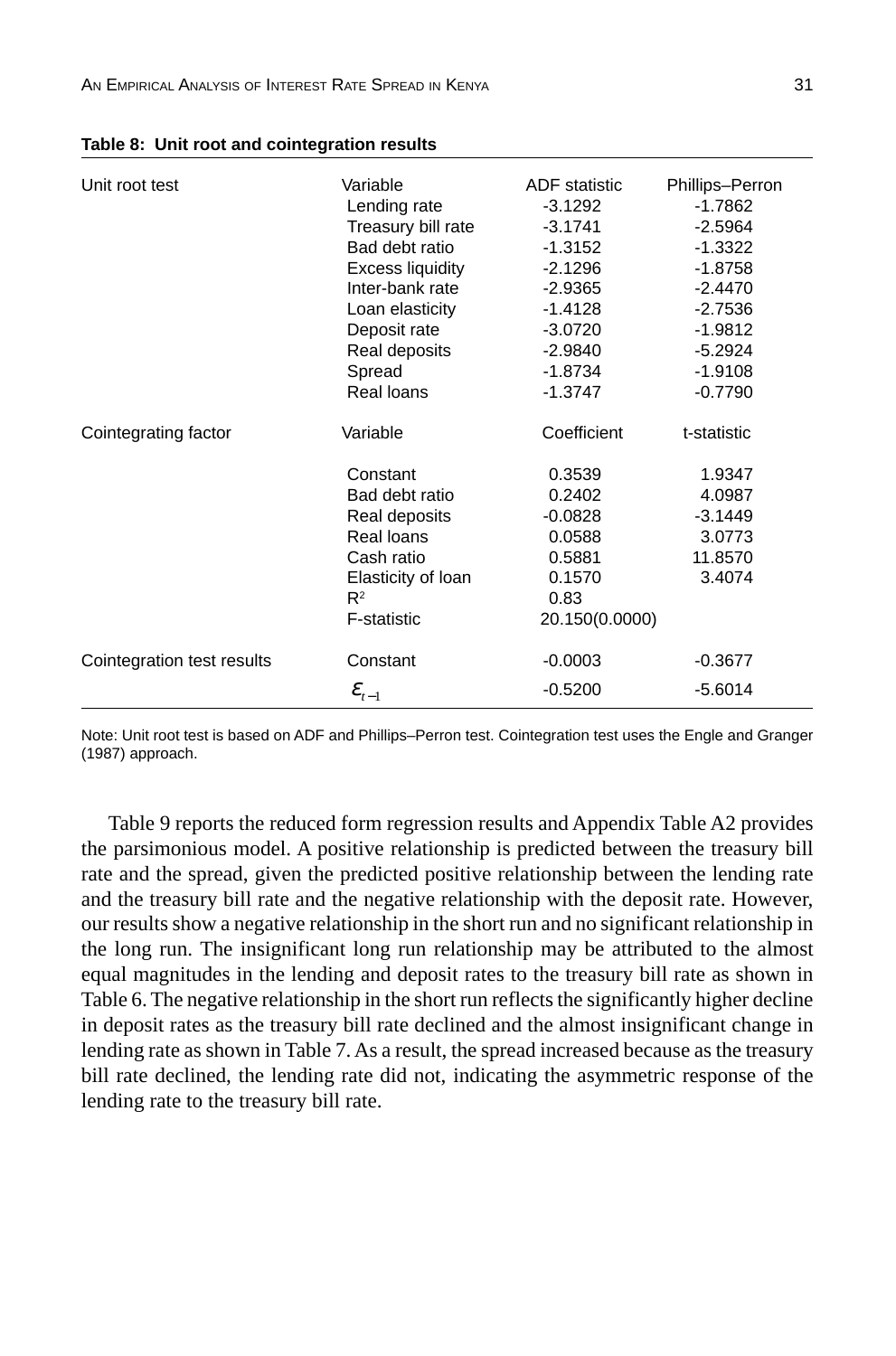| Variable                | Coefficient | Standard error |  |
|-------------------------|-------------|----------------|--|
| Constant                | 0.0015      | 0.0013         |  |
| Bad debt ratio          | 0.2760      | 0.1715         |  |
| Real deposit            | 0.0948      | 0.0320         |  |
| <b>Excess liquidity</b> | $-0.1871$   | 0.0868         |  |
| Inter-bank rate         | $-.0153$    | 0.0450         |  |
| Elasticity of Ioan      | $-.0046$    | 0.0135         |  |
| Treasury bill rate      | $-0.1826$   | 0.0455         |  |
| Real loans              | $-0.1119$   | 0.0349         |  |
| $Em_{(t-1)}$            | $-0.8456$   | 0.1745         |  |
| Seasonal                | $-0.0129$   | 0.0082         |  |
| Wald test $X^2$ (9)     |             |                |  |
| 36.241(0.0000)          |             |                |  |

**Table 9: Preferred model**

This relationship may also be explained by the bank's attempt to maintain profit margins faced with a high level of non-performing loans, and declining earnings from the alternative source (treasury bills). This is supported by the positive relationship between the spread and bad debt provision, which means that faced with rising credit risk, banks kept lending rates high as they charged higher risk premiums to maintain their profits.

Inter-bank rates take a negative sign in the short run, while an insignificant relationship is portrayed in the long run. However, a positive relationship is indicated with the deposit rate, which would imply that as net borrowers, banks in the long run opted to compete for more deposits from the public as they would offer lower interest rates compared with the interest rate charged at the inter-bank market. Banks were net borrowers in the interbank market because of the restrictions at the discount window, the increased implicit tax following the tight monetary policy and the slow growth in deposits.

The model predicts a positive relationship between the spread and the real loans, which reflects the positive relationship between the real loans and the lending rate. The magnitude of the relationship depends on the credit risk and the control the bank has in the credit market. Increased deposits depress the spread given the positive relationship between deposits and the deposit rate. However, deposits will reduce the spread by a greater margin if the financial market is competitive and the implicit tax is low. Our results show a positive relationship between the spread and the real loans which implies increased implicit costs, thus the positive relationship between the cash ratio and the lending rates. Consequently, the spread increases with increased real loans due to the increase in the lending rate as banks attempt to cover implicit costs by charging a premium on lending rates. A negative relationship is indicated by the real deposits, as banks increased their deposits by offering higher deposit rates (see results in Table 6).

Our model predicts a decline in the spread as the market shows high sensitivity to the interest rate, resulting in a decline (rise) in lending (deposit) rates as the market gains competitiveness. Our results show a negative relationship in the short run, which does not imply increased competitiveness in the credit market, but indicates an increase in deposit rates as banks face high demand for credit with low deposits.

Finally, the cointegrating factor indicates that any distortions that squeeze targeted profits result in banks' adjusting the spread upwards.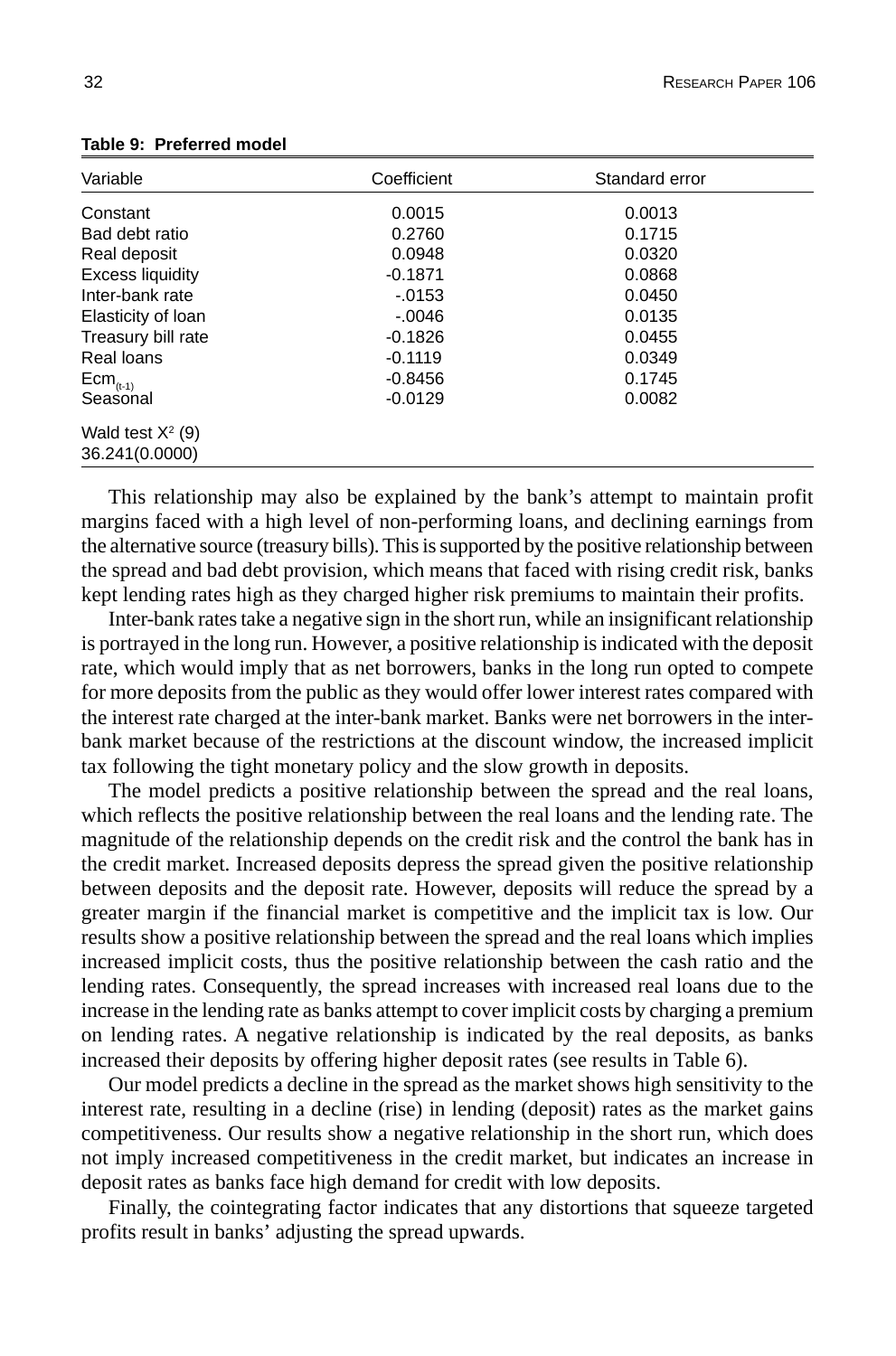## **7. Conclusions**

The study aimed to explain the factors determining interest rate spread for Kenya's<br>banking sector. For the pre-liberalization period, the minimum and maximum ceilings on deposit and lending rates set a maximum interest rate spread. Variations in the spread reflect monetary and fiscal policy actions, where expansionary fiscal policy partly increased inflationary pressure and the monetary authority responded by tightening the monetary policy and revising interest rates upwards. During the post-liberalization period, we expect the spread to narrow to reflect efficiency gains and reduced transaction costs with the removal of distortionary policies and strengthening of the institutional set-up. However, Kenya's experience indicates a widening spread in the post-liberalization period.

Our results show that the interest rate spread increased because of yet-to-be gained efficiency and high intermediation costs. The increase in spread in the post-liberalization period stemmed from the failure to meet the prerequisites for successful financial reforms and the lag in adopting indirect monetary policy tools and reforming the legal system. Variations in the interest spread are attributable to bank efforts to maintain threatened profit margins. For example, banks that faced increasing credit risk as the proportion of non-performing loans went up responded by charging a high risk premium on the lending rate. High non-performing loans reflect the poor business environment and distress borrowing, which is attributed to the lack of alternative sourcing for credit when banks increased the lending rate, and the weak legal system in enforcement of financial contracts. Fiscal policy actions saw an increase in treasury bill rates and high inflationary pressure that called for tightening of monetary policy. As a result, banks increased their lending rates but were reluctant to reduce the lending rate when the treasury bill rate came down because of the declining income from loans. They responded by reducing the deposit rate, thus maintaining a wider margin as they left the lending rate at a higher level. Thus there was an asymmetric response of lending rates to treasury bill rates. High implicit costs were realized with the tight monetary policy, which was pursued with increased liquidity and cash ratio requirements. Consequently, banks kept a wide interest rate spread even when inflationary pressure came down.

We recommend reform of the legal system to enhance the enforcement of financial contracts. This would work as an incentive for banks to invest in information capital, thus reducing the information asymmetry problem. Consequently, the proportion of nonperforming loans will be reduced hence lower risk premium attributed to credit risk. In addition, efforts should be made to revitalize the growth of the economy and to attain macro stability in order to increase the return on investment and reduce uncertainty. Furthermore, the development of the capital market is vital to enhance competitiveness.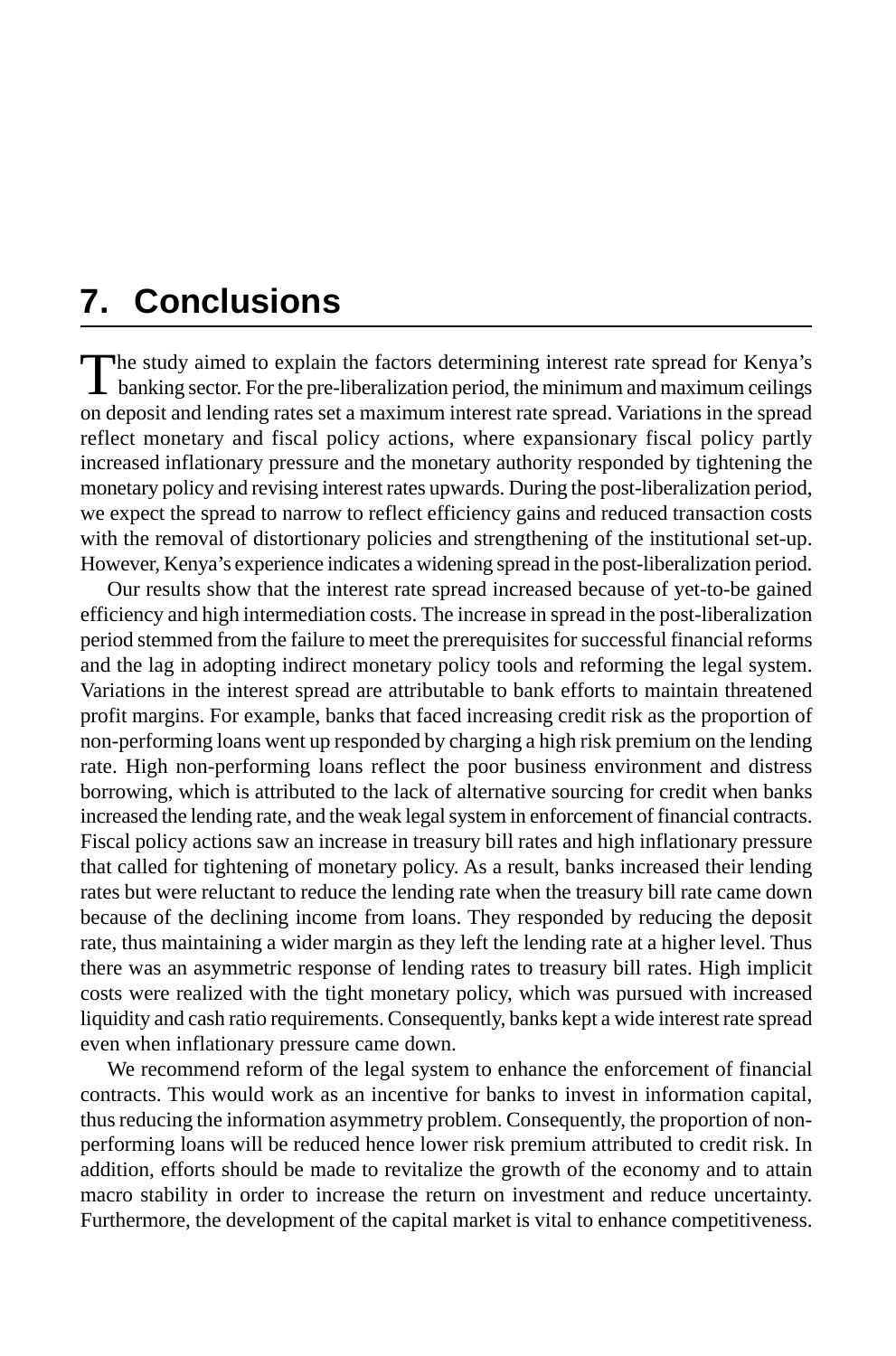Fiscal and monetary policy actions should also target development of the financial market. For example, fiscal discipline is identified as a prerequisite for successful financial liberalization, while monetary policy using indirect policy tools rather than the reserve requirement reduces the implicit costs faced by banks. Further stability of macroeconomic conditions and growth of the economy are imperative for the enhanced performance of the financial market.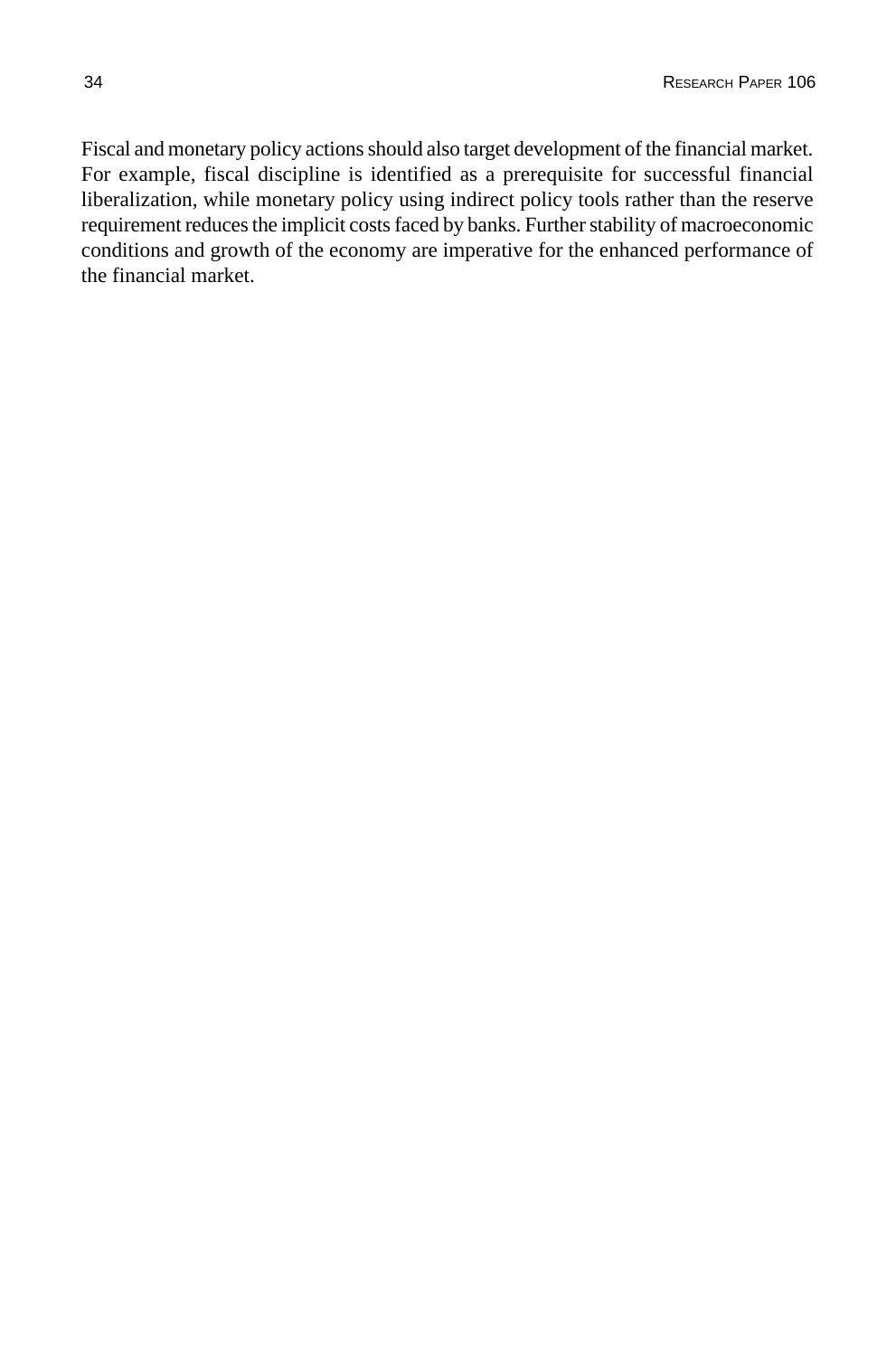## **Notes**

- 1. Intermediary costs include information costs, transaction costs (administration and default costs) and operational costs.
- 2. Edwards (1984), Mirakhor and Villanueva (1993), and Montiel (1995) indicate macroeconomic and financial stability and fiscal discipline as prerequisites for successful financial liberalization.
- 3. The CBK attributed the widening spread to inflationary expectations that kept the lending rates high; inadequate competition where four banks controlled over 70% of the deposit; and loans market; excess demand for loans in the midst of low deposits, inefficient operations of the banks; increased non-performing loans; monetary and fiscal policy actions; and profitability of the banks (Central Bank of Kenya, *Monthly Economic Review*, September 1995: 4–6).
- 4. For a successful shift the following procedure is expected: Excess liquidity is absorbed first, using the reserve requirement to sterilize the excess liquidity accumulated with credit control regime. Then, credit controls and interest controls are removed and efforts made to foster growth of money and government securities market. An open market type operation in the form of auctions of government short-term securities is introduced, and because the reserve requirement is a disincentive in the intermediation process, the ratio is reduced to allow the operations with securities to sterilize any excess liquidity (Alexander et al., 1995).
- 5. The cash ratio was first introduced in 1971 at 5%, then rescinded in 1972, and reintroduced in 1978 at 4%, to be rescinded again in 1981 and reintroduced in 1986 at 6%. The main aim was to reduce the banks' free cash base and hence curb their capacity to give loans and advances. With no interest paid, reserve requirements served as an implicit tax on commercial banks (except for a short period of time when the banks paid an interest 5%, i.e., December 1995 to May 1996, aiming to achieve a decline in interest rate levels). Cash ratio was extended to the NBFIs from July 1995.
- 6. This was an agreement made by the CBK to buy back at short notice earmarked treasury bills sold to the bank, such that there is temporary withdrawal of liquidity from banks and the situation normalized with the CBK buying back the treasury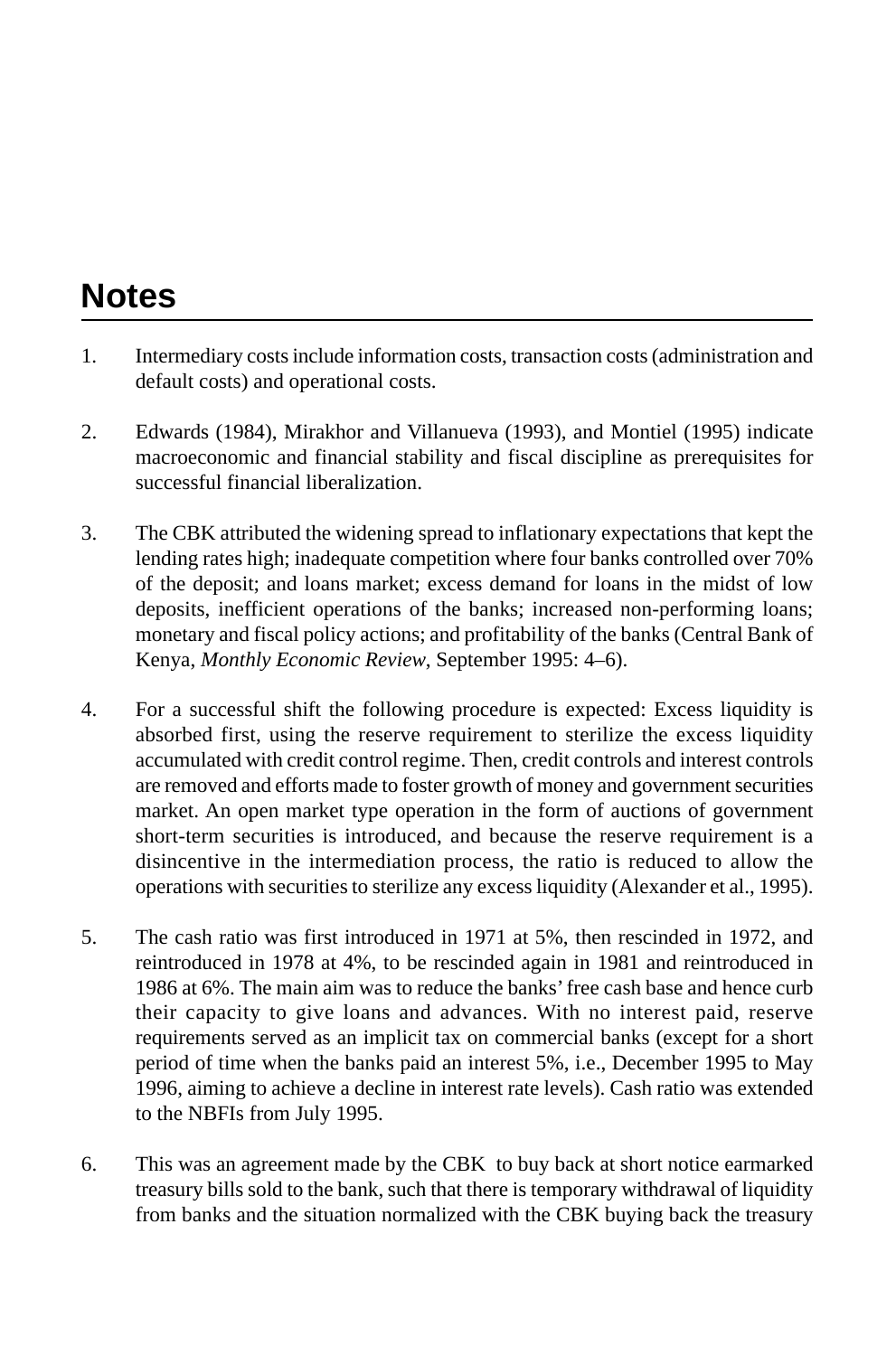bills or reserves through the REPO. Thus the REPO provided participants with an alternative channel for either borrowing or lending. At the moment the REPO is agreed between the CBK and commercial banks with treasury bill paper.

- 7. As a lender of last resort the CBK revised the lending and rediscount rates; overnight lending rate on the Lombard facility (window 1), which was a cheaper facility, was set at 3 percentage points above the treasury bill rates from June 1997, down from 4% in November 1996. Interest rate on rediscount and overnight loans (window 2) was reduced to 5% in June 1997, from 6% in November 1996.
- 8. By 1996, the financial system had 51 commercial bank, 23 NBFIs, 5 building societies, 39 insurance companies, 3 reinsurance companies, 10 DFIs, a capital market, 13 forex bureaus, and 2,670 savings and credit cooperative societies (Ngugi and Kabubo, 1998). This changed to 53 banks, 11 NBFIs, and 4 building societies and mortgage finance companies in 1999.
- 9. This ratio is very small, implying that individual depositors make heavy losses in case of bank liquidation, and the large depositors are penalized more.
- 10. This is the risk that the value of financial liabilities will fluctuate in response to change in market rates
- 11. Accounting methods:
	- Interest received (IR)
	- (-) Interest paid (IP)
	- $=$  Interest margin
	- + Other income net (IO)
	- = Gross earning margin (GM)
	- (-) Operating costs (OC)
	- = Net earnings margins
	- + Net (other credit) (OCR)
	- = Net profit before tax (PBT)

So that

 $IR - IP + OI = GM = OC + PBT - OCR$ 

12. To introduce interest rate risk in his model Zarruk (1989) assumed that a bank is a quantity setter in the deposits market, thus facing a perfectly elastic supply of deposits. Given a maturity period of less than one period, deposits are rolled over at the prevailing unknown one-plus deposit rate so that the bank faces fixed rate loans and variable rate of deposits. This exposes the bank to interest rate risk. Gheva et al. (1992) capture the risk factor by assuming the bank engages in money market activities. They assume that a bank sets the rates of both deposits and loans and the volumes are left to be set by public demand for credit and supply of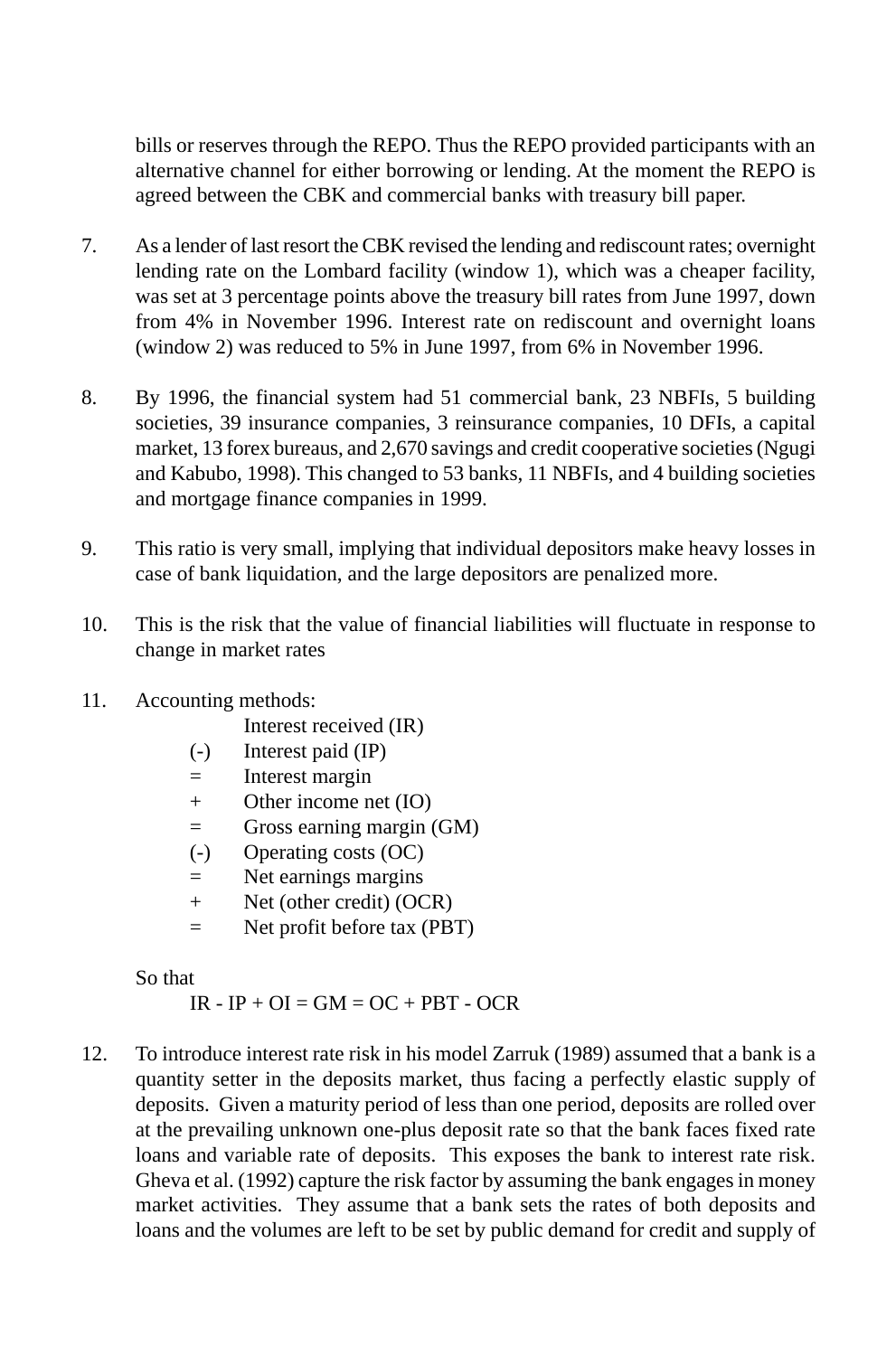deposits. Interest rates are set at the beginning of the period and at that point volumes are uncertain. At the end of the period the bank resorts to the secondary market for adjustment borrowing from the central bank or commercial banks or reduces its indebtedness. Ho and Saunders (1981) explain that banks face interest rate risk with assumed long-term maturity of deposits and loans and the uncertainty over transaction arrivals as they hold unmatched portfolios of deposits and loans at the end of the period and the short-term rate of interest changes. Wong (1997) also introduced interest rate risk in his model by assuming a bank is a quantity setter in deposits and faces a perfectly elastic supply. While the deposit rate is variable, the loan rate is fixed within the period so that the bank is exposed to interest rate risk.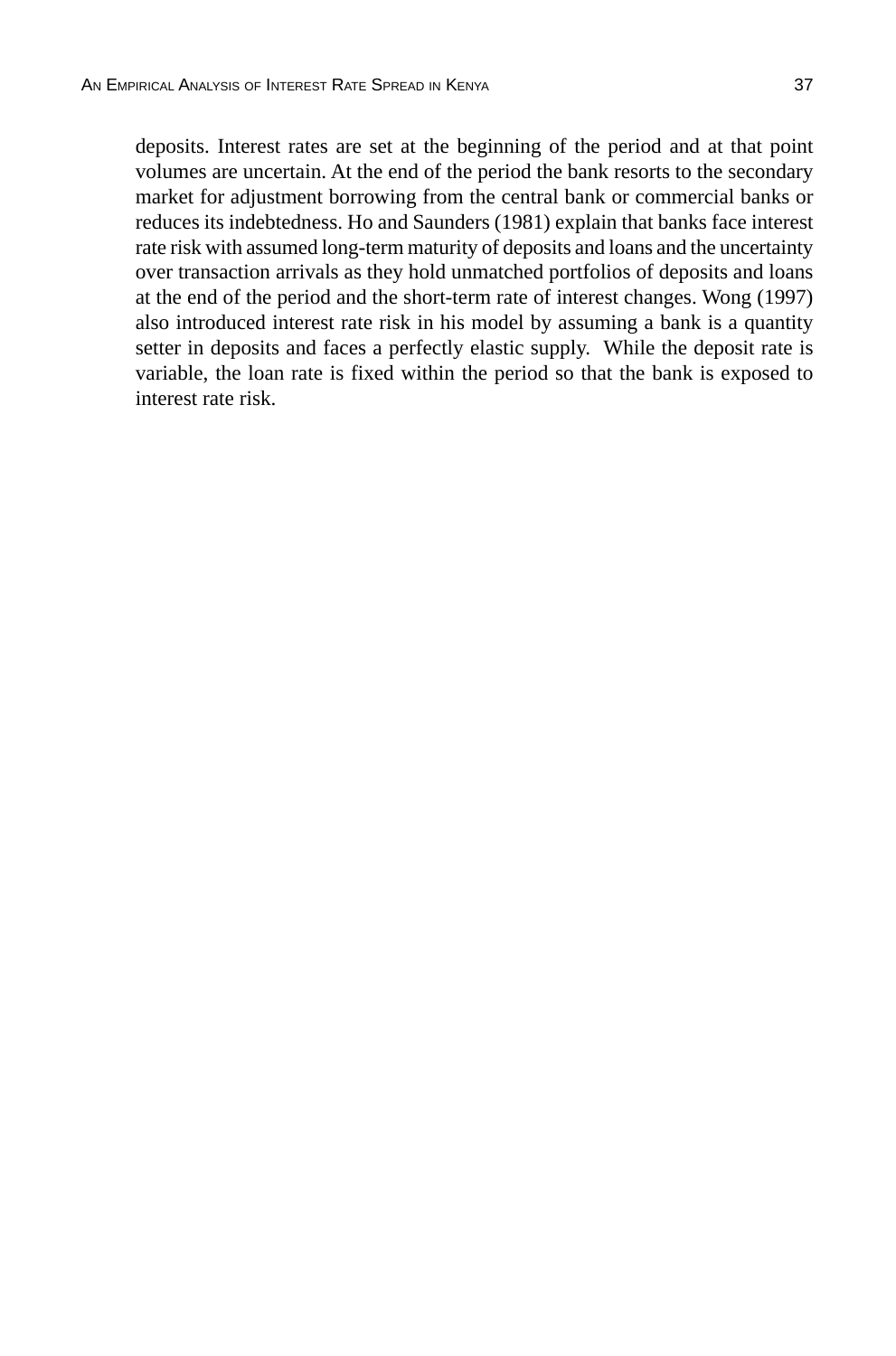## **References**

- Alexander, W.E., T.J.J. Balino and C. Enoch. 1995. "The adoption of indirect instruments of monetary policy". *IMF Occasional Paper* No.126.
- Barajas, A., R. Steiner and N. Salazar. 1996. "Interest spread in banking: Costs, financial taxation, market power and loan quality in the Colombian case, 1974–1988". *IMF Working Paper* No. 110. Washington, D.C.
- Caprio, G., Jr. 1996. "Banking on financial reform? A case of sensitive dependence on initial conditions". In G. Caprio, Jr., I. Atiyas and W.J. Hanson, eds., *Financial Reform: Theory and Experience.* New York: Cambridge University Press.

Central Bank of Kenya. *Statistical Bulletins.* Various issues.

- Cho, Y.J. 1988. "The effect of financial liberalization on the efficiency of credit allocation: Some evidence from South Korea". *Journal of Development Economics,* 29: 101– 110.
- Cukierman, A. and Z. Hercowitz. 1990. "Oligopolistic financial intermediation, inflation and the interest rate spread". Paper No. 2. The David Horowitz Institute for the Research of Developing Countries, Tel Aviv University.
- Demirguc-Kunt, A. and H. Huizinga. 1997. "Determinants of commercial bank interest margins and profitability: Some international evidence". *World Bank Policy Research Working Paper* No. 1900. Washington, D.C.
- Edwards, S. 1984. "The order of liberalization of the external sector in developing countries". *Essays in International Finance,* 156.
- Elkayam, D. 1996. "The effect of monetary policy on local-currency segment in Israel 1986–1900". *Bank of Israel Economic Review,* 68: 1–22.
- Engle, R.f. and C.W.J. Granger. 1987. "Cointegration and error correction: Representation, estimation and testing". Econometrica 55: 251–76.
- Fry, M. 1995. *Money, Interest, and Banking in Economic Development,* Second Edition. Baltimore: Johns Hopkins University Press.
- Gheva, D., Z. Samet and D. Ruthenberg. 1992. "The determinants of interest rate spread: The Israel experience". *Bank of Israel Banking Review*, No. 3: 61–74.
- Government of Kenya. *Economic Survey.* Various issues.
- Hanson, J.A. and R.R. Rocha. 1986. "High interest rates, spreads, and the costs of intermediation". *Industrial and Finance Series,* vol. 18. The World Bank.
- Ho, T.S.Y. and A. Saunders. 1981."The determinants of bank interest margin: Theory and empirical evidence". *Journal of Financial and Quantitative Analysis,* XVI (4): 581–599.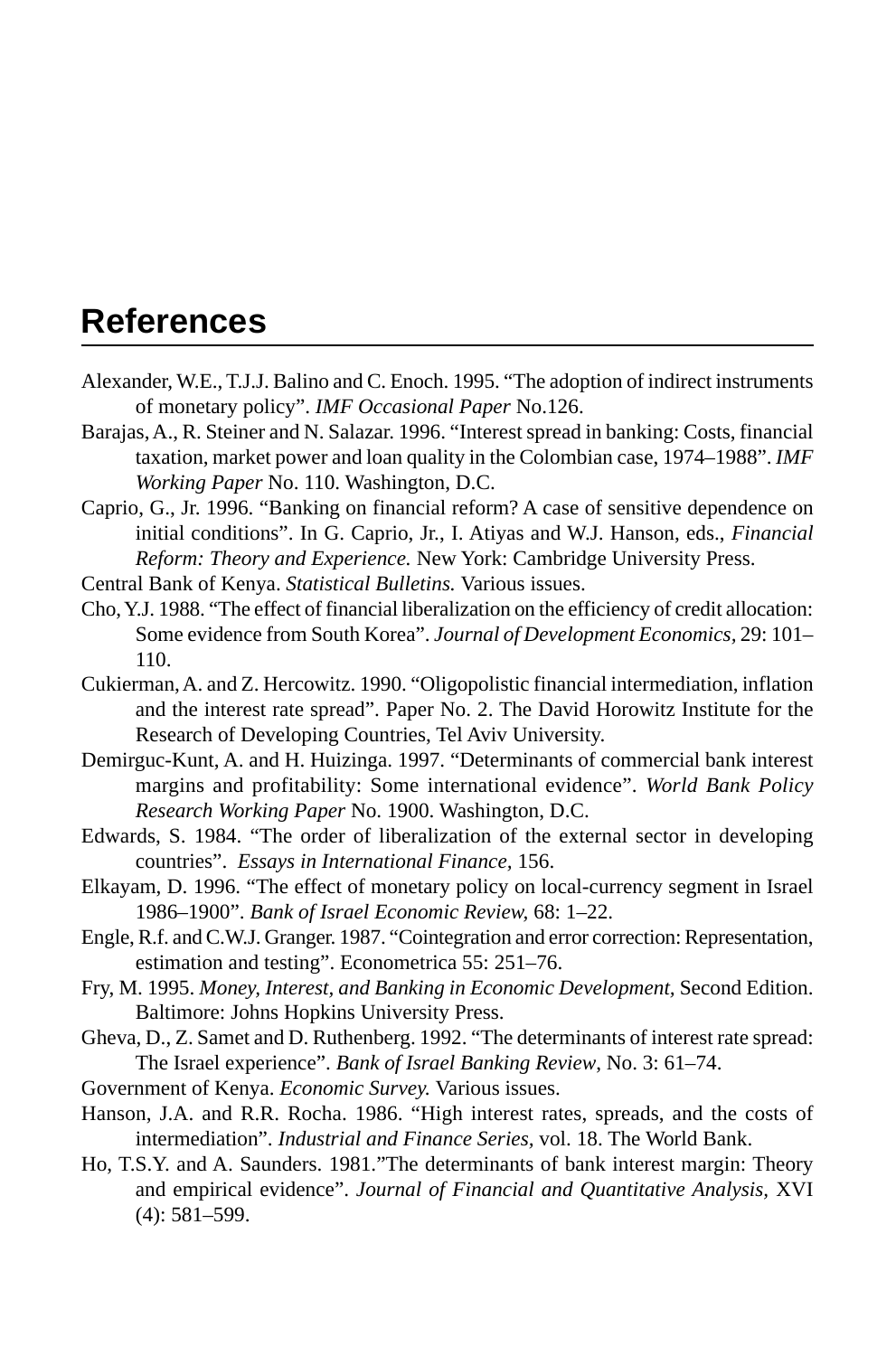- Kimura, J. 1998. "Financial structures for sustainable growth". Paper presented during IPAR Annual Conference, Nairobi, April 15–16.
- Klein, M.A. 1971. "A theory of banking firm". *Money, Credit and Banking,* vol. 3.
- Mirakhor, A. and D. Villanueva. 1993. "Interest rate policies in developing countries". *Finance and Development,* December: 31–33.
- Montiel, P.J. 1995. "Financial policies and economic growth: Theory, evidence and country-specific experience from sub-Saharan Africa". *Special Paper* No. 18, African Economic Research Consortium.
- Ndungu, N. and R.W. Ngugi. 1999. "Adjustment and liberalization in Kenya: The financial and foreign exchange market". *Journal of International Development,* vol. 11: 465–491.
- Ngugi, R.W. and J.W. Kabubo. 1998. "Financial reform and interest rate liberalization: The Kenya experience". *Research Paper* No. 72, African Economic Research Consortium.
- Paroush, J. 1994. "The effect of uncertainty, market structure and collateral policy on the interest rate spread". *Bank of Israel Banking Review*, 4: 79–94.
- Wong, K. P. 1997. "On the determinants of bank interest margins under credit and interest rate risks". *Journal of Banking and Finance,* 21: 251–271.
- Zarruk, R.E. 1989. "Bank spread with uncertainty deposit level and risk aversion". *Journal of Banking and Finance*, 13: 797–810.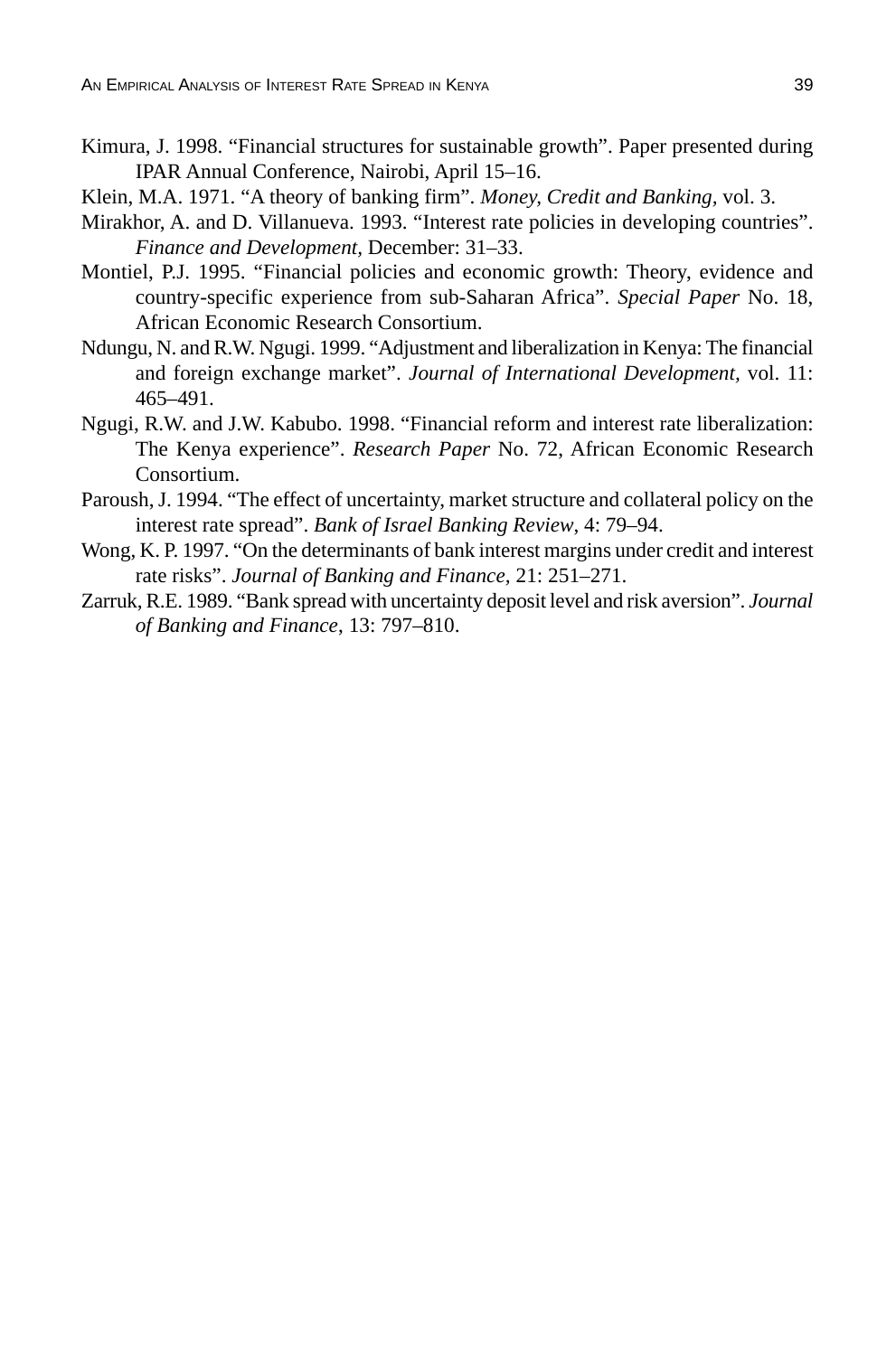| ï<br>١ |  |
|--------|--|
|        |  |
| ı      |  |
| J      |  |

| į      |
|--------|
| ż<br>7 |

| Table A1: Correlation matrix |                        |                      |                      |                            |                      |                      |                      |                      |                      |                   |
|------------------------------|------------------------|----------------------|----------------------|----------------------------|----------------------|----------------------|----------------------|----------------------|----------------------|-------------------|
|                              | Spread                 | Tbill rate           |                      | Real loans Inter-bank rate | Excess liquidity     | Bad debt Cash ratio  |                      | Loan elasticity      | Deposits             | Lending           |
| Spread                       |                        |                      |                      |                            |                      |                      |                      |                      |                      |                   |
| Treasury bill rate           | $-0.1803$<br>(0.070)   |                      |                      |                            |                      |                      |                      |                      |                      |                   |
| Real loans                   | $0.4138$<br>(0.000)    | $-0.4399$<br>(0.000) |                      |                            |                      |                      |                      |                      |                      |                   |
| Inter-bank rate              | $-0.6704$<br>(0.000)   | 0.8936<br>(0.000)    | $-0.3763$<br>(0.001) |                            |                      |                      |                      |                      |                      |                   |
| Excess liquidity             | 0.6853<br>(0.000)      | 0.2010<br>(0.043)    | $-0.0837$<br>(0.403) | $-0.1122$<br>(0.319)       |                      |                      |                      |                      |                      |                   |
| Bad debt ratio               | 0.6266<br>(0.000)      | $-0.1787$<br>(0.072) | 0.4003<br>(0.000)    | $-0.4246$<br>(0.000)       | 0.5637<br>(0.000)    |                      |                      |                      |                      |                   |
| Cash ratio                   | $0.8655$<br>$(0.000)$  | $-0.0256$<br>(0.799) | (0.0514)             | $-0.3829$<br>(0.000)       | 0.7387<br>(0.000)    | 0.3545<br>(0.000)    |                      |                      |                      |                   |
| Loan elasticity              | $0.6221$<br>$(0.000)$  | $-0.6968$<br>(0.000) | 0.9232<br>(0.000)    | $-0.5451$<br>(0.000)       | $-0.4513$<br>(0.000) | 0.4153<br>(0.000)    | $-0.0736$<br>(0.517) |                      |                      |                   |
| Real deposits                | 0.5769<br>(0.000)      | $-0.4072$<br>(0.000) | 0.9471<br>(0.000)    | $-0.4381$<br>(0.000)       | 0.1868<br>(0.060)    | 0.4699<br>(0.000)    | 0.2701<br>(0.006)    | 0.9124<br>(0.000)    |                      |                   |
| Lending rate                 | (000.0)                | 0.3425<br>(0.000)    | $-0.0553$<br>(0.581) | 0.3198<br>(0.004)          | 0.7474<br>(0.000)    | $-0.2082$<br>(0.036) | 0.7954<br>(0.000)    | $-0.2939$<br>(0.008) | 0.1576<br>(0.114)    |                   |
| Deposit rate                 | $-0.2333$<br>$(0.018)$ | 0.6809<br>(0.000)    | $-0.5777$<br>(0.000) | $-0.7063$<br>(0.000)       | 0.1907<br>(0.055)    | $-0.4860$<br>(0.000) | 0.0489<br>(0.626)    | $-0.6240$<br>(0.000) | $-0.4825$<br>(0.000) | 0.5192<br>(0.000) |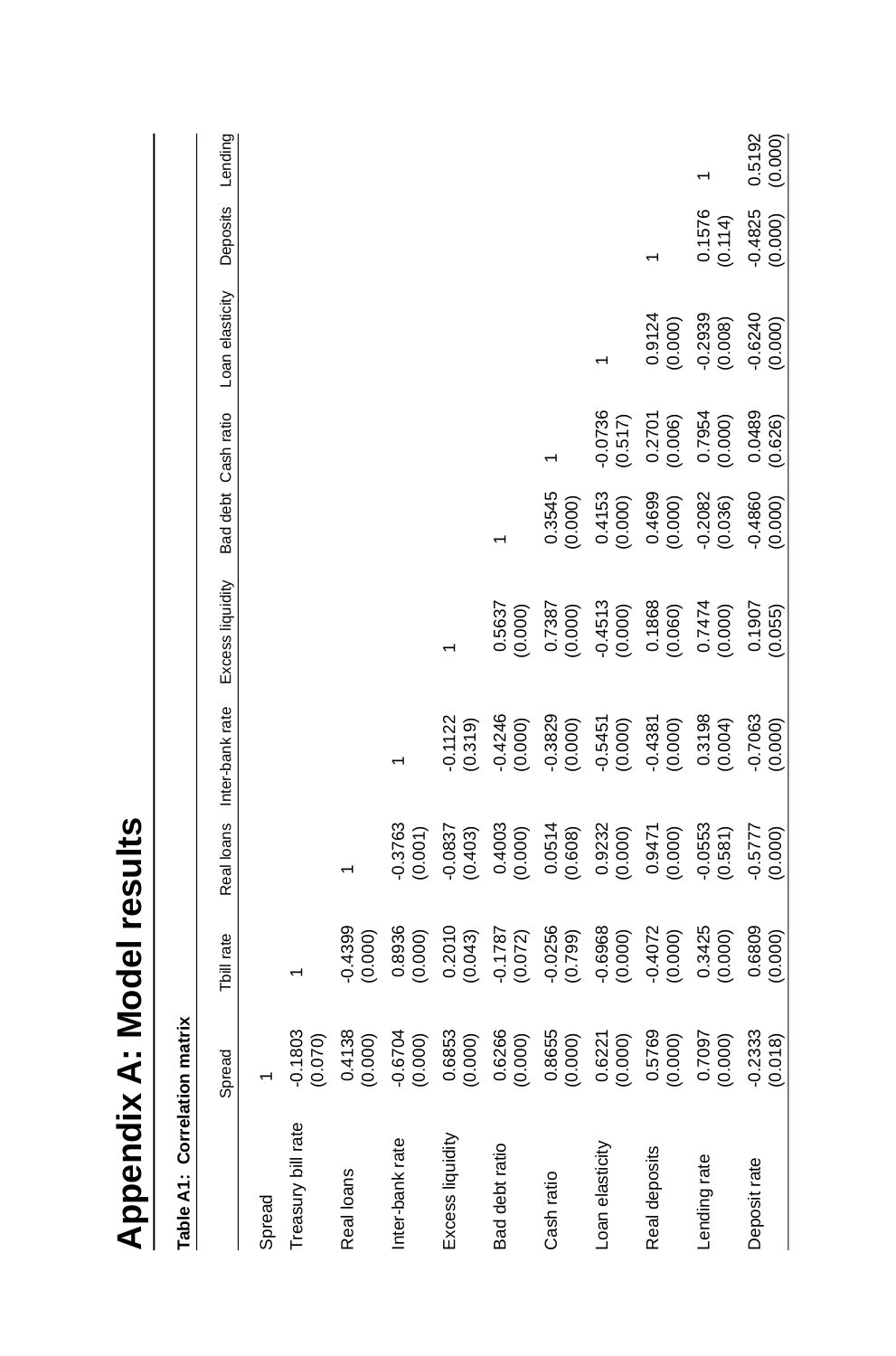| Variable                | Coefficient    | t-statistic |  |
|-------------------------|----------------|-------------|--|
|                         |                |             |  |
| Constant                | 0.0011         | 1.133       |  |
| Spread (t-3)            | 0.2540         | 3.078       |  |
| Bad debt ratio(t-1)     | 0.2059         | 1.638       |  |
| Real deposit(t-1)       | 0.0707         | 3.202       |  |
| Excess liquidity        | $-0.1396$      | $-2.243$    |  |
| Inter-bank rate         | $-0.1141$      | $-3.736$    |  |
| Elasticity of loan(0)   | 0.2860         | $-4.079$    |  |
| Elasticity of loan(t-1) | $-0.1229$      | $-1.950$    |  |
| Elasticity of loan(t-4) | $-0.1665$      | $-2.898$    |  |
| Treasury bill rate(t-3) | $-0.1363$      | $-4.468$    |  |
| Real loans(0)           | $-0.0240$      | $-2.735$    |  |
| Real loans(t-1)         | $-0.0594$      | $-3.144$    |  |
| $ECM(t-1)$              | $-0.6308$      | $-6.749$    |  |
| Seasonal(t-1)           | $-0.0100$      | $-3.713$    |  |
| Seasonal(t-2)           | $-0.0085$      | $-3.065$    |  |
| Seasonal(t-7)           | 0.0044         | 1.635       |  |
| $R^2$                   | 0.6416         |             |  |
| <b>F-statistic</b>      | 6.4906(0.0000) |             |  |
| $\sigma$                | 0.0058         |             |  |
| <b>DW</b>               | 2.18           |             |  |
| <b>RSS</b>              | 0.0019         |             |  |

#### **Table A2: Parsimonious model**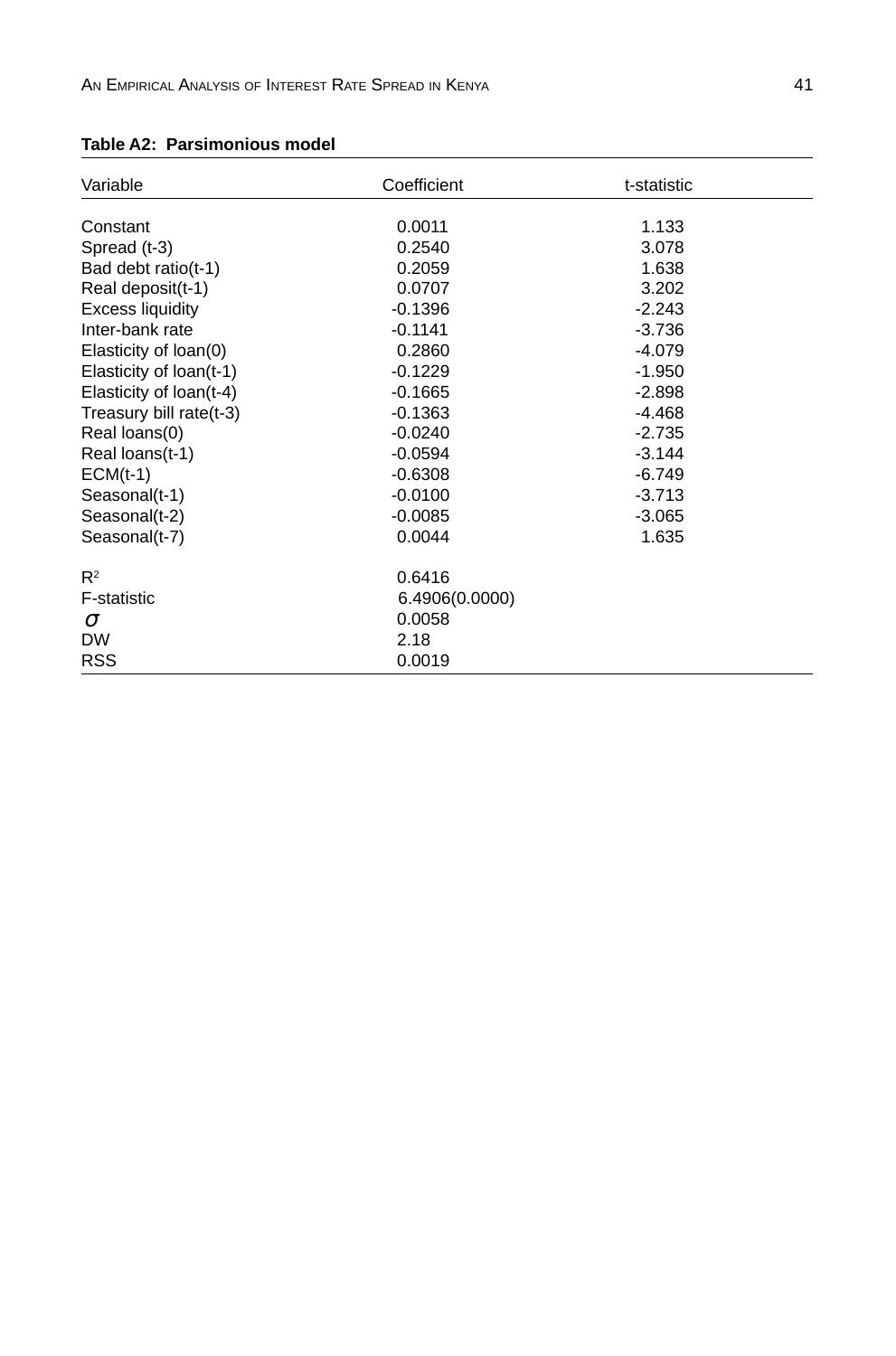## **Appendix B: Derivation of the partial derivatives**

#### 1. Spread and treasury bill rate

a) 
$$
\frac{ds}{dr_b} = \frac{1}{(1-w)\phi} + \frac{1-\psi}{\sigma}
$$
 (1)

$$
b) \qquad \frac{dr_L}{dr_b} = \frac{1}{(1 - w)\phi} \tag{2}
$$

$$
c) \qquad \frac{dr_d}{dr_b} = \frac{-(1-\psi)}{\sigma} \tag{3}
$$

#### 2. Spread and inter-bank rate

a) 
$$
\frac{ds}{dr_m} = \psi\left(\frac{1}{(1+w)\phi} + \frac{1}{\sigma}\right)
$$
 (4)

$$
b) \qquad \frac{dr_L}{dr_m} = \frac{\psi}{(1 - w)\phi} \tag{5}
$$

$$
c) \qquad \frac{dr_d}{dr_m} = \frac{-\psi}{\sigma} \tag{6}
$$

3. Spread and volume of loans

$$
a) \qquad \frac{ds}{dL^*} = \frac{C_{LI}}{(1 - w)\phi} \tag{7}
$$

b) 
$$
\frac{dr_L}{dL^*} = \frac{C_{L1}}{(1 - w)\phi}
$$
 (8)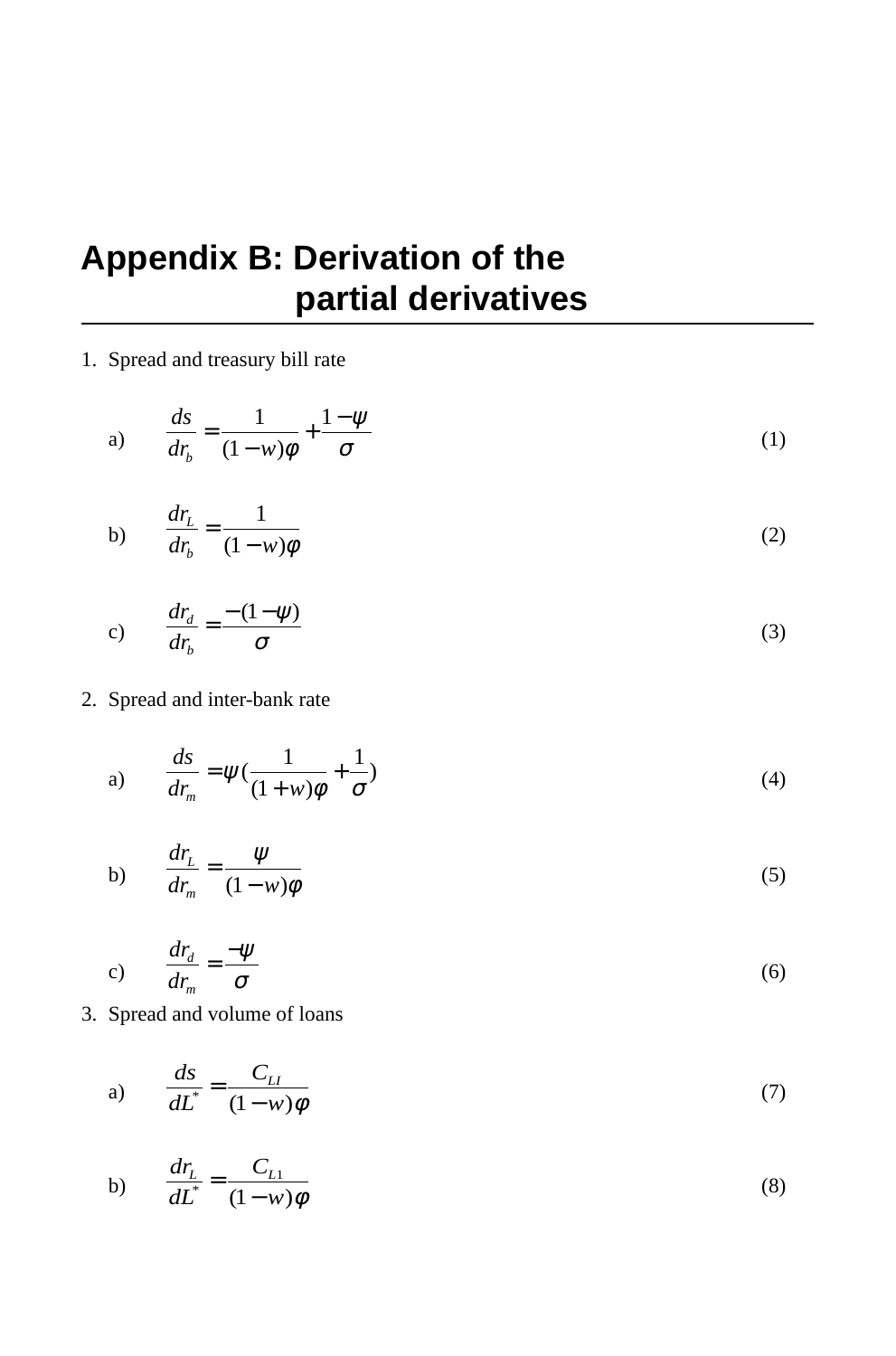AN EMPIRICAL ANALYSIS OF INTEREST RATE SPREAD IN KENYA 43

#### 4. Spread and volume of deposits

$$
a) \qquad \frac{ds}{dD^*} = \frac{-C_{d1}}{(1-\rho)\phi} \tag{9}
$$

$$
b) \qquad \frac{dr_d}{dD^*} = \frac{C_{d1}}{(1-\rho)\sigma} \tag{10}
$$

#### 5. Spread and performing loans

a) 
$$
\frac{ds}{d(1-w)} = -\frac{C_L + r_b}{(1-w)^2 \phi}
$$
 (11)

b) 
$$
\frac{dr_L}{d(1-w)} = \frac{-r_m \psi + C_L + r_b}{(1-w)^2 \sigma}
$$
(12)

6. Spread and power in loan market

$$
a) \qquad \frac{ds}{d\phi} = \frac{-C_L + r_b}{(1 - w)\phi^2} \tag{13}
$$

$$
b) \qquad \frac{dr_L}{d\phi} = \frac{-r_m \psi + C_L + r_b}{(1 - w)\phi^2} \tag{14}
$$

7. Spread and power in deposit market

a) 
$$
\frac{ds}{d\sigma} = \frac{1}{\sigma^2} \left[ \frac{C_d}{(1-\rho)} - \psi r_m - r_b (1-w) \right]
$$
 (15)

b) 
$$
\frac{dr_d}{d\sigma} = \frac{1}{\sigma^2} \left[ \frac{C_d}{(1-\rho)} - \psi r_m - r_b - r_b (1-\psi) \right]
$$
(16)

8. Spread and available reserves

a) 
$$
\frac{ds}{(1-\rho)} = \frac{C_d}{(1-\rho)^2 \sigma}
$$
 (17)

b) 
$$
\frac{dr_d}{d(1-\rho)} = -[\frac{C_d}{(1-\rho)^2 \sigma} \tag{18}
$$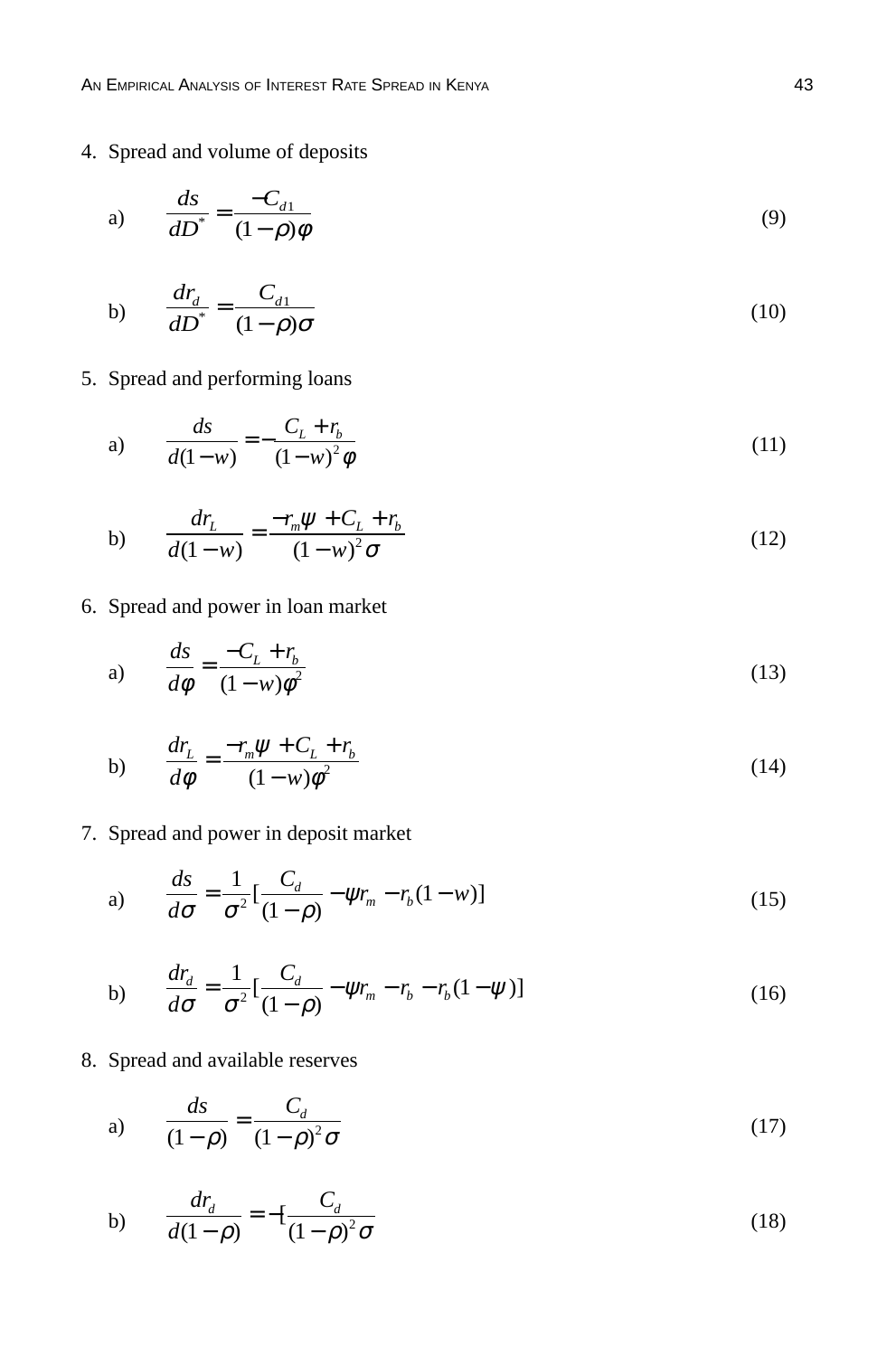#### **Other publications in the AERC Research Papers Series:**

- *Structural Adjustment Programmes and the Coffee Sector in Uganda*, by Germina Ssemogerere, Research Paper 1.
- *Real Interest Rates and the Mobilization of Private Savings in Africa,* by F.M. Mwega, S.M. Ngola and N. Mwangi, Research Paper 2.
- *Mobilizing Domestic Resources for Capital Formation in Ghana: The Role of Informal Financial Markets,* by Ernest Aryeetey and Fritz Gockel, Research Paper 3.
- *The Informal Financial Sector and Macroeconomic Adjustment in Malawi,* by C. Chipeta and M.L.C. Mkandawire, Research Paper 4.
- *The Effects of Non-Bank Financial Intermediaries on Demand for Money in Kenya,* by S.M. Ndele, Research Paper 5.
- *Exchange Rate Policy and Macroeconomic Performance in Ghana,* by C.D. Jebuni, N.K. Sowa and K.S. Tutu, Research Paper 6.
- *A Macroeconomic-Demographic Model for Ethiopia,* by Asmerom Kidane, Research Paper 7.
- *Macroeconomic Approach to External Debt: The Case of Nigeria,* by S. Ibi Ajayi, Research Paper 8.
- *The Real Exchange Rate and Ghana's Agricultural Exports,* by K. Yerfi Fosu, Research Paper 9.
- *The Relationship between the Formal and Informal Sectors of the Financial Market in Ghana,* by E. Aryeetey, Research Paper 10.
- *Financial System Regulation, Deregulation and Savings Mobilization in Nigeria,* by A. Soyibo and F. Adekanye, Research Paper 11.
- *The Savings-Investment Process in Nigeria: An Empirical Study of the Supply Side,* by A. Soyibo, Research Paper 12.
- *Growth and Foreign Debt: The Ethiopian Experience, 1964–86,* by B. Degefe, Research Paper 13.
- Links between the Informal and Formal/Semi-Formal Financial Sectors in Malawi, by C. Chipeta and M.L.C. Mkandawire, Research Paper 14.
- *The Determinants of Fiscal Deficit and Fiscal Adjustment in Côte d'Ivoire,* by O. Kouassy and B. Bohoun, Research Paper 15.
- *Small and Medium-Scale Enterprise Development in Nigeria,* by D.E. Ekpenyong and M.O. Nyong, Research Paper 16.
- *The Nigerian Banking System in the Context of Policies of Financial Regulation and Deregulation,* by A. Soyibo and F. Adekanye, Research Paper 17.
- *Scope, Structure and Policy Implications of Informal Financial Markets in Tanzania,* by M. Hyuha, O. Ndanshau and J.P. Kipokola, Research Paper 18.
- *European Economic Integration and the Franc Zone: The Future of the CFA Franc After 1996. Part I: Historical Background and a New Evaluation of Monetary Cooperation in the CFA Countries,* by Allechi M'Bet and Madeleine Niamkey, Research Paper 19.
- *Revenue Productivity Implications of Tax Reform in Tanzania* by Nehemiah E. Osoro, Research Paper 20.
- *The Informal and Semi-formal Sectors in Ethiopia: A Study of the Iqqub, Iddir and Savings and Credit Cooperatives,* by Dejene Aredo, Research Paper 21.
- *Inflationary Trends and Control in Ghana,* by Nii K. Sowa and John K. Kwakye, Research Paper 22.
- *Macroeconomic Constraints and Medium-Term Growth in Kenya: A Three-Gap Analysis,* by F.M.

Mwega, N. Njuguna and K. Olewe-Ochilo, Research Paper 23.

- *The Foreign Exchange Market and the Dutch Auction System in Ghana,* by Cletus K. Dordunoo, Research Paper 24.
- *Exchange Rate Depreciation and the Structure of Sectoral Prices in Nigeria under an Alternative Pricing Regime, 1986–89,* by Olu Ajakaiye and Ode Ojowu, Research Paper 25.
- *Exchange Rate Depreciation, Budget Deficit and Inflation–The Nigerian Experience,* by F. Egwaikhide, L. Chete and G. Falokun, Research Paper 26.
- *Trade, Payments Liberalization and Economic Performance in Ghana,* by C.D. Jebuni, A.D. Oduro and K.A. Tutu, Research Paper 27.
- *Constraints to the Development and Diversification of Non-Traditional Exports in Uganda, 1981–90,* by G. Ssemogerere and L.A. Kasekende, Research Paper 28.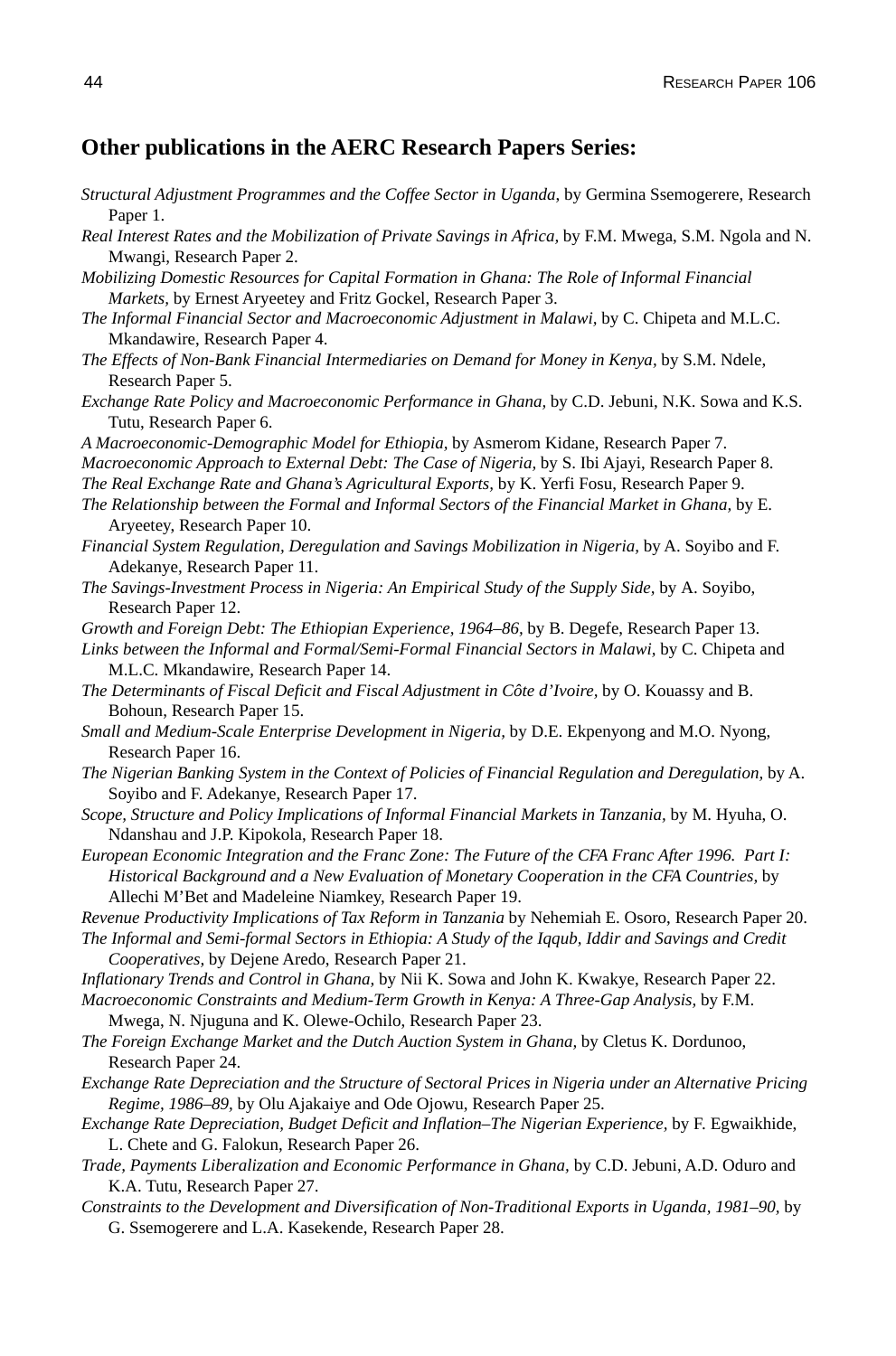- *Indices of Effective Exchange Rates: A Comparative Study of Ethiopia, Kenya and the Sudan,* by Asmerom Kidane, Research Paper 29.
- *Monetary Harmonization in Southern Africa,* by C. Chipeta and M.L.C. Mkandawire, Research Paper 30.

*Tanzania's Trade with PTA Countries: A Special Emphasis on Non-Traditional Products,* by Flora Mndeme Musonda, Research Paper 31.

- *Macroeconomic Adjustment, Trade and Growth: Policy Analysis Using a Macroeconomic Model of Nigeria,* by C. Soludo, Research Paper 32.
- *Ghana: The Burden of Debt Service Payment under Structural Adjustment,* by Barfour Osei, Research Paper 33.
- *Short-Run Macroeconomic Effects of Bank Lending Rates in Nigeria, 1987-91: A Computable General Equilibrium Analysis,* by D. Olu Ajakaiye, Research Paper 34.
- *Capital Flight and External Debt in Nigeria,* by S. Ibi Ajayi, Research Paper 35.
- *Institutional Reforms and the Management of Exchange Rate Policy in Nigeria,* by Kassey Odubogun, Research Paper 36.
- *The Role of Exchange Rate and Monetary Policy in the Monetary Approach to the Balance of Payments: Evidence from Malawi,* by Exley B.D. Silumbu, Research Paper 37.
- *Tax Reforms in Tanzania: Motivations, Directions and Implications,* by Nehemiah E. Osoro, Research Paper 38.
- *Money Supply Mechanisms in Nigeria, 1970–88,* by Oluremi Ogun and Adeola Adenikinju, Research Paper 39.
- *Profiles and Determinants of Nigeria's Balance of Payments: The Current Account Component, 1950–88,* by Joe U. Umo and Tayo Fakiyesi, Research Paper 40.
- *Empirical Studies of Nigeria's Foreign Exchange Parallel Market I: Price Behaviour and Rate Determination,* by Melvin D. Ayogu, Research Paper 41.
- *The Effects of Exchange Rate Policy on Cameroon's Agricultural Competitiveness,* by Aloysius Ajab Amin, Research Paper 42.
- *Policy Consistency and Inflation in Ghana,* by Nii Kwaku Sowa, Research Paper 43.
- *Fiscal Operations in a Depressed Economy: Nigeria, 1960-90,* by Akpan H. Ekpo and John E. U. Ndebbio, Research Paper 44.
- *Foreign Exchange Bureaus in the Economy of Ghana,* by Kofi A. Osei, Research Paper 45.
- *The Balance of Payments as a Monetary Phenomenon: An Econometric Study of Zimbabwe's Experience,* by Rogers Dhliwayo, Research Paper 46.
- *Taxation of Financial Assets and Capital Market Development in Nigeria,* by Eno L. Inanga and Chidozie Emenuga, Research Paper 47.
- *The Transmission of Savings to Investment in Nigeria,* by Adedoyin Soyibo, Research Paper 48.
- *A Statistical Analysis of Foreign Exchange Rate Behaviour in Nigeria's Auction,* by Genevesi O. Ogiogio, Research Paper 49.
- *The Behaviour of Income Velocity in Tanzania 1967–1994,* by Michael O.A. Ndanshau, Research Paper 50.
- *Consequences and Limitations of Recent Fiscal Policy in Côte d'Ivoire*, by Kouassy Oussou and Bohoun Bouabre, Research Paper 51.
- *Effects of Inflation on Ivorian Fiscal Variables: An Econometric Investigation*, by Eugene Kouassi, Research Paper 52.
- *European Economic Integration and the Franc Zone: The Future of the CFA Franc after 1999, Part II*, by Allechi M'Bet and Niamkey A. Madeleine, Research Paper 53.
- *Exchange Rate Policy and Economic Reform in Ethiopia*, by Asmerom Kidane, Research Paper 54.
- *The Nigerian Foreign Exchange Market: Possibilities for Convergence in Exchange Rates*, by P. Kassey Garba, Research Paper 55.
- *Mobilizing Domestic Resources for Economic Development in Nigeria: The Role of the Capital Market*, by Fidelis O. Ogwumike and Davidson A. Omole, Research Paper 56.
- *Policy Modelling in Agriculture: Testing the Response of Agriculture to Adjustment Policies in Nigeria*, by Mike Kwanashie, Abdul-Ganiyu Garba and Isaac Ajilima, Research Paper 57.
- *Price and Exchange Rate Dynamics in Kenya: An Empirical Investigation (1970–1993),* by Njuguna S. Ndung'u, Research Paper 58.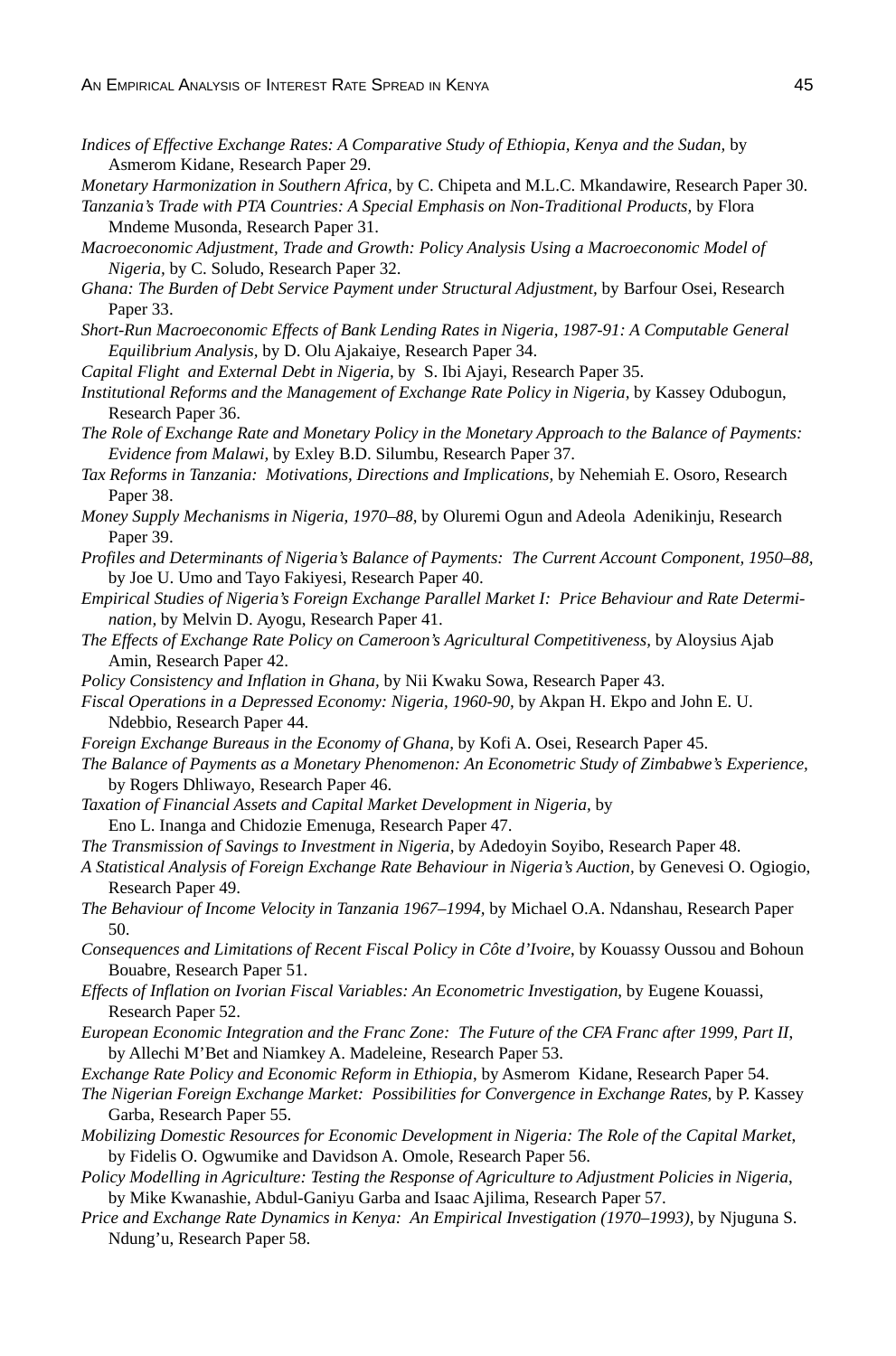- *Exchange Rate Policy and Inflation: The Case of Uganda,* by Barbara Mbire, Research Paper 59.
- *Institutional, Traditional and Asset Pricing Characteristics of African Emerging Capital Markets*, by Ino L. Inanga and Chidozie Emenuga, Research Paper 60.
- *Foreign Aid and Economic Performance in Tanzania*, by Timothy S. Nyoni, Research Paper 61.
- *Public Spending, Taxation and Deficits: What Is the Tanzanian Evidence?* by Nehemiah Osoro, Research Paper 62.
- *Adjustment Programmes and Agricultural Incentives in Sudan: A Comparative Study*, by Nasredin A. Hag Elamin and Elsheikh M. El Mak, Research Paper 63.
- *Intra-industry Trade between Members of the PTA/COMESA Regional Trading Arrangement*, by Flora Mndeme Musonda, Research Paper 64.
- *Fiscal Operations, Money Supply and Inflation in Tanzania*, by A.A.L. Kilindo, Research Paper 65.
- *Growth and Foreign Debt: The Ugandan Experience*, by Barbara Mbire, Research Paper 66.
- *Productivity of the Nigerian Tax System: 1970–1990*, by Ademola Ariyo, Research Paper 67.
- *Potentials for Diversifying Nigeria's Non-oil Exports to Non-Traditional Markets*, by A. Osuntogun, C.C. Edordu and B.O. Oramah, Research Paper 68.
- *Empirical Studies of Nigeria's Foreign Exchange Parallel Market II: Speculative Efficiency and Noisy Trading*, by Melvin Ayogu, Research Paper 69.
- *Effects of Budget Deficits on the Current Account Balance in Nigeria: A Simulation Exercise*, by Festus O. Egwaikhide, Research Paper 70.
- *Bank Performance and Supervision in Nigeria: Analysing the Transition to a Deregulated Economy*, by O.O. Sobodu and P.O. Akiode, Research Paper 71.
- *Financial Sector Reforms and Interest Rate Liberalization: The Kenya Experience* by R.W. Ngugi and J.W. Kabubo, Research Paper 72.
- *Local Government Fiscal Operations in Nigeria*, by Akpan H. Ekpo and John E.U. Ndebbio, Research Paper 73.
- *Tax Reform and Revenue Productivity in Ghana*, by Newman Kwadwo Kusi, Research Paper 74.
- *Fiscal and Monetary Burden of Tanzania's Corporate Bodies: The Case of Public Enterprises*, by H.P.B. Moshi, Research Paper 75.
- *Analysis of Factors Affecting the Development of an Emerging Capital Market: The Case of the Ghana Stock Market*, by Kofi A. Osei, Research Paper 76.
- *Ghana: Monetary Targeting and Economic Development*, by Cletus K. Dordunoo and Alex Donkor, Research Paper 77.
- *The Nigerian Economy: Response of Agriculture to Adjustment Policies*, by Mike Kwanashie, Isaac Ajilima and Abdul-Ganiyu Garba, Research Paper 78.
- *Agricultural Credit Under Economic Liberalization and Islamization in Sudan*, by Adam B. Elhiraika and Sayed A. Ahmed, Research Paper 79.
- *Study of Data Collection Procedures*, by Ademola Ariyo and Adebisi Adeniran, Research Paper 80. *Tax Reform and Tax Yield in Malawi*, by C. Chipeta, Research Paper 81.
- *Real Exchange Rate Movements and Export Growth: Nigeria, 1960–1990*, by Oluremi Ogun, Research Paper 82.
- *Macroeconomic Implications of Demographic Changes in Kenya*, by Gabriel N. Kirori and Jamshed Ali, Research Paper 83.
- *An Empirical Evaluation of Trade Potential in the Economic Community of West African States*, by E. Olawale Ogunkola, Research Paper 84.
- *Cameroon's Fiscal Policy and Economic Growth,* by Aloysius Ajab Amin, Research Paper 85.
- *Economic Liberalization and Privatization of Agricultural Marketing and Input Supply in Tanzania: A Case Study of Cashewnuts*, byNgila Mwase, Research Paper 86.
- *Price, Exchange Rate Volatility and Nigeria's Agricultural Trade Flows: A Dynamic Analysis*, by A.A. Adubi and F. Okunmadewa, Research Paper 87.
- *The Impact of Interest Rate Liberalization on the Corporate Financing Strategies of Quoted Companies in Nigeria*, by Davidson A. Omole and Gabriel O. Falokun, Research Paper 88.
- *The Impact of Government Policy on Macroeconomic Variables*, by H.P.B. Moshi and A.A.L. Kilindo, Research Paper 89.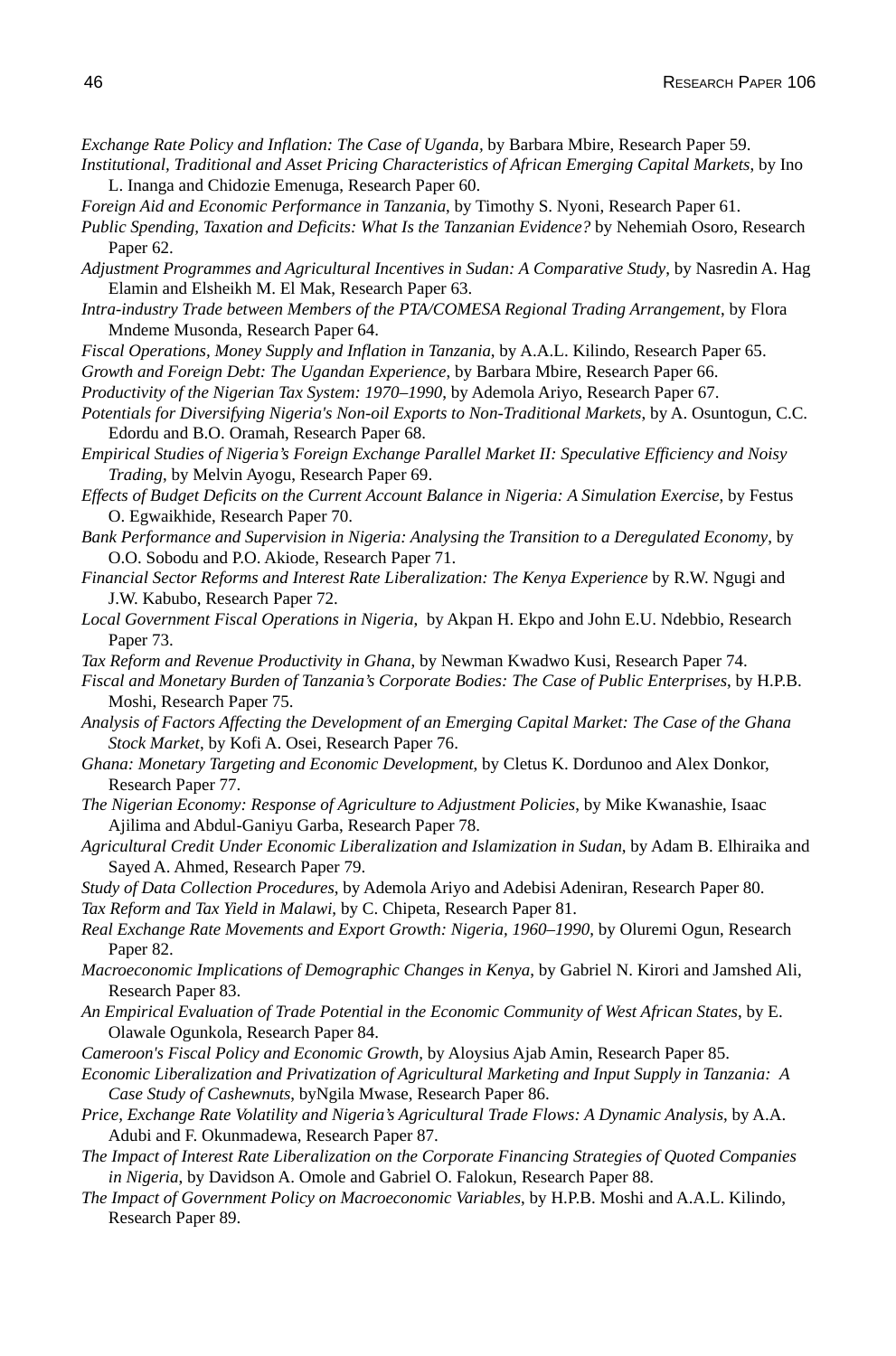- *External Debt and Economic Growth in Sub-Saharan African Countries: An Econometric Study,* by Milton A. Iyoha, Research Paper 90.
- *Determinants of Imports in Nigeria: A Dynamic Specification,* by Festus O. Egwaikhide, Research Paper 91.
- *Macroeconomic Effects of VAT in Nigeria: A Computable General Equilibrium Analysis*, by Prof. D. Olu Ajakaiye, Research Paper 92.
- *Exchange Rate Policy and Price Determination in Botswana*, by Jacob K. Atta, Keith R. Jefferis, Ita Mannathoko and Pelani Siwawa-Ndai, Research Paper 93.
- *Monetary and Exchange Rate Policy in Kenya,* by Njuguna S. Ndung'u, Research Paper 94.
- *Health Seeking Behaviour in the Reform Process for Rural Households: The Case of Mwea Division, Kirinyaga District, Kenya,* by Rose Ngugi, Research Paper 95.
- *Trade Liberalization and Economic Performance of Cameroon and Gabon*, by Ernest Bamou, Research Paper 97.
- *Quality Jobs or Mass Employment,* by Kwabia Boateng, Research Paper 98.
- *Real Exchange Rate Price and Agricultural Supply Response in Ethiopia: The Case of Perennial Crops*, by Asmerom Kidane, Research Paper 99.
- *Determinants of Private Investment Behaviour in Ghana*, by Yaw Asante, Research Paper 100.
- *An Analysis of the Implementation and Stability of Nigerian Agricultural Policies, 1970–1993*, by P. Kassey Garba, Research Paper 101.
- *Poverty, Growth and Inequality in Nigeria: A Case Study*, by Ben E. Aigbokhan, Research Paper 102.
- *The Effect of Export Earnings Fluctuations on Capital Formation in Nigeria*, by Godwin Akpokodje, Research Paper 103.
- *Nigeria: Towards an Optimal Macroeconomic Management of Public Capital*, by Melvin D. Ayogu, Research Paper 104.
- *International Stock Market Linkages in Southern Africa,* by K.R. Jefferis, C.C. Okeahalam, and T.T. Matome, Research Paper 105.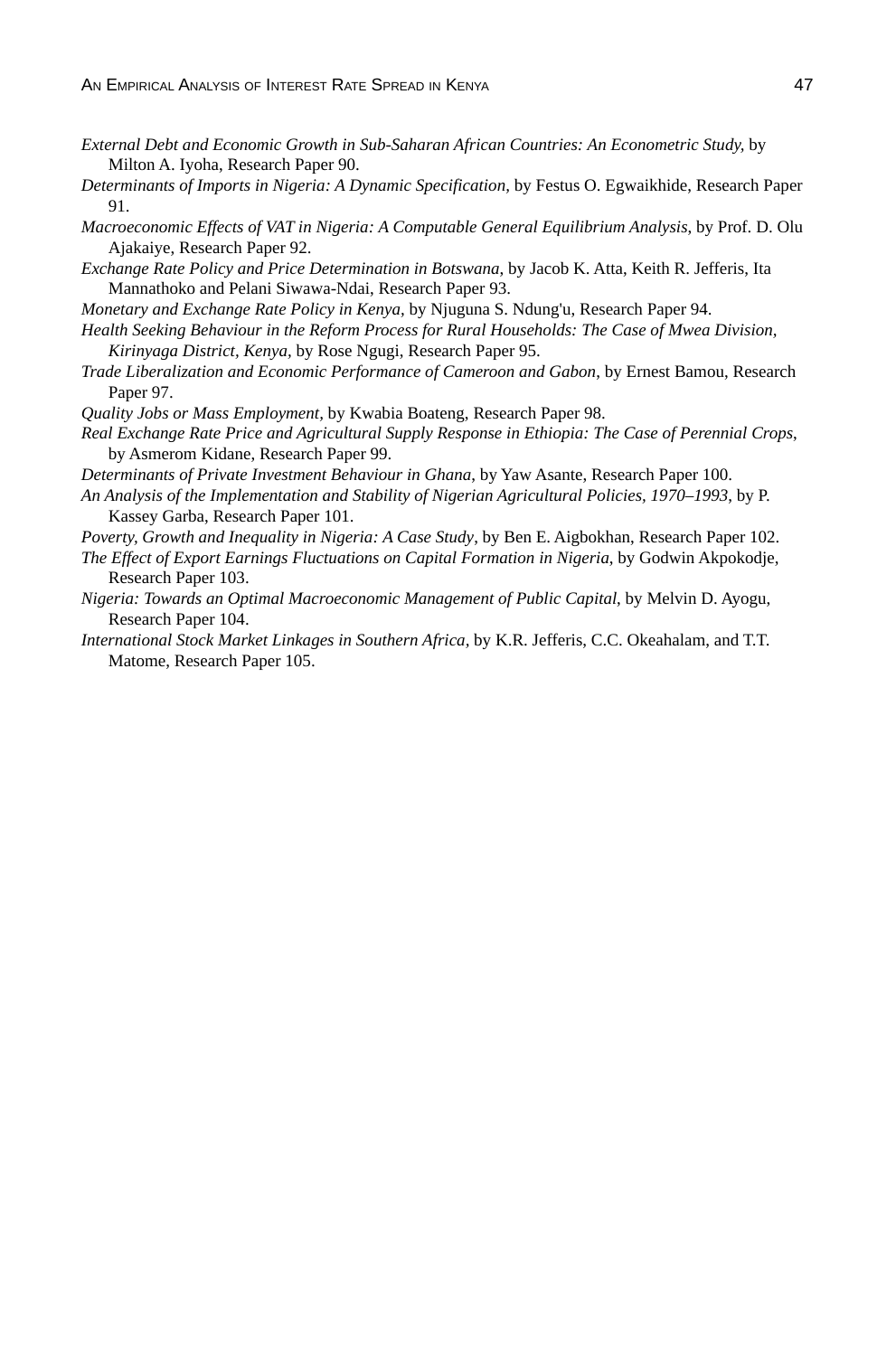© 2001, African Economic Research Consortium.

Published by: The African Economic Research Consortium P.O. Box 62882 Nairobi, Kenya

Printed by: The Regal Press Kenya, Ltd. P.O. Box 46116 Nairobi, Kenya

ISBN 9966-944-39-7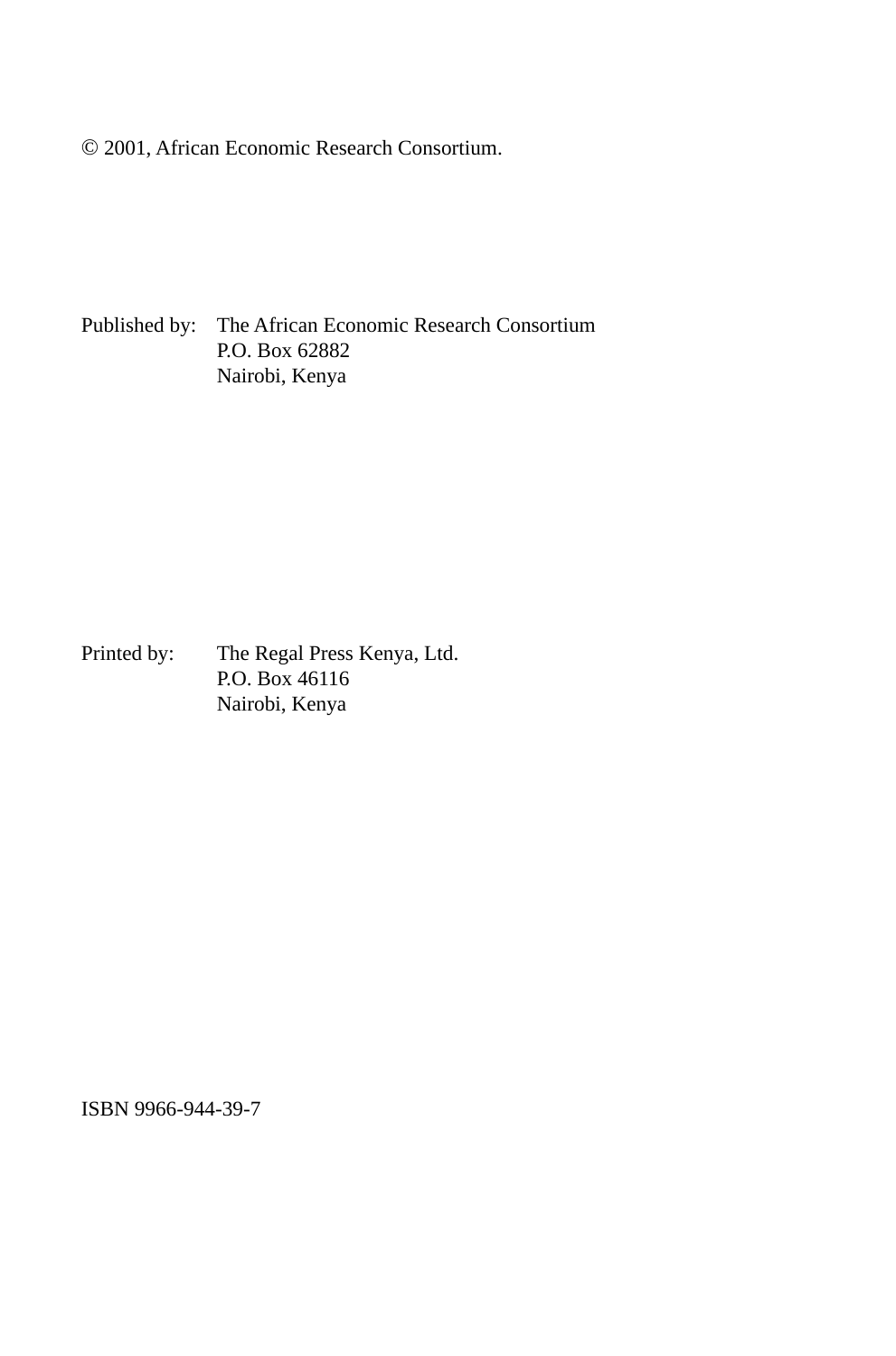# **Contents**

|              | List of tables                 |    |
|--------------|--------------------------------|----|
|              | List of figures                |    |
|              | Abstract                       |    |
| 1.           | Introduction                   | 1  |
| 2.           | Financial sector development   | 3  |
| 3.           | Literature review              | 14 |
| 4.           | Modelling interest rate spread | 19 |
| 5.           | Data                           | 27 |
| 6.           | <b>Empirical results</b>       | 30 |
| 7.           | Conclusions                    | 33 |
| <b>Notes</b> |                                | 35 |
|              | References                     | 38 |
|              | Appendixes                     | 40 |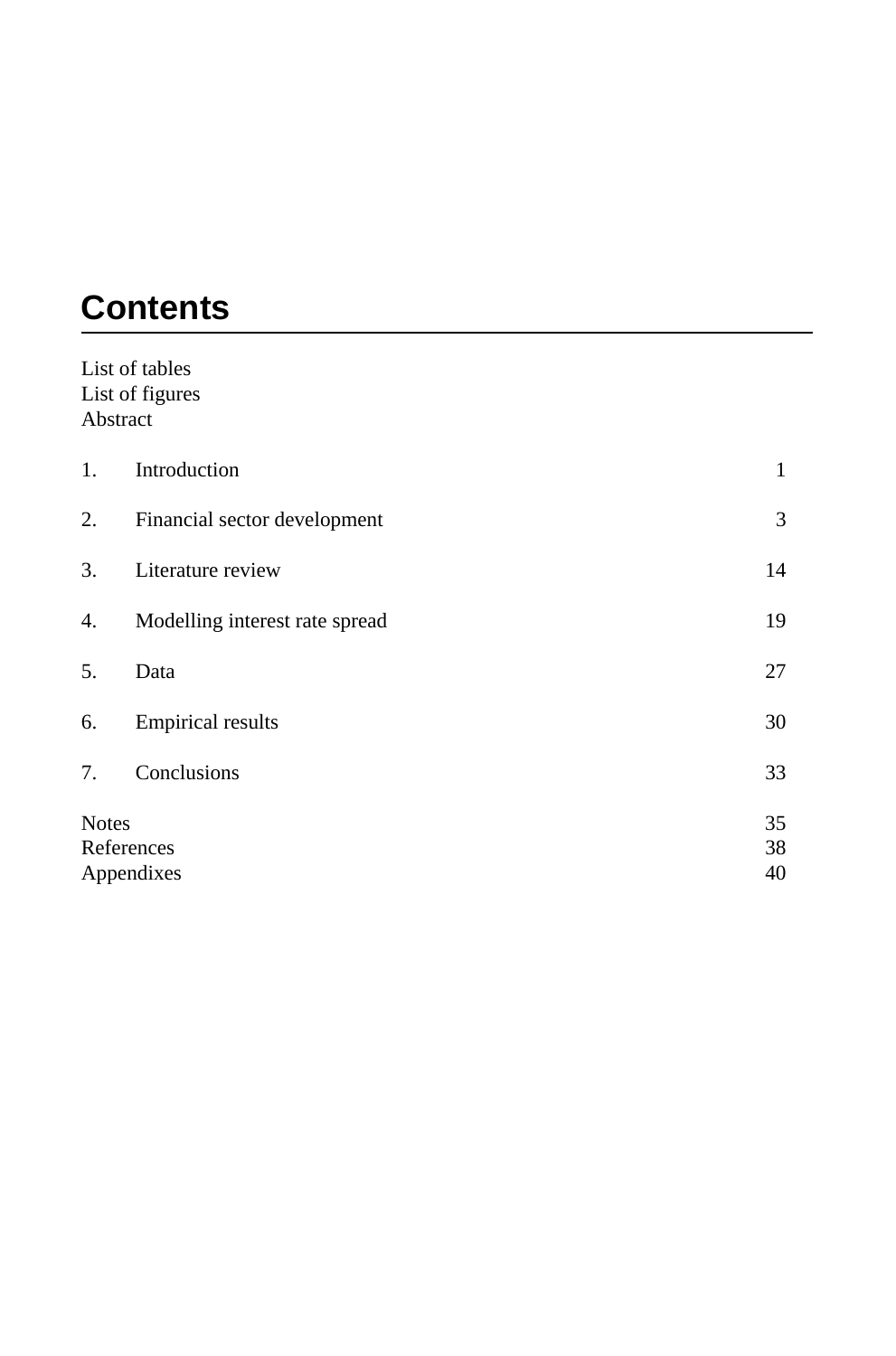# **List of tables**

| 1. | Trends in interest rates, monetary aggregates and               |    |
|----|-----------------------------------------------------------------|----|
|    | macroeconomic variables                                         | 4  |
| 2. | Minimum capital requirements for financial institutions         |    |
|    | (Ksh millions)                                                  | 8  |
| 3. | Conversion of NBFIs to commercial banks                         |    |
| 4. | Institutions liquidated, debt collected and deposits paid       |    |
|    | by deposit protection fund (DPF)                                | 12 |
| 5. | Performance of the banking sector (%)                           | 13 |
| 6. | Regression results for the lending rate and deposit rate models | 27 |
| 7. | Summary statistics                                              | 28 |
| 8. | Unit root and cointegration results                             | 31 |
| 9. | Preferred model                                                 | 32 |

# **List of figures**

| Trends in deposit rate, lending rate, spread and treasury bill rate | 29 |
|---------------------------------------------------------------------|----|
| Interest rate spread, average liquidity, minimum liquidity,         |    |
| cash ratio and inter-bank rate                                      | 29 |